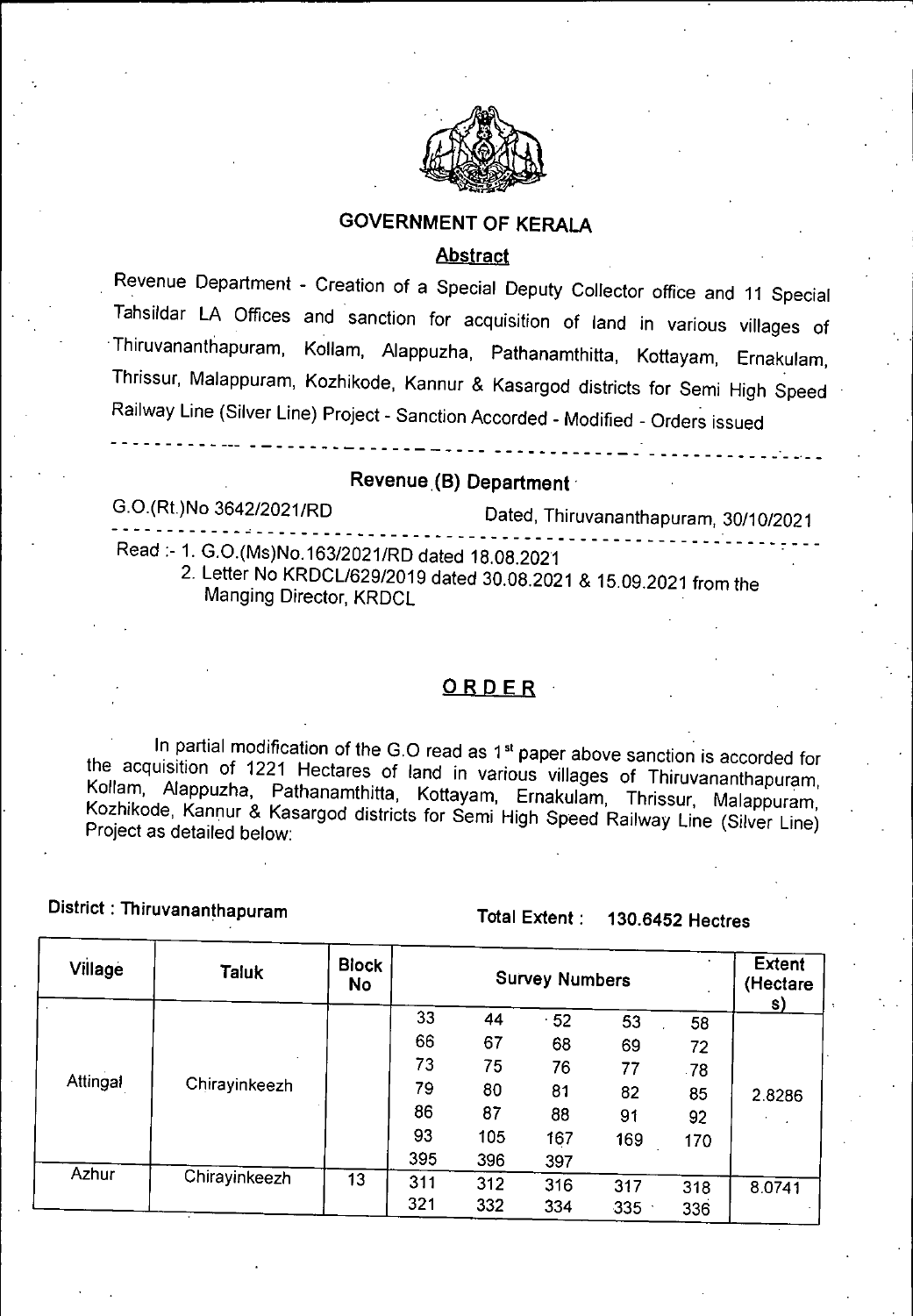|              |                    |                 | 11             | 12             | 13      | 14  | 15  |         |  |
|--------------|--------------------|-----------------|----------------|----------------|---------|-----|-----|---------|--|
|              |                    |                 | 16             | 66             | 68      | 69  | 70  |         |  |
|              |                    |                 | 82             | 83             | 84      | 85  | 87  |         |  |
|              |                    | 14              | 124            | 125            | 126     | 127 | 262 |         |  |
|              |                    |                 | 263            | 269            | 270     | 271 | 272 |         |  |
|              |                    |                 | 288            | 306            | 308     | 312 | 315 |         |  |
|              |                    |                 | 316            | 322            | 326     | 327 | 328 |         |  |
|              |                    |                 | 329            | 348            | 314     |     |     |         |  |
|              |                    |                 | 83             | 84             | 92      | 93  | 98  |         |  |
|              |                    |                 | 173            | 174            | 177     | 178 | 179 |         |  |
|              |                    |                 | 183            | 184            | 267     | 269 | 270 |         |  |
| Karavaram    | Chirayinkeezh      | 40              | 271            | 274            | $275 -$ | 276 | 279 | 7.2886  |  |
|              |                    |                 | 280            | 281            | 311     | 312 | 313 |         |  |
|              |                    |                 | 319            | 320            | 337     | 339 | 340 |         |  |
|              |                    |                 | 342            | 343            | 344     | 346 | 347 |         |  |
|              |                    |                 | 18             | 19             | 20      | 24  | 25  |         |  |
|              |                    |                 | 29             | 30             | 32      | 39  | 40  |         |  |
|              |                    |                 | 59             | 60             | 61      | 66  | 84  |         |  |
| Kizhattangal | Chirayinkeezh      | 11              | 92             | 93             | 103     | 105 | 106 | 5.2289  |  |
|              |                    |                 | 107            | 413            | 414     | 415 | 427 |         |  |
|              |                    |                 | 428            | 429            | 430     | 431 | 432 |         |  |
|              |                    |                 | 485            |                |         |     |     |         |  |
|              |                    |                 | $\overline{2}$ | 264            | 265     | 267 | 268 |         |  |
|              |                    |                 | 301            | 302            | 303     | 304 | 312 |         |  |
|              |                    |                 | 313            | 317            | 318     | 322 | 324 |         |  |
|              |                    |                 | 325            | 402            | 403     | 405 | 406 |         |  |
| Kuntallur    |                    |                 | 413            | 414            | 429     | 431 | 436 |         |  |
|              | Chirayinkeezh      | 16              | 438            | 439            | 440     | 441 | 442 | 6.1993  |  |
|              |                    |                 | 459            | 527            | 528     | 530 | 535 |         |  |
|              |                    |                 | 536            | 537            | 543     | 544 | 545 |         |  |
|              |                    |                 |                |                |         |     |     |         |  |
|              |                    |                 | 546            | $\overline{c}$ | 400     | 415 | 428 |         |  |
| Attipra      | Thiruvananthapuram |                 |                |                |         |     |     |         |  |
|              |                    |                 | 92             | 93             | 95      | 96  | 97  | 11.5907 |  |
|              |                    | 17              | 101            | 102            | 103     | 107 | 108 |         |  |
|              |                    |                 | 113            | 114            | 115     | 122 | 146 |         |  |
|              |                    |                 | 147            | 151            | 152     | 153 | 154 |         |  |
|              |                    | $\overline{18}$ | 155            | 167            | 168     | 169 | 178 |         |  |
|              |                    |                 | 12             | 13             | 14      | 15  | 16  |         |  |
|              |                    |                 | 17             | 18             | 19      | 26  | 27  |         |  |
|              |                    |                 | 31             | 32             | 66      | 67  | 68  |         |  |
|              |                    |                 | 69             | 70             | 71      | 72  | 110 |         |  |
|              |                    |                 | 111            | 112            | 113     | 114 | 115 |         |  |
|              |                    |                 | 118            | 119            | 121     | 122 | 123 |         |  |
|              |                    |                 | 124            | 125            | 126     | 127 | 128 |         |  |
|              |                    |                 | 129            | 131            | 147     | 148 | 149 |         |  |
|              |                    |                 | 153            | 154            | 157     | 158 | 168 |         |  |
|              |                    |                 | 419            | 420            | 423     | 424 | 429 |         |  |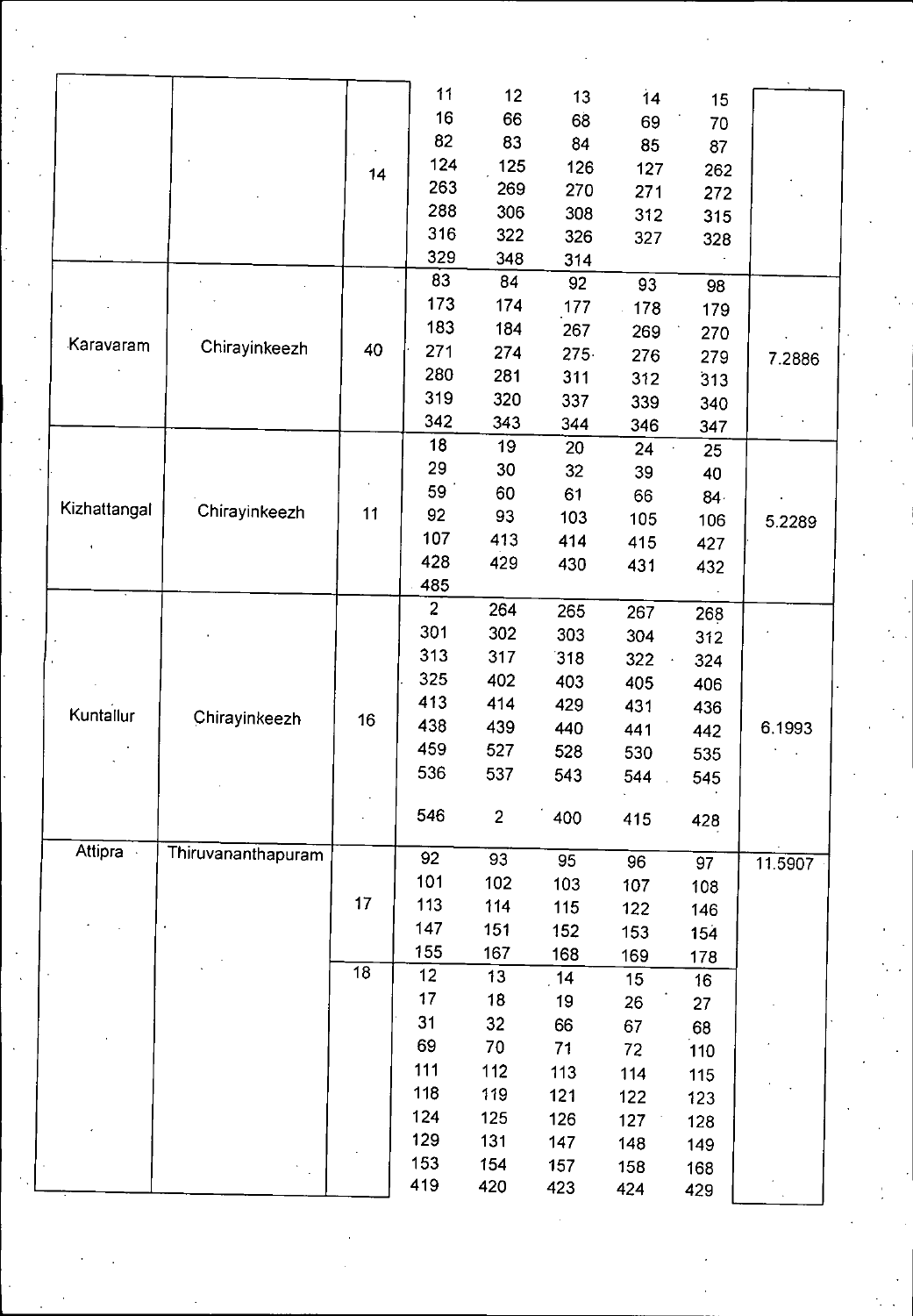| $\mathcal{R}^{(N)}_{\mathcal{M}}=\mathcal{L}^{(N)}_{\mathcal{M}}$ . Then | $\mathcal{L}(\mathfrak{g})$ . | $\mathbb{Z}_p^{\mathbb{Z}_p}$ |
|--------------------------------------------------------------------------|-------------------------------|-------------------------------|
|                                                                          |                               |                               |

|             |                    |                | 430   | 431  | 432  | 433  | 434  |           |
|-------------|--------------------|----------------|-------|------|------|------|------|-----------|
|             |                    |                | 440   | 504  | 506  | 507  | 508  |           |
|             |                    |                | 510   | 511  | 512  | 571  |      |           |
|             |                    |                | 1780  | 1781 | 1874 | 1875 | 1888 |           |
|             |                    |                | 1889  | 1890 | 1891 | 1892 | 1893 |           |
|             |                    |                | 1894  | 1895 | 1896 | 1898 | 1899 |           |
|             |                    |                | 1900  | 1901 | 1902 | 1903 | 1904 |           |
|             |                    |                | 1905  | 1906 | 1907 | 1908 | 1909 |           |
|             |                    |                | 1910  | 1911 | 1912 | 1913 | 1914 |           |
| Kadakampall |                    |                | 1915  | 1916 | 1917 | 1918 | 1919 |           |
| у           | Thiruvananthapuram | 1              | 1920  | 1921 | 1922 | 1923 | 1924 | 45.8725   |
|             |                    |                | 1925. | 1926 | 1927 | 1929 | 1930 |           |
|             |                    |                | 1931  | 1932 | 1933 | 1935 | 1948 |           |
|             |                    |                | 1954  | 1953 | 1950 | 1949 | 1958 |           |
|             |                    |                | 1959  | 1960 | 2011 | 2012 | 1986 |           |
|             |                    |                | 1987  | 1988 | 1991 | 2010 | 2013 |           |
|             |                    |                | 1982  | 1983 | 1984 | 1985 |      |           |
| Kadinamkula |                    |                |       |      |      |      |      | 0.2990    |
| ${\sf m}$   | Thiruvananthapuram | $\mathbf 1$    | 81    | 82   | 95   |      |      |           |
|             |                    |                | 20    | 21   | 22   | 23   | 24   |           |
|             | Thiruvananthapuram |                | 25    | 26   | 234  | 235  | 238  |           |
| Kazhakuttom |                    | 11             | 262   | 263  | 287  | 289  | 290  | 48850     |
|             |                    |                | 326   | 328  | 330  | 334  | 340  |           |
|             |                    |                | 348   | 350  | 351  | 352  |      |           |
|             |                    |                | 24    | 25   | 27   | 45   | 46   |           |
|             |                    |                | 51    | 52   | 55   | 56   | 57   |           |
|             |                    | 9              | 62    | 63   | 72   | 73   | 77   | 11.4640   |
|             |                    |                | 78    | 79   | 138  | 140  | 142  |           |
|             |                    |                | 144   | 145  | 147  | 148  | 149  |           |
| Pallippuram | Thiruvananthapuram |                | 150   | 167  | 172  | 175  | 176  |           |
|             |                    |                | 192   | 193  | 194  | 195  | 196  |           |
|             |                    |                | 202   | 203  | 308  | 309  | 310  |           |
|             |                    |                | 311   | 363  | 364  | 365  | 368  |           |
|             |                    |                | 369   | 370  | 371  | 372  | 382  |           |
|             |                    |                | 383   | 168  | 367  |      |      |           |
|             |                    |                | 22    | 23   | 27   | 28   | 32   |           |
|             |                    |                | 33    | 34   | 35   | 39   | 42   |           |
|             |                    |                | 43    | 44   | 93   | 94   | 96   |           |
| Veilur      | Thiruvananthapuram | $\overline{2}$ | 97    | 109  | 110  | 113  | 114  | 10.2203   |
|             |                    |                | 115   | 326  | 327  | 334  | 335  |           |
|             |                    |                | 338   | 339  | 340  | 355  | 361  |           |
|             |                    |                | 364   | 377  | 380  | 381  | 386  |           |
| $\epsilon$  |                    |                | 388   | 346  |      |      |      |           |
|             |                    |                | 225   | 227  | 228  | 229  | 237  |           |
|             |                    |                | 238   | 239  | 240  | 241  | 242  | 4 2 8 6 3 |
| Manampur    | Varkala            | 17             | 245   | 246  | 254  | 341. | 345  |           |
|             |                    |                | 346   | 347  | 351  | 352  | 363  |           |
|             |                    |                | 382   |      |      |      |      |           |
|             |                    |                |       |      |      |      |      |           |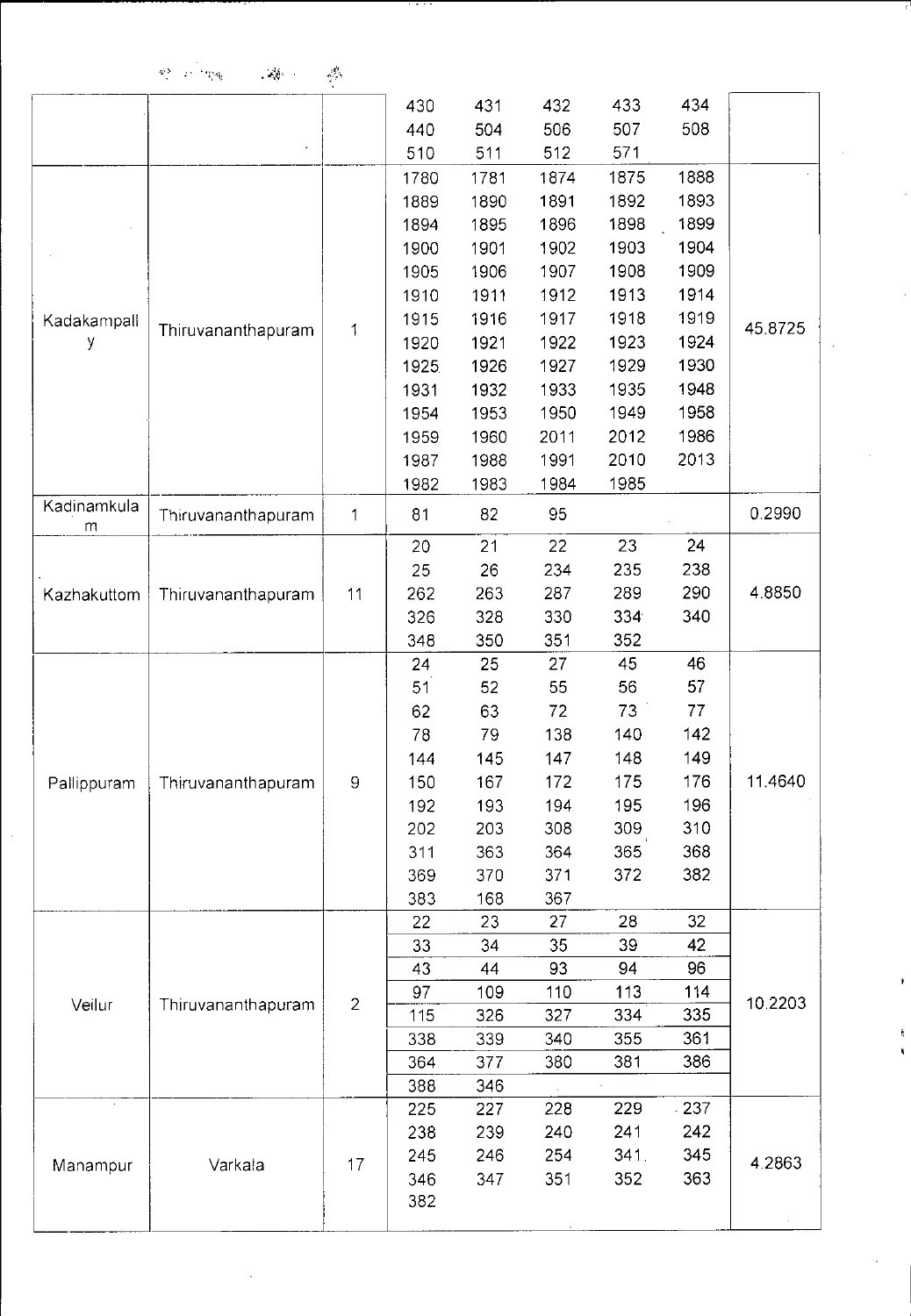|                        |         |    | 13  | 14  | 15  | 19  | 21  |         |  |
|------------------------|---------|----|-----|-----|-----|-----|-----|---------|--|
|                        |         |    | 22  | 23  | 24  | 183 | 184 |         |  |
|                        |         |    | 185 | 186 | 188 | 189 | 192 |         |  |
|                        |         |    | 201 | 362 | 365 | 368 | 370 |         |  |
| Navayikulam<br>Varkala |         | 23 | 400 | 403 | 404 | 412 | 413 |         |  |
|                        |         |    | 414 | 415 | 416 | 451 | 453 |         |  |
|                        |         |    | 455 | 466 | 467 | 468 | 478 | 10.2665 |  |
|                        |         |    | 479 |     |     |     |     |         |  |
|                        |         | 24 | 234 | 235 | 236 | 237 | 257 |         |  |
|                        |         |    | 258 | 259 | 264 | 265 | 323 |         |  |
|                        |         |    | 324 | 328 | 332 | 334 | 335 |         |  |
|                        |         |    | 347 | 350 | 351 | 352 |     |         |  |
|                        |         |    | 372 | 384 | 385 | 386 | 388 |         |  |
| Pallikkal              | Varkala | 25 | 389 | 392 | 393 | 397 | 403 | 2.1414  |  |
|                        |         |    | 404 | 406 |     |     |     |         |  |
| <b>TOTAL</b>           |         |    |     |     |     |     |     |         |  |

District :<br>Kollam

## Total Extent : 149.4287 Hectres

| Village       | <b>Taluk</b> | <b>Block</b><br><b>No</b> |     | <b>Survey Numbers</b> |     |     |     |        |  |  |
|---------------|--------------|---------------------------|-----|-----------------------|-----|-----|-----|--------|--|--|
| $\pmb{\cdot}$ |              |                           | 103 | 104                   | 105 | 108 | 109 | s)     |  |  |
|               |              |                           | 110 | 129                   | 130 | 131 | 133 |        |  |  |
|               |              |                           | 134 | 165                   | 166 | 168 | 169 |        |  |  |
|               |              |                           | 170 | 171                   | 172 | 180 | 181 |        |  |  |
| Adichanalloo  | Kollam       | 28                        | 182 | 183                   | 185 | 186 | 187 |        |  |  |
| r             |              |                           | 191 | 226                   | 451 | 452 | 453 | 6.3889 |  |  |
|               |              |                           | 454 | 471                   | 472 | 475 | 476 |        |  |  |
|               |              |                           | 478 | 480                   | 481 | 496 | 498 |        |  |  |
|               |              |                           | 499 | 503                   | 505 | 506 | 507 |        |  |  |
|               |              |                           | 132 |                       |     |     |     |        |  |  |
| Chirakkara    | Kollam       | 31                        | 41  |                       |     |     |     | 0.2398 |  |  |
|               |              |                           | 5   | 8                     | 9   | 10  | 25  |        |  |  |
|               |              |                           | 27  | 40                    | 41  | 42  | 43  |        |  |  |
|               |              |                           | 44  | 45                    | 72  | 170 | 171 |        |  |  |
|               |              |                           | 172 | 173                   | 174 | 191 | 192 |        |  |  |
| Elampalloor   | Kollam       | 17                        | 193 | 194                   | 195 | 196 | 197 |        |  |  |
|               |              |                           | 202 | 203                   | 204 | 293 | 480 | 7.5032 |  |  |
|               |              |                           | 481 | 482                   | 493 | 494 | 496 |        |  |  |
|               |              |                           | 501 | 503                   | 505 | 512 | 513 |        |  |  |
|               |              |                           | 514 | 518                   | 519 | 521 | 522 |        |  |  |
|               |              |                           | 523 | 524                   |     |     |     |        |  |  |
| Kalluvathukal | Kollam       |                           | 16  | 17                    | 26  | 29  | 30  | 9.6546 |  |  |
|               |              | 38                        | 31  | 63                    | 64  | 65  | 66  |        |  |  |
|               |              |                           | 67  | 68                    |     |     |     |        |  |  |
|               |              | 39                        | 96  | $\overline{98}$       | 99  | 101 | 102 |        |  |  |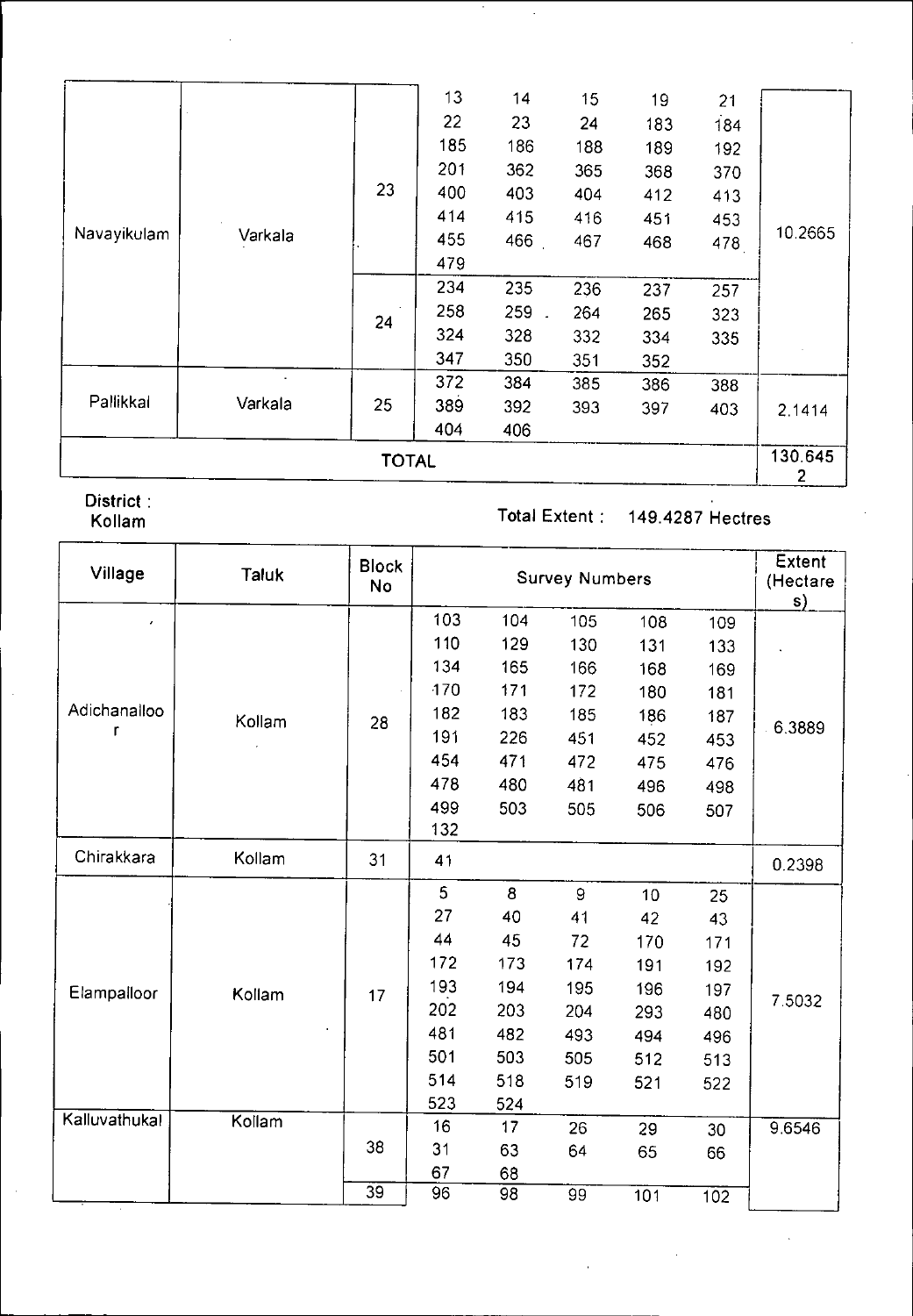| ٠<br>$\mathcal{A}_{\mathcal{M}}^{\text{L}}$ | $i_{\zeta}$ |
|---------------------------------------------|-------------|
|                                             |             |

 $\label{eq:4} \mathbb{E}[\mathbf{q}^{\prime}]$ 

 $\mathcal{L}^{\text{max}}_{\text{max}}$  and  $\mathcal{L}^{\text{max}}_{\text{max}}$ 

 $\hat{\mathcal{A}}$ 

| $i_3$ ditas |
|-------------|
|             |

 $\bar{z}$ 

 $\frac{1}{\sqrt{2}}$ 

|                    | 【一】 《                 |                 |            |            |            |     |     |         |
|--------------------|-----------------------|-----------------|------------|------------|------------|-----|-----|---------|
|                    | $-1.7$                |                 | 103        | 106        | 107        | 109 | 111 |         |
|                    |                       |                 | 121        | 122        | 123        | 124 | 125 |         |
|                    |                       |                 | 134        | 135        | 136        | 141 | 142 |         |
|                    |                       |                 | 414        | 415        | 416        | 417 | 418 |         |
|                    |                       |                 | 419        |            |            |     |     |         |
|                    |                       |                 | 151        | 152        | 153        | 154 | 155 |         |
|                    |                       | 40              | 161        | 180        | 183        | 184 | 191 |         |
|                    |                       |                 | 193        | 195        |            |     |     |         |
|                    |                       |                 | 294        | 298        | 299        | 300 | 302 |         |
|                    |                       |                 | 303        | 304        | 305        | 306 | 307 |         |
|                    |                       |                 | 308        | 309        | 321        | 322 | 333 |         |
| Kottankara         | Kollam                | 17              | 334        | 338        | 341        | 342 | 343 | .4.4645 |
|                    |                       |                 | 354        | 366        | 367        | 370 | 371 |         |
|                    |                       |                 | 373        | 374        | 375        | 382 | 383 |         |
|                    |                       |                 | 384        |            |            |     |     |         |
|                    |                       |                 | 482        | 483        | 485        | 486 | 491 |         |
|                    |                       | 30              | 492        | 494        | 495        |     |     |         |
|                    |                       |                 | 27         | 33         | 34         | 35  | 36  |         |
| Meenad             |                       |                 | 37         | 40         | 47         | 49  | 53  |         |
|                    | Kollam                | 31              | 54         | 55         | 173        | 176 | 177 | 8.9278  |
|                    |                       |                 | 178        | 243        | 244        | 249 |     |         |
|                    |                       |                 | 110        | 169        | 170        | 210 | 215 |         |
|                    |                       | 32              | 216        | 217        | 218        | 219 | 234 |         |
|                    |                       |                 | 236        | 238        | 239        | 240 |     |         |
|                    | $\boldsymbol{\gamma}$ |                 | 69         | 106        | 107        | 109 | 112 |         |
|                    |                       |                 | 114        | 115        | 123        | 124 | 164 | 7.8295  |
|                    | Kollam                | 9               | 165        | 166        | 172        | 174 | 178 |         |
|                    |                       |                 | 219        | 222        | 223        | 224 |     |         |
| Mulavana           |                       |                 | 483        | 484        | 485        | 486 | 487 |         |
|                    |                       | 10.             | 492        | 493        | 498        | 500 | 550 |         |
|                    |                       |                 | 557        | 558        | 560        | 561 | 562 |         |
|                    |                       |                 | 565        | 597        | 598        | 599 | 600 |         |
|                    |                       |                 | 92         | 93         | 111        | 112 | 122 |         |
| Parippally         | Kollam                | 40              | 123        | 127        | 128        | 129 | 131 | 2.1715  |
|                    |                       |                 | 135        |            |            |     |     |         |
| <b>Thazhuthala</b> | Kollam                | $\overline{23}$ | 168        | 169        | 170        | 173 | 182 | 24.0347 |
|                    |                       |                 | 183        | 184        | 185        | 186 | 187 |         |
|                    |                       |                 | 188        | 189        | 190        | 193 | 194 |         |
|                    |                       |                 | 212        | 213        | 214        | 234 | 235 |         |
|                    |                       |                 | 236        | 237        | 239        | 240 | 244 |         |
|                    |                       |                 | 245        | 246        | 247        | 248 | 255 |         |
|                    |                       |                 | 256        | 259        | 263        | 264 | 265 |         |
|                    |                       |                 | 358        | 375        | 376        | 377 | 378 |         |
|                    |                       |                 | 382        | 383        | 384        | 385 | 390 |         |
|                    |                       |                 | 400        | 401        | 402        | 403 | 404 |         |
|                    |                       |                 |            | 406        | 407        | 408 | 420 |         |
|                    |                       |                 | 405        |            |            | 432 | 433 |         |
|                    |                       |                 | 422<br>434 | 430<br>255 | 431<br>424 |     |     |         |
|                    |                       |                 |            |            |            |     |     |         |

 $\hat{\mathcal{A}}$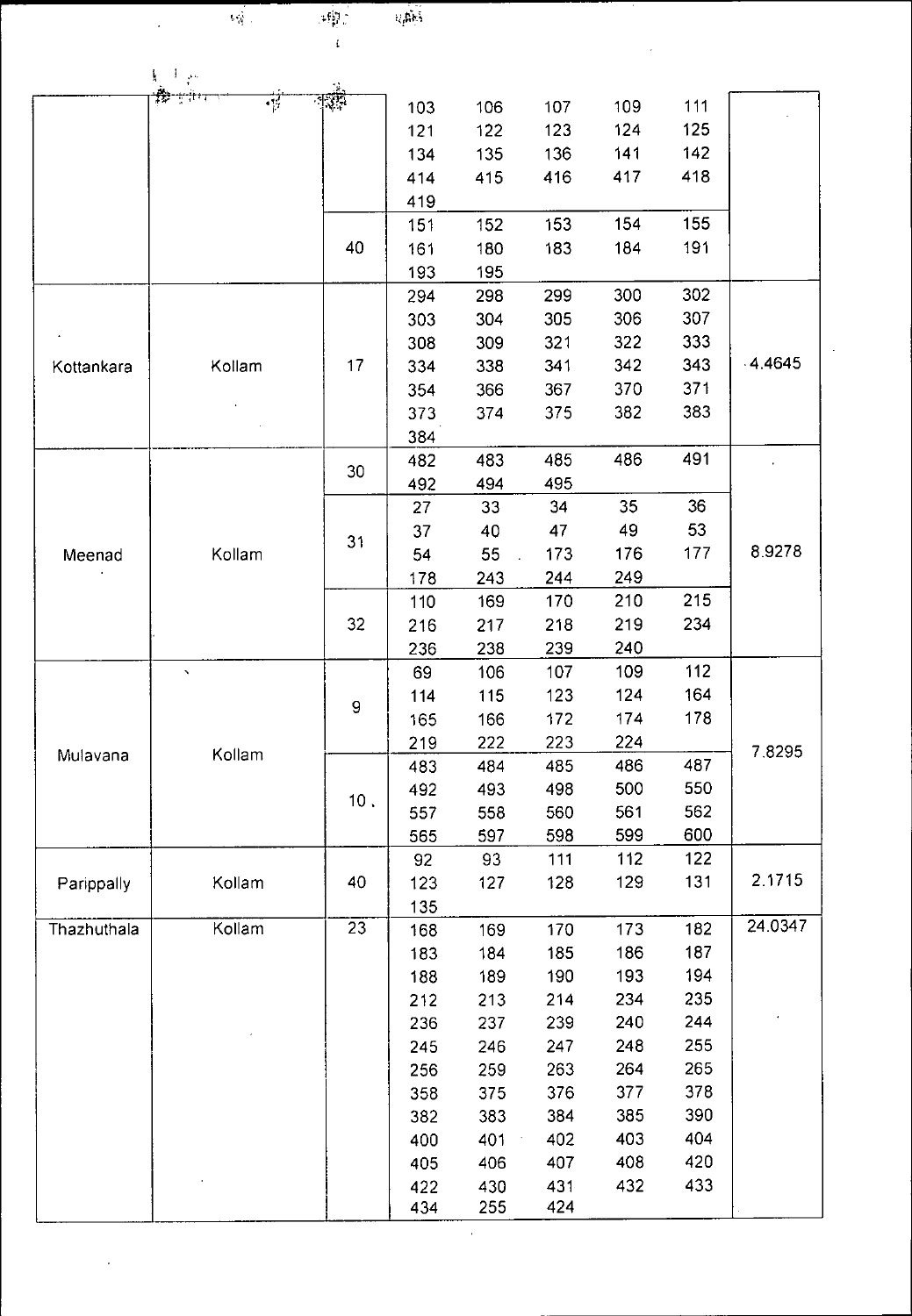|                |             | 28             | 22  | 23      | 27  | 28  | 29  |         |
|----------------|-------------|----------------|-----|---------|-----|-----|-----|---------|
|                |             |                | 88  | 91      | 92  | 110 | 113 |         |
|                |             |                | 114 | 116     | 118 | 125 | 126 |         |
|                |             |                | 127 | 130     | 131 | 137 | 138 |         |
|                |             | 22             | 139 | 141     | 142 | 153 | 154 |         |
|                |             |                | 155 | 157     | 158 | 159 | 161 |         |
|                |             |                | 162 | 163     | 171 | 241 | 245 |         |
|                |             |                | 246 | 248     | 249 | 250 |     |         |
|                |             |                | 26  | 27      |     |     |     |         |
| Thrikkovilvatt |             |                | 31  | 33      | 28  | 29  | 30  |         |
| om             | Kollam      |                | 52  |         | 35  | 36  | 46  | 35.9978 |
|                |             |                |     | 55      | 56  | 58  | 59  |         |
|                |             |                | 60  | 61      | 62  | 63  | 64  |         |
|                |             |                | 65  | 73      | 74  | 75  | 76  |         |
|                | 23          | 153            | 154 | 155     | 156 | 157 |     |         |
|                |             |                | 158 | 160     | 161 | 162 | 163 |         |
|                |             |                | 164 | 165     | 215 | 216 | 224 |         |
|                |             |                | 225 | 226     | 227 | 228 | 229 |         |
|                |             |                | 230 | 231     | 232 | 233 | 241 |         |
|                |             |                | 242 | 243     |     |     |     |         |
|                |             |                | 443 | 444     | 528 | 529 | 530 |         |
|                |             | 24             | 531 | 532     | 533 | 534 | 535 |         |
|                |             |                | 536 | 537     | 538 | 539 | 540 |         |
|                |             |                | 543 | 544     | 545 | 546 | 547 |         |
| Vadakkevila    | Kollam      |                | 548 | 549     | 550 | 551 | 552 | 17.5596 |
|                |             |                | 553 | 554     | 555 | 557 | 558 |         |
|                |             |                | 559 | 560     | 561 | 562 | 563 |         |
| L.             |             |                | 565 | 566     | 567 | 581 |     |         |
|                |             |                | 583 | 522     |     |     | 582 |         |
|                |             |                | 109 | 115     | 116 |     |     |         |
|                |             |                | 141 | 142     |     | 129 | 130 |         |
|                |             |                | 150 |         | 143 | 144 | 149 |         |
| Pavithreswar   | Kottarakara | $\overline{2}$ |     | $258 -$ | 260 | 262 | 269 |         |
| am             |             |                | 270 | 271     | 333 | 334 | 335 | 6.7391  |
|                |             |                | 341 | 342     | 343 | 344 | 351 |         |
|                |             |                | 352 | 353     | 359 | 360 | 361 |         |
|                |             |                | 362 | 392     |     |     |     |         |
|                |             |                | 31  | 32      | 33  | 36  | 38  |         |
|                |             |                | 44  | 45      | 46  | 47  | 48  |         |
|                |             |                | 60  | 61      | 97  | 99  | 224 |         |
|                |             |                | 225 | 247     | 248 | 252 | 253 |         |
|                |             |                | 254 | 255     | 256 | 329 | 330 |         |
| Kunnathur      | Kunnathur   | 16             | 331 | 338     | 345 | 346 | 359 |         |
|                |             |                | 360 | 361     | 362 | 363 | 364 | 10.0957 |
|                |             |                | 483 | 484     | 485 | 487 | 571 |         |
|                |             |                | 572 | 575     | 576 | 583 | 586 |         |
|                |             |                | 590 | 592     | 593 | 594 | 646 |         |
|                |             |                | 655 | 656     | 657 | 664 | 665 |         |
|                |             | 666            | 667 |         |     |     |     |         |
| Poruvazhy      | Kunnathur   | 5              | 398 | 399     | 400 | 401 | 405 | 6.3241  |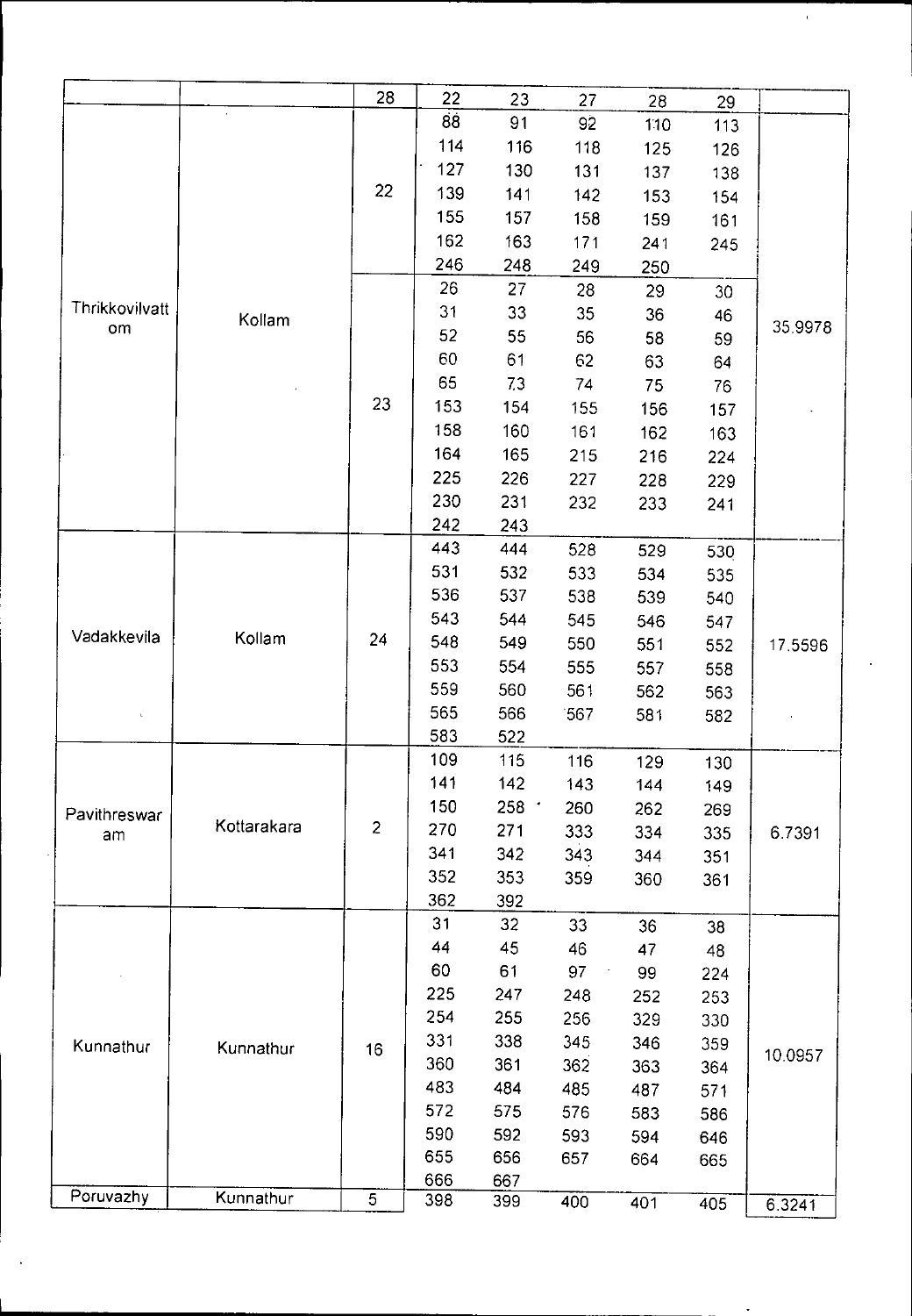|              | 識不高<br>$\sim 35$ | $\mathcal{A}, \mathcal{B}^{\mathcal{G}}$ |     |     |     |     |     |          |
|--------------|------------------|------------------------------------------|-----|-----|-----|-----|-----|----------|
|              |                  |                                          | 406 | 408 | 413 | 451 | 452 |          |
|              |                  |                                          | 453 | 458 | 459 | 460 | 461 |          |
|              |                  |                                          | 462 | 532 | 535 | 536 | 537 |          |
|              |                  |                                          | 538 | 539 | 542 | 543 | 545 |          |
|              | ٠                |                                          | 546 | 559 | 560 | 562 | 573 |          |
|              |                  |                                          | 574 | 575 | 577 |     |     |          |
|              |                  | 6                                        | 539 | 540 | 542 | 543 | 545 |          |
|              |                  |                                          | 547 |     |     |     |     |          |
| Sasthamkott  |                  | 15                                       | 372 | 373 | 374 | 377 | 378 | 1.4979   |
| a            | Kunnathur        |                                          | 379 | 380 | 381 | 382 |     |          |
| <b>TOTAL</b> |                  |                                          |     |     |     |     |     | 149.4287 |

District : Pathanamthitta Total Extent : 44.7170 Hectres

| Village    | Taluk       | <b>Block</b><br><b>No</b> |              | <b>Survey Numbers</b> |                |                |        |           |  |
|------------|-------------|---------------------------|--------------|-----------------------|----------------|----------------|--------|-----------|--|
|            |             |                           | 454          | 464                   | 465            | 466            | 469    | s)        |  |
| Kadampanad | Adoor       | 13                        | 470          | 471                   | 474            | 495            | 496    | 2.3013    |  |
|            |             |                           | 497          | 498                   |                |                |        |           |  |
|            |             |                           | 554          | 555                   | 557            | 558            | 559    |           |  |
|            |             |                           | 561          | 562                   | 563            | 839            | 840    |           |  |
|            |             |                           | 845          | 846                   | 848            | 849            | 857    |           |  |
|            |             | 34                        | 863          | 873                   | 874            | 877            | 878    |           |  |
|            |             |                           | 885          | 886                   | 901            | 902            | $-903$ |           |  |
| Pallickal  |             |                           | 914          | 915                   | 1021           | 838            | 847    | 9.3622    |  |
|            | Adoor       |                           | 70           | 74                    | 75             | 76             | 77     |           |  |
|            |             |                           | 78           | 146                   | 147            | 149            | 151    |           |  |
|            |             | 35                        | 154          | 155                   | 156            | 159            | 285    |           |  |
|            |             |                           | 301          | 304                   | 306            | 308            | 309    |           |  |
|            |             |                           | 310          | 311                   | 335            | 338            | 342    |           |  |
|            |             |                           | 343          | 344                   | 351            | 352            |        |           |  |
|            |             |                           | 6            | $\overline{7}$        | 8              | 10             | 11     |           |  |
| Pandalam   | Adoor       | 1                         | 27           | 28                    | 37             | 43             | 44     | 18563     |  |
|            |             |                           | 55           | 59                    | 60             | 61             | 696    |           |  |
|            |             |                           | 484          | 485                   | 486            | 488            | 491    |           |  |
| Aranmula   | Kozhenchery | 11                        | 492          | 493                   | 494            | 495            | 500    | 2 2 1 2 1 |  |
|            |             |                           | 486          |                       |                |                |        |           |  |
|            |             |                           | 378          | 379                   | 384            | 385            | 386    |           |  |
|            |             |                           | 388          | 389                   | 390            | 418            | 419    |           |  |
| Kalloopara | Mallappally | 17                        | 423          | 424                   | 425            | 432            | 433    | 3.8757    |  |
|            |             |                           | 442          | 443                   | 449            | 452            | 458    |           |  |
|            |             |                           | 459          | 460                   | 484            |                |        |           |  |
| Kunnamthan | Mallappally | 16                        | $\mathbf{1}$ | $\overline{3}$        | $\overline{4}$ | $\overline{7}$ | 8      | 8.2421    |  |
| am         |             |                           | 16           | 191                   | 196            | 200            | 201    |           |  |
|            |             |                           | 202          | 203                   | 204            | 213            | 214    |           |  |
|            |             |                           | 217          | 218                   | 220            | 222            | 223    |           |  |
|            |             |                           | 229          | 234                   | 236            | 303            | 305    |           |  |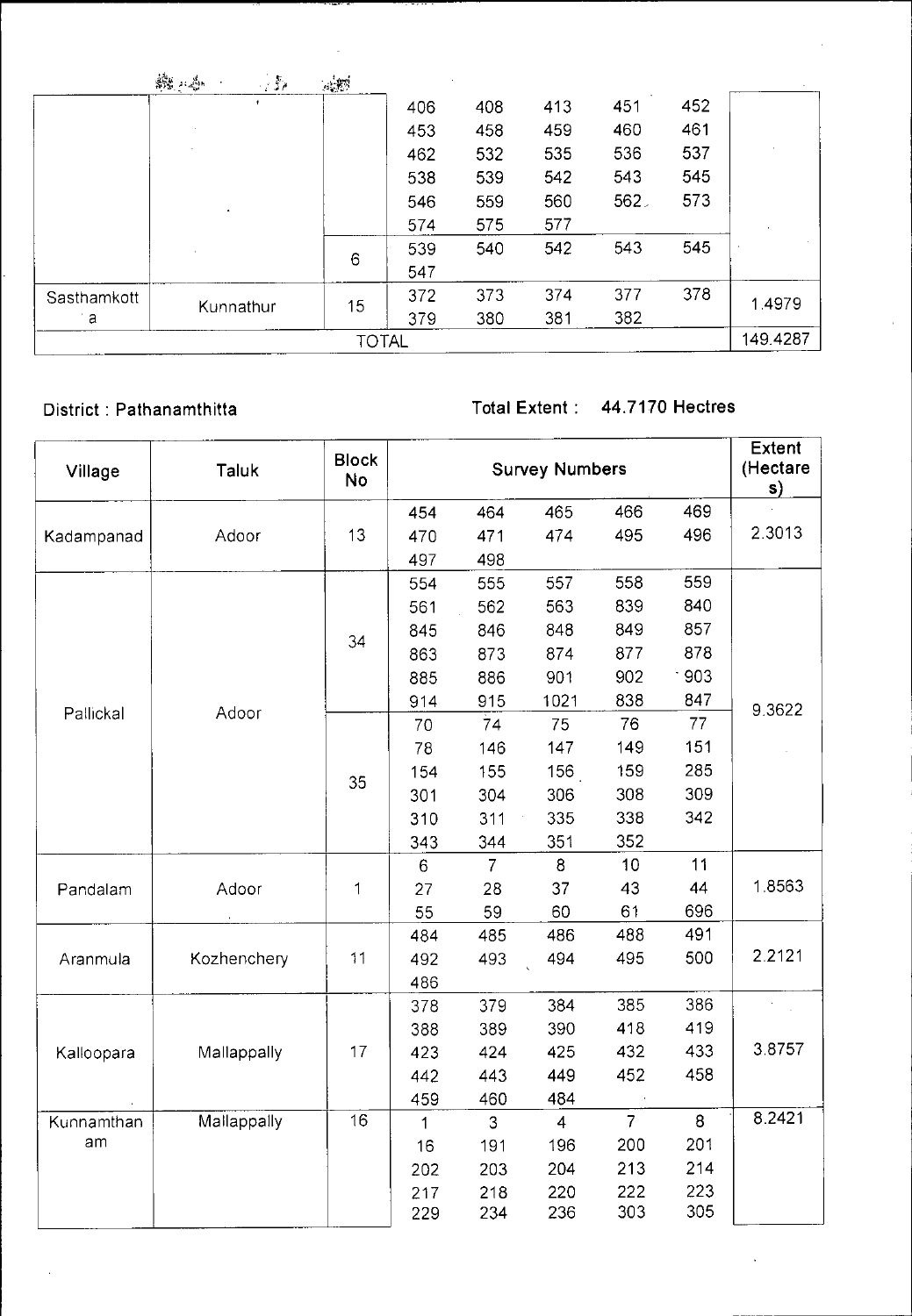|             |            |              | 306 | 307 | 313 | 314                                                                                                                                                                                                                             | 316    |         |
|-------------|------------|--------------|-----|-----|-----|---------------------------------------------------------------------------------------------------------------------------------------------------------------------------------------------------------------------------------|--------|---------|
|             |            |              | 319 | 320 | 321 | 336                                                                                                                                                                                                                             | 358    |         |
|             |            |              | 359 | 360 | 361 | 362                                                                                                                                                                                                                             |        |         |
|             |            |              | 6   | 8   | 10  | 16                                                                                                                                                                                                                              | 30     |         |
|             |            |              | 31  | 32  | 54  | 55                                                                                                                                                                                                                              | 147    |         |
|             |            | 12           | 148 | 151 | 152 | 153                                                                                                                                                                                                                             | 157    |         |
| Eraviperoor | Thiruvalla |              | 158 | 233 | 237 | 238                                                                                                                                                                                                                             | 240    |         |
|             |            |              | 253 | 254 | 255 | 224<br>256<br>241<br>463<br>464<br>513<br>514<br>70<br>71<br>79<br>82<br>87<br>108<br>223<br>224<br>231<br>234<br>125<br>127<br>231<br>232<br>249<br>251<br>263<br>.300<br>312<br>313<br>323<br>324<br>333<br>334<br>503<br>230 | 6.4404 |         |
|             |            |              | 444 | 445 | 450 |                                                                                                                                                                                                                                 |        |         |
|             |            | 13           | 465 | 511 | 512 |                                                                                                                                                                                                                                 |        |         |
|             |            |              | 656 |     |     |                                                                                                                                                                                                                                 |        |         |
|             |            |              | 61  | 62  | 69  |                                                                                                                                                                                                                                 |        |         |
| Kaviyoor    |            |              | 72  | 77  | 78  |                                                                                                                                                                                                                                 |        |         |
|             | Thiruvalla | 14           | 83  | 84  | 86  |                                                                                                                                                                                                                                 |        |         |
|             |            |              | 109 | 110 | 222 |                                                                                                                                                                                                                                 |        | 4.2838  |
|             |            |              | 228 | 229 | 230 |                                                                                                                                                                                                                                 |        |         |
|             |            |              | 235 |     |     |                                                                                                                                                                                                                                 |        |         |
|             |            |              | 122 | 123 | 124 |                                                                                                                                                                                                                                 |        |         |
|             |            |              | 136 | 227 | 228 |                                                                                                                                                                                                                                 |        |         |
|             |            |              | 241 | 242 | 243 |                                                                                                                                                                                                                                 |        |         |
|             |            |              | 252 | 261 | 262 |                                                                                                                                                                                                                                 |        |         |
| Koipram     | Thiruvalla | 21           | 304 | 305 | 310 |                                                                                                                                                                                                                                 |        | 6.1431  |
|             |            |              | 316 | 317 | 322 |                                                                                                                                                                                                                                 |        |         |
|             |            |              | 327 | 329 | 330 |                                                                                                                                                                                                                                 |        |         |
|             |            |              | 335 | 337 | 338 |                                                                                                                                                                                                                                 |        |         |
|             |            |              | 240 | 303 |     |                                                                                                                                                                                                                                 |        |         |
| ŧ           |            | <b>TOTAL</b> |     |     |     |                                                                                                                                                                                                                                 |        | 44.7170 |

 $\bar{z}$ 

## District Alappuzha Total Extent : 42.0884 Hectres

| Village    | Taluk      | <b>Block</b><br><b>No</b> |     | Extent<br>(Hectare<br>s) |     |     |     |         |
|------------|------------|---------------------------|-----|--------------------------|-----|-----|-----|---------|
| Mulakkuzha | Chengannur |                           | 427 | 436                      | 437 | 438 | 439 | 21.8739 |
|            |            | 16                        | 440 | 461                      | 462 | 464 | 465 |         |
|            |            |                           | 470 | 471                      | 472 | 473 | 482 |         |
|            |            |                           | 483 | 484                      | 485 | 487 | 488 |         |
|            |            | 17                        | 30  | 31                       | 32  | 36  | 37  |         |
|            |            |                           | 38  | 42                       | 43  | 55  | 56  |         |
|            |            |                           | 116 | 117                      | 118 | 121 | 122 |         |
|            |            |                           | 124 | 125                      | 238 | 239 | 254 |         |
|            |            |                           | 255 | 256                      | 257 | 258 | 259 |         |
|            |            |                           | 260 | 261                      | 262 | 263 | 360 |         |
|            |            |                           | 362 | 363                      | 366 | 378 | 379 |         |
|            |            |                           | 381 | 382                      | 384 | 398 | 399 |         |
|            |            |                           | 400 | 401                      | 402 | 408 | 410 |         |
|            |            |                           | 530 | 532                      | 533 | 534 | 552 |         |
|            |            |                           | 553 | 580                      | 581 | 582 | 585 |         |
|            |            |                           | 587 | 588                      | 589 | 592 | 593 |         |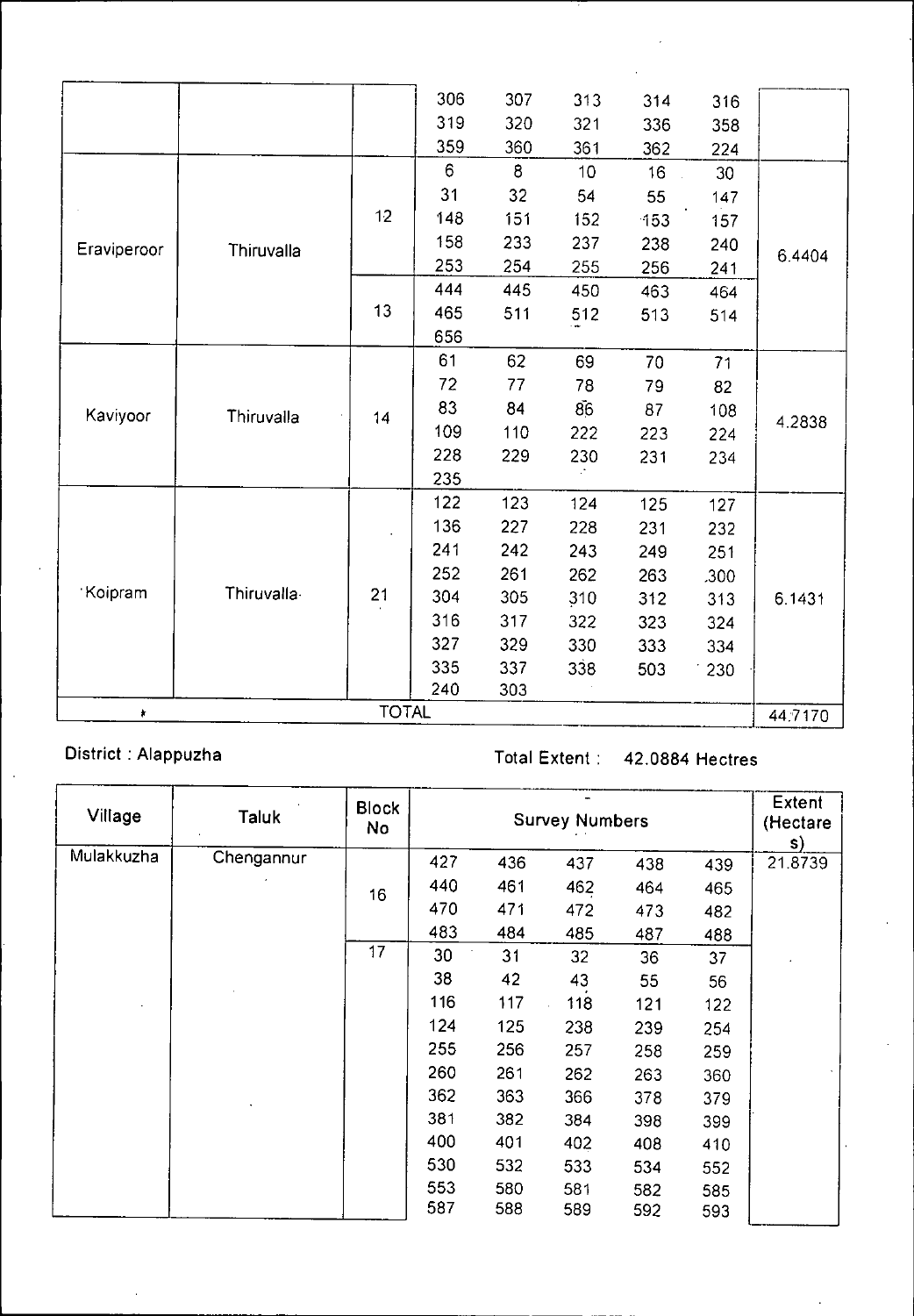|          | 開始 南京 - 11.<br>, 例 | や強力          |     |     |     |     |     |         |
|----------|--------------------|--------------|-----|-----|-----|-----|-----|---------|
|          |                    |              | 656 | 657 | 658 | 659 | 660 |         |
|          |                    |              | 661 | 672 | 673 |     |     |         |
|          |                    |              | 300 | 370 | 373 | 374 | 378 |         |
|          |                    | 15           | 379 | 380 | 404 | 406 | 407 | 2 6041  |
| Venmony  | Chengannur         |              | 410 | 411 | 412 | 415 | 416 |         |
|          |                    |              | 449 | 621 |     |     |     |         |
|          |                    |              | 115 | 116 | 117 | 118 | 168 |         |
|          |                    | 22           | 169 | 179 | 180 | 181 | 182 |         |
|          |                    |              | 184 | 186 | 189 | 190 | 191 |         |
|          |                    |              | 247 | 248 | 249 | 250 | 267 |         |
|          |                    |              | 268 | 269 | 270 | 273 | 274 |         |
|          |                    |              | 275 | 276 | 277 | 278 | 286 | 7.6562  |
| Nooranad | Mavelikkara        |              | 287 | 686 | 708 | 709 | 710 |         |
|          |                    | 23           | 711 | 712 | 713 | 714 | 715 |         |
|          |                    |              | 718 | 728 | 729 | 730 | 735 |         |
|          |                    |              | 737 | 796 | 797 | 805 | 806 |         |
|          |                    |              | 807 | 808 | 809 | 810 | 811 |         |
|          |                    |              | 798 |     |     |     |     |         |
|          |                    |              | 26  | 27  | 28  | 31  | 32  |         |
|          |                    |              | 58  | 67  | 73  | 74  | 82  |         |
|          |                    |              | 92  | 96  | 97  | 100 | 101 |         |
|          |                    | 19           | 102 | 106 | 126 | 260 | 261 |         |
|          |                    |              | 266 | 267 | 270 | 277 | 279 |         |
| Palamel  | Mavelikkara ·      |              | 280 | 281 | 289 | 290 | 292 | 9.9542  |
|          |                    |              | 293 | 317 | 318 |     |     |         |
|          |                    |              | 340 | 341 | 344 | 346 | 347 |         |
|          |                    | 21           | 348 | 349 | 376 | 378 | 379 |         |
|          |                    |              | 380 | 381 | 382 | 392 | 393 |         |
|          |                    |              | 397 | 275 | 460 | 339 | 383 |         |
|          |                    | <b>TOTAL</b> |     |     |     |     |     | 42.0884 |

District : Kottayam Total Extent : 110.2823 Hectres

| Village    | Taluk<br>Changanasseri | <b>Block</b><br>No |                | <b>Survey Numbers</b> |     | <b>Extent</b><br>(Hectare<br>S) |                 |         |
|------------|------------------------|--------------------|----------------|-----------------------|-----|---------------------------------|-----------------|---------|
| Madappalli |                        |                    | 316            | 317                   | 318 | 319                             | 320             | 11.0077 |
|            |                        | 9                  | 321'           | 331                   | 336 | 337                             | 344             |         |
|            |                        |                    | 345            | 353                   | 379 | 380                             | 381             |         |
|            | ÷.                     |                    | 384            |                       |     |                                 |                 |         |
|            |                        | 10                 | 241            | 260                   | 261 | 262                             | 264             |         |
|            |                        | 11                 | $\overline{2}$ | 3                     | 8   | 9                               | 10 <sub>1</sub> |         |
|            |                        |                    | 11             | 23                    | 27  | 28                              | 30              |         |
|            |                        |                    | 69             | 70                    | 71  | 72                              | 73              |         |
|            |                        |                    | 74             | 81                    | 217 | 218                             | 219             |         |
|            |                        |                    | 220            | 222                   | 223 | 231                             | .245            |         |
| $\sim$     |                        |                    | 246            | 250                   | 251 | 252                             | 253             |         |
|            |                        |                    | 258            | 307                   | 308 | 310                             | 311             |         |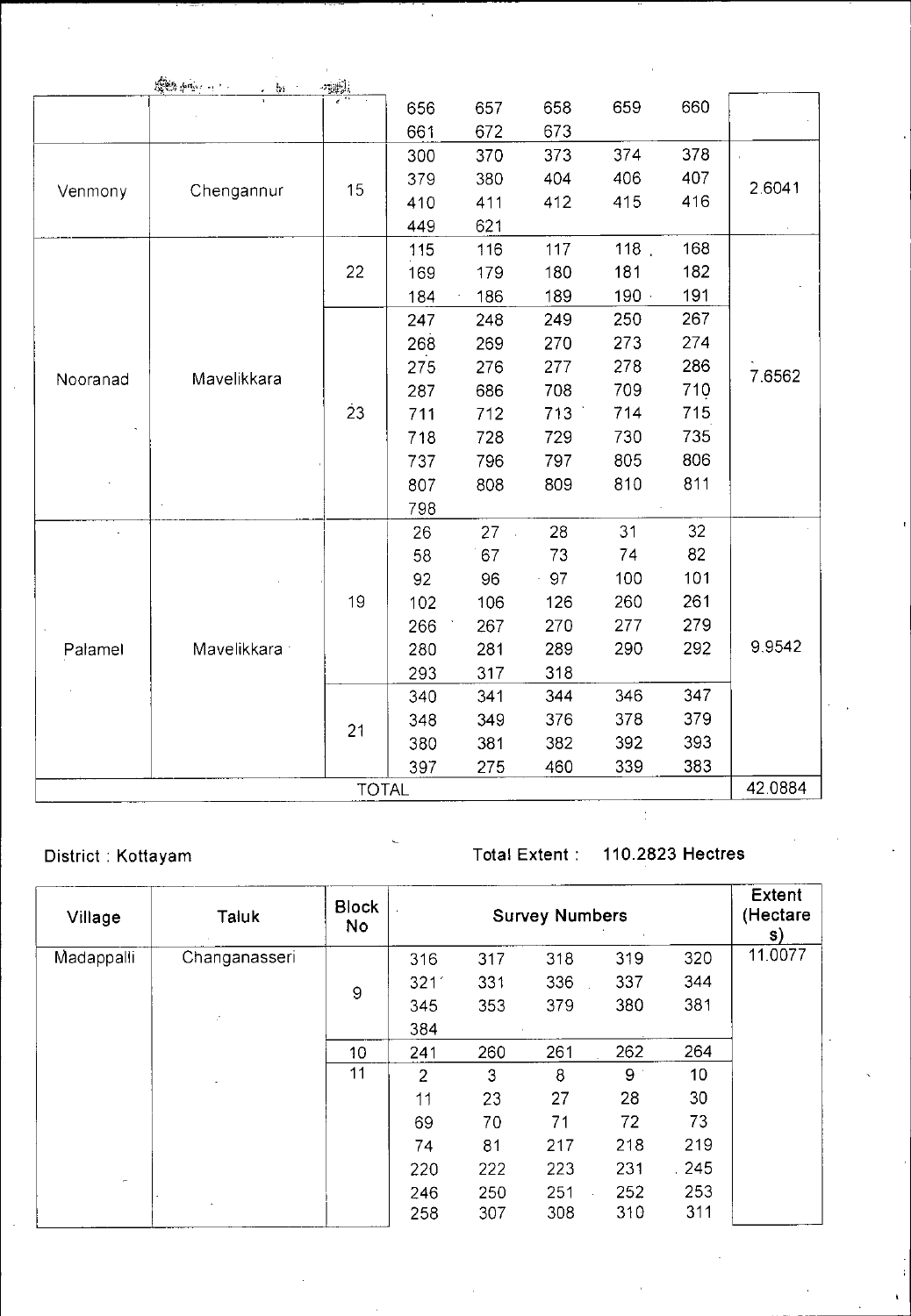|                 |               |              | à,  |            |         | ŧ   |                  |           |
|-----------------|---------------|--------------|-----|------------|---------|-----|------------------|-----------|
|                 |               |              | 312 |            |         |     |                  |           |
| Thottakkadu     | Changanasseri | $\sim$<br>13 | 54  | 56         | 60      |     |                  | 0.6980    |
|                 |               |              | 62  | 64         | 65      | 66  | 67               |           |
|                 |               |              | 68. | 69         | 71      | 91  | 93               |           |
| Vakathanam      | Changanasseri | 12           | 94  | 95         | 96      | 154 | 155              |           |
|                 |               |              | 156 | 158        | 159     | 160 | 161              | 4 5 5 2 6 |
|                 |               |              | 265 | 266        | 268     | 286 | 292              |           |
|                 |               |              | 294 | 296        | 297     | 298 | 308              |           |
|                 |               |              | 252 | 256        | 259     | 260 | 263              |           |
|                 |               |              | 267 | 268        | 269     | 270 | 277              |           |
|                 |               | 29           | 278 | 283        | 342     | 346 | 347              |           |
| Ettumanoor      |               |              | 348 | 356        | 357     | 362 | 363 <sup>°</sup> |           |
|                 | Kottayam      |              | 364 | 393        | 394     | 396 | 400              | 6.3753    |
|                 |               |              | 407 | 408        | 424     | 425 | 427              |           |
|                 |               |              | 67  | 70         | 71      | 75  | 76               |           |
|                 |               | 31           | 77  |            |         |     |                  |           |
|                 |               |              | 17  | 18         | 19      | 20  | 21 <sub>1</sub>  |           |
| Muttambala<br>m | Kottayam      | 49           | 22  | 23         | 24      | 25  | 32               | 22.1600   |
|                 |               |              | 36  | 37         | 38      |     |                  |           |
| Nattakom        | Kottayam      | 18           | 232 | 239        |         |     |                  | 0.2749    |
|                 |               |              | 213 |            |         |     |                  |           |
|                 |               |              | 232 | 214        | 215     | 230 | 231              |           |
|                 |               | 20           | 287 | 275        | 276     | 282 | 283              |           |
|                 |               |              | 304 | 288        | 294     | 295 | 296              |           |
|                 |               |              |     | 306        | 307     | 308 | 309              |           |
| 1               |               |              | 310 | 312        | 350     | 351 | 352              |           |
|                 |               |              | 5   | 6          | 7       | 8   | 10               |           |
| Panachikkad     | Kottayam      |              | 11  | 12         | 13      | 14  | 26               |           |
| $\sf u$         |               |              | 28  | 39         | 40      | 98  | 100              | 11.7178   |
|                 |               |              | 104 | 105        | $117 -$ | 118 | 214              |           |
|                 |               | 21           | 235 | 236        | 237     | 239 | 240              |           |
|                 |               |              | 245 | 254        | 257     | 258 | 259              |           |
|                 |               |              | 357 | 358        | 372     | 375 | 376              |           |
|                 |               |              | 377 | 404        | 412     | 413 | 415              |           |
|                 |               |              | 422 | 425        | 429     | 624 | 625              |           |
| Peroor          | Kottayam      |              | 626 | 628        | 629     |     |                  |           |
|                 |               |              | 247 | 429        | 430     | 433 | 434              | 8.2871    |
|                 |               |              | 435 | 436        | 437     | 440 | 441              |           |
|                 |               | 30           | 442 | 443        | 469     | 470 | 471              |           |
|                 |               |              | 473 | 474        | 475     | 478 | 479              |           |
|                 |               |              | 483 | 485        | 486     | 487 | 496              |           |
|                 |               | 31           | 497 | $\epsilon$ |         |     |                  |           |
|                 |               |              | 107 | 108        | 112     | 113 | 118              |           |
|                 |               |              | 119 | 120        | 123     | 124 | 176              |           |
|                 |               |              | 177 | 179        | 180     | 197 | 198              |           |
|                 |               |              | 212 | 225        | 228     | 229 | 230              |           |
|                 |               |              | 231 | 252        | 253     | 264 | 265              |           |

 $\ddot{\phantom{0}}$ 

Ļ.

ý

 $\mathbf{A}$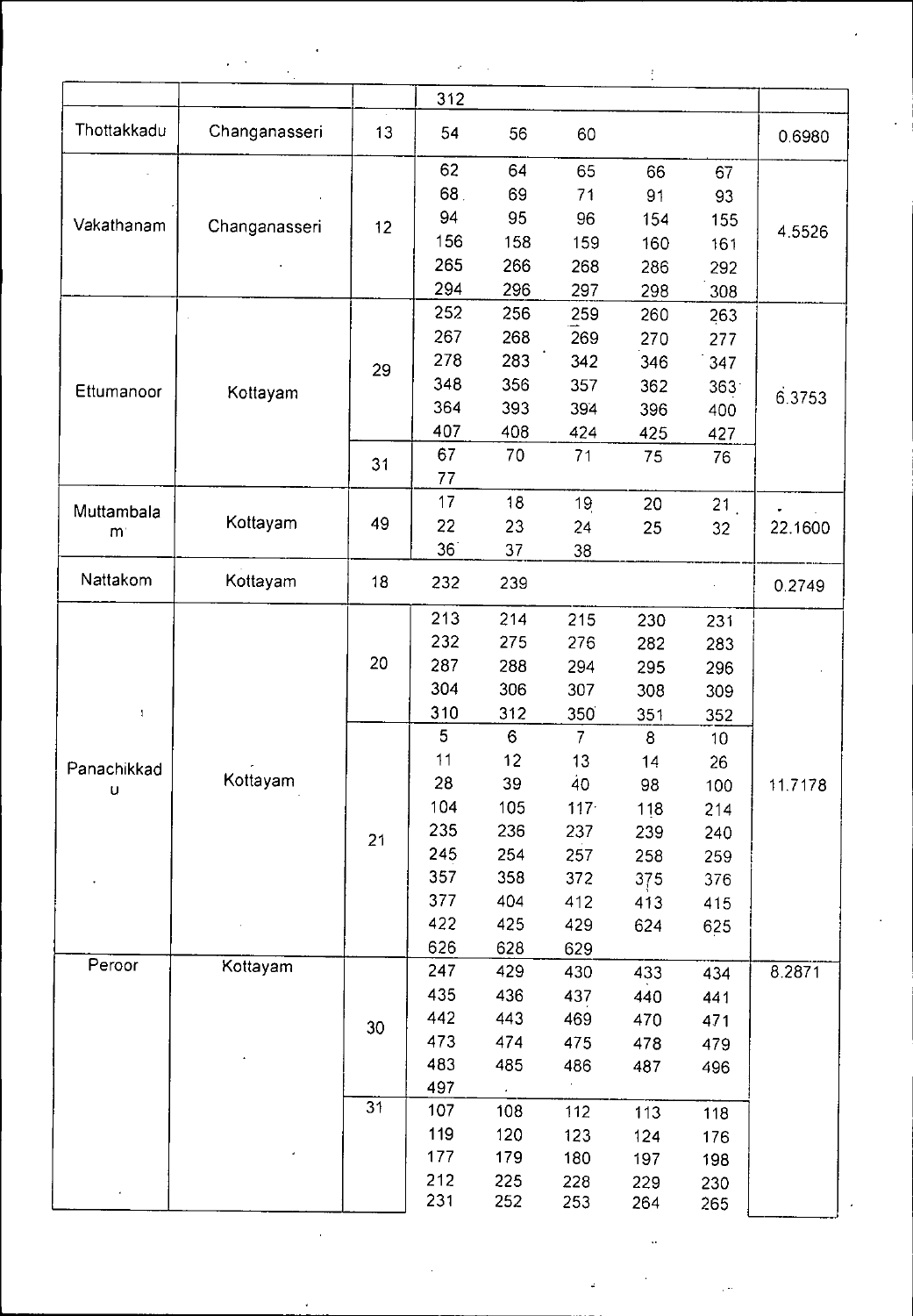| $\begin{array}{l} \frac{1}{2} \sum_{i=1}^{n} \frac{1}{2} \left( \frac{1}{2} \right)^{2} \left( \frac{1}{2} \right)^{2} \left( \frac{1}{2} \right)^{2} \left( \frac{1}{2} \right)^{2} \left( \frac{1}{2} \right)^{2} \left( \frac{1}{2} \right)^{2} \left( \frac{1}{2} \right)^{2} \left( \frac{1}{2} \right)^{2} \left( \frac{1}{2} \right)^{2} \left( \frac{1}{2} \right)^{2} \left( \frac{1}{2} \right)^{2} \left( \frac{1}{2} \right)^$<br>301<br>299<br>280<br>298<br>279<br>一样。<br>303<br>307<br>302<br>230<br>239<br>226<br>229<br>160<br>261<br>263<br>258<br>259<br>241<br>Perumpaikka<br>283<br>25<br>271<br>272<br>Kottayam<br>264<br>265<br>d<br>296<br>295<br>285<br>294<br>284<br>297<br>315<br>293<br>22<br>291<br>292<br>290<br>Puthuppally<br>Kottayam | 3.8375  |
|------------------------------------------------------------------------------------------------------------------------------------------------------------------------------------------------------------------------------------------------------------------------------------------------------------------------------------------------------------------------------------------------------------------------------------------------------------------------------------------------------------------------------------------------------------------------------------------------------------------------------------------------------------------------------------------------------------------------------------------------------------------------|---------|
|                                                                                                                                                                                                                                                                                                                                                                                                                                                                                                                                                                                                                                                                                                                                                                        |         |
|                                                                                                                                                                                                                                                                                                                                                                                                                                                                                                                                                                                                                                                                                                                                                                        |         |
|                                                                                                                                                                                                                                                                                                                                                                                                                                                                                                                                                                                                                                                                                                                                                                        |         |
|                                                                                                                                                                                                                                                                                                                                                                                                                                                                                                                                                                                                                                                                                                                                                                        |         |
|                                                                                                                                                                                                                                                                                                                                                                                                                                                                                                                                                                                                                                                                                                                                                                        |         |
|                                                                                                                                                                                                                                                                                                                                                                                                                                                                                                                                                                                                                                                                                                                                                                        |         |
|                                                                                                                                                                                                                                                                                                                                                                                                                                                                                                                                                                                                                                                                                                                                                                        |         |
|                                                                                                                                                                                                                                                                                                                                                                                                                                                                                                                                                                                                                                                                                                                                                                        |         |
|                                                                                                                                                                                                                                                                                                                                                                                                                                                                                                                                                                                                                                                                                                                                                                        | 0.6555  |
| 89<br>83<br>84<br>88<br>$\mathbf 1$                                                                                                                                                                                                                                                                                                                                                                                                                                                                                                                                                                                                                                                                                                                                    |         |
| $91 -$<br>92<br>93<br>94<br>90                                                                                                                                                                                                                                                                                                                                                                                                                                                                                                                                                                                                                                                                                                                                         |         |
| 119<br>24<br>112<br>118<br>Kottayam<br>95<br>111<br>Vijayapuram                                                                                                                                                                                                                                                                                                                                                                                                                                                                                                                                                                                                                                                                                                        | 3.3149  |
| 141<br>142<br>143<br>123<br>120                                                                                                                                                                                                                                                                                                                                                                                                                                                                                                                                                                                                                                                                                                                                        |         |
| 144<br>145                                                                                                                                                                                                                                                                                                                                                                                                                                                                                                                                                                                                                                                                                                                                                             |         |
| 78<br>76<br>77<br>30<br>31                                                                                                                                                                                                                                                                                                                                                                                                                                                                                                                                                                                                                                                                                                                                             |         |
| 89<br>87<br>88<br>81<br>79                                                                                                                                                                                                                                                                                                                                                                                                                                                                                                                                                                                                                                                                                                                                             |         |
| 10<br>99<br>98<br>91<br>92<br>90                                                                                                                                                                                                                                                                                                                                                                                                                                                                                                                                                                                                                                                                                                                                       |         |
| 101<br>100                                                                                                                                                                                                                                                                                                                                                                                                                                                                                                                                                                                                                                                                                                                                                             |         |
| Meenachil<br>Kanakari<br>158<br>160<br>157<br>156<br>154                                                                                                                                                                                                                                                                                                                                                                                                                                                                                                                                                                                                                                                                                                               | 78101   |
| 185<br>188<br>183<br>184<br>161                                                                                                                                                                                                                                                                                                                                                                                                                                                                                                                                                                                                                                                                                                                                        |         |
| 11<br>192<br>193<br>195<br>191<br>190                                                                                                                                                                                                                                                                                                                                                                                                                                                                                                                                                                                                                                                                                                                                  |         |
| 205<br>200<br>201<br>196                                                                                                                                                                                                                                                                                                                                                                                                                                                                                                                                                                                                                                                                                                                                               |         |
| 60<br>59<br>6                                                                                                                                                                                                                                                                                                                                                                                                                                                                                                                                                                                                                                                                                                                                                          |         |
| 76<br>77<br>74<br>65<br>67                                                                                                                                                                                                                                                                                                                                                                                                                                                                                                                                                                                                                                                                                                                                             |         |
| 8<br>87<br>85<br>86<br>82<br>78                                                                                                                                                                                                                                                                                                                                                                                                                                                                                                                                                                                                                                                                                                                                        |         |
| 30<br>27<br>29<br>25<br>28                                                                                                                                                                                                                                                                                                                                                                                                                                                                                                                                                                                                                                                                                                                                             |         |
| 42<br>32<br>34<br>41<br>31                                                                                                                                                                                                                                                                                                                                                                                                                                                                                                                                                                                                                                                                                                                                             |         |
| 68<br>67<br>43<br>44<br>65                                                                                                                                                                                                                                                                                                                                                                                                                                                                                                                                                                                                                                                                                                                                             |         |
| 84                                                                                                                                                                                                                                                                                                                                                                                                                                                                                                                                                                                                                                                                                                                                                                     | 96725   |
| 78<br>79<br>Meenachil<br>72<br>73<br>Kuruvilangad                                                                                                                                                                                                                                                                                                                                                                                                                                                                                                                                                                                                                                                                                                                      |         |
| 116<br>117<br>113<br>85<br>112<br>$\mathsf g$                                                                                                                                                                                                                                                                                                                                                                                                                                                                                                                                                                                                                                                                                                                          |         |
| 217<br>218<br>213<br>214<br>212                                                                                                                                                                                                                                                                                                                                                                                                                                                                                                                                                                                                                                                                                                                                        |         |
| 268<br>281<br>234<br>236<br>230                                                                                                                                                                                                                                                                                                                                                                                                                                                                                                                                                                                                                                                                                                                                        |         |
| 285<br>287<br>288<br>284<br>283                                                                                                                                                                                                                                                                                                                                                                                                                                                                                                                                                                                                                                                                                                                                        |         |
| 292<br>291<br>294<br>289<br>290                                                                                                                                                                                                                                                                                                                                                                                                                                                                                                                                                                                                                                                                                                                                        |         |
| 305<br>71                                                                                                                                                                                                                                                                                                                                                                                                                                                                                                                                                                                                                                                                                                                                                              |         |
| 158<br>157<br>156<br>28<br>153<br>154<br>Kaduthuruthy<br>Vaikom                                                                                                                                                                                                                                                                                                                                                                                                                                                                                                                                                                                                                                                                                                        | 0.4904  |
| 97<br>95<br>83<br>84<br>93                                                                                                                                                                                                                                                                                                                                                                                                                                                                                                                                                                                                                                                                                                                                             |         |
| 206<br>147<br>148<br>157<br>146                                                                                                                                                                                                                                                                                                                                                                                                                                                                                                                                                                                                                                                                                                                                        |         |
| 278<br>279<br>227<br>228<br>207                                                                                                                                                                                                                                                                                                                                                                                                                                                                                                                                                                                                                                                                                                                                        |         |
| 316<br>14<br>313<br>315<br>Vaikom<br>280<br>281<br>Mulakulam                                                                                                                                                                                                                                                                                                                                                                                                                                                                                                                                                                                                                                                                                                           | 10.1248 |
| 402<br>405<br>353<br>354<br>350                                                                                                                                                                                                                                                                                                                                                                                                                                                                                                                                                                                                                                                                                                                                        |         |
| 429<br>430<br>408<br>409<br>407                                                                                                                                                                                                                                                                                                                                                                                                                                                                                                                                                                                                                                                                                                                                        |         |
| 156<br>279<br>466<br>84                                                                                                                                                                                                                                                                                                                                                                                                                                                                                                                                                                                                                                                                                                                                                |         |
| 27<br>Vaikom<br>Neezhoor<br>48<br>49<br>45<br>46<br>44                                                                                                                                                                                                                                                                                                                                                                                                                                                                                                                                                                                                                                                                                                                 | 9.3032  |
| 197<br>198<br>64<br>196<br>63                                                                                                                                                                                                                                                                                                                                                                                                                                                                                                                                                                                                                                                                                                                                          |         |
|                                                                                                                                                                                                                                                                                                                                                                                                                                                                                                                                                                                                                                                                                                                                                                        |         |
| 205<br>210<br>204<br>203<br>199                                                                                                                                                                                                                                                                                                                                                                                                                                                                                                                                                                                                                                                                                                                                        |         |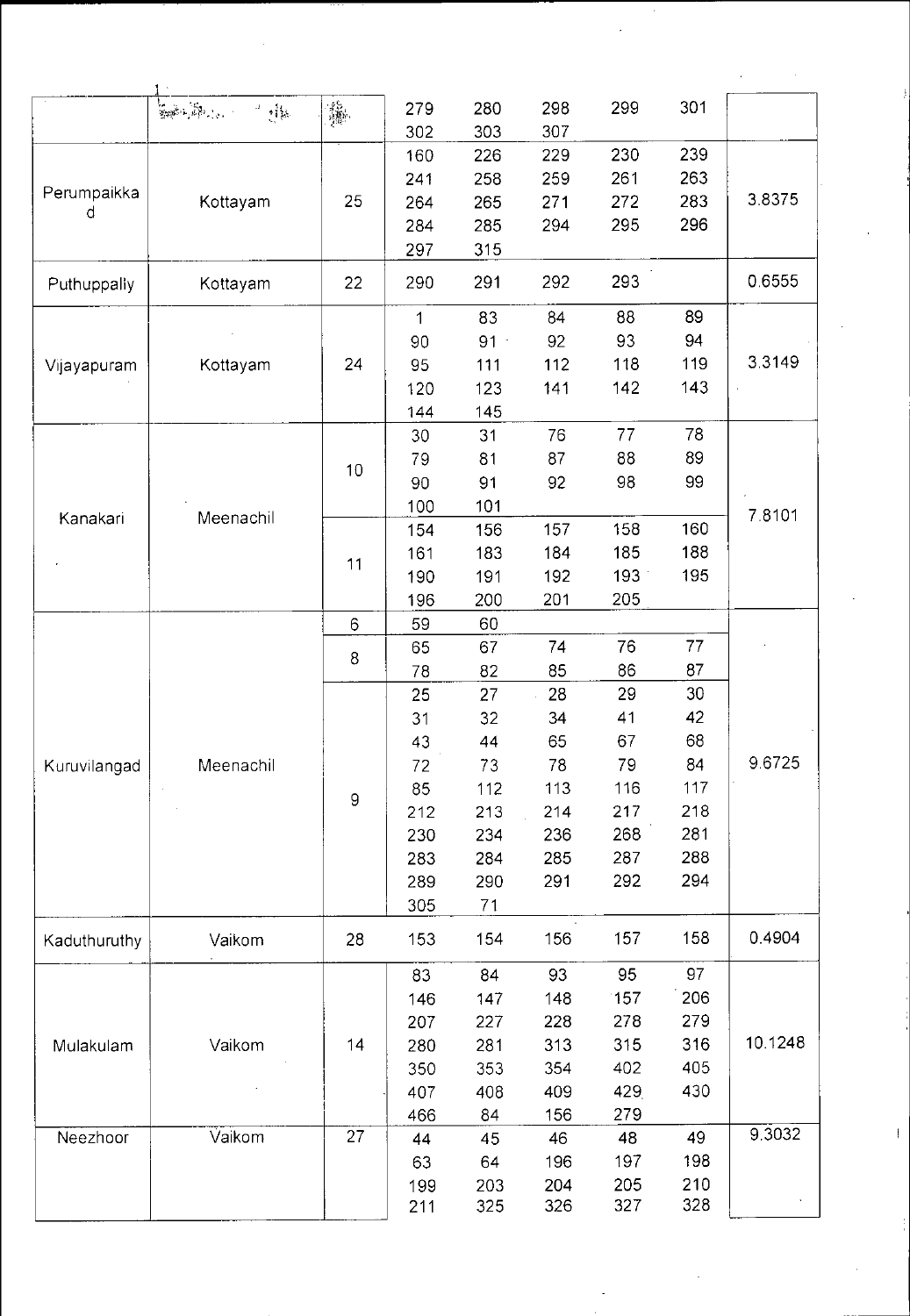|               | <b>TOTAL</b> |     |     | $\sim$ $\sim$ |     |     | 110.2823 |
|---------------|--------------|-----|-----|---------------|-----|-----|----------|
|               |              | 766 | 774 | 775           | 731 | 43  |          |
| $\rightarrow$ |              | 755 | 756 | 758           | 764 | 765 |          |
|               |              | 668 | 669 | 670           | 671 | 754 |          |
|               |              | 653 | 654 | 655           | 666 | 667 |          |
|               |              | 604 | 605 | 614           | 615 | 627 |          |
|               |              | 448 | 455 | 457           | 460 | 461 |          |
|               |              | 434 | 435 | 436           | 446 | 447 |          |
|               |              | 330 | 331 | 337           | 338 | 433 |          |

District : Ernakulam Total Extent 116.3173 Hectres

 $\cdot$ 

| Village           | <b>Taluk</b> | <b>Block</b><br><b>No</b> |                |     | <b>Survey Numbers</b> |               |                                           | <b>Extent</b><br>(Hectare<br>s) |
|-------------------|--------------|---------------------------|----------------|-----|-----------------------|---------------|-------------------------------------------|---------------------------------|
|                   |              |                           | 169            | 170 | 171                   | 186           | 187                                       |                                 |
|                   |              |                           | 188            | 200 | 201                   | 202           | 203                                       |                                 |
|                   |              |                           | 210            | 211 | 213                   | 214           | 215                                       |                                 |
| Aluva East        | Aluva        | 35                        | 218            | 219 | 220                   | 263           | 271                                       |                                 |
|                   |              |                           | 273            | 275 | 276                   | 277           | 279                                       | 6.7715                          |
|                   |              |                           | 283            | 284 | 306                   | 307           | 310                                       |                                 |
|                   |              |                           | 311            | 312 | 381                   | 399           | 400                                       |                                 |
|                   |              |                           | 401            | 403 | 415                   | 416           |                                           |                                 |
|                   |              |                           | 65             | 66  | 67 <sup>°</sup>       | 68            | 70                                        |                                 |
|                   |              |                           | 71             | 72  | 99                    | 100           |                                           |                                 |
|                   |              |                           | 102            | 105 | 231                   | 232           | $\begin{array}{c} 101 \\ 233 \end{array}$ |                                 |
| Angamali          | Aluva        | 11                        | 234            | 236 | 246                   | 247           | 248                                       | 7.0224                          |
|                   |              |                           | 253            | 255 | 257                   | 259           | 263                                       |                                 |
|                   |              |                           | 264            | 266 | 269                   | 273           | 285                                       |                                 |
|                   |              |                           | 288            | 289 |                       |               |                                           |                                 |
| Chengaman         |              |                           | 100            | 101 | 102                   | 103           | 104                                       |                                 |
| ad                | Aluva        | 8                         | 117            | 121 | 122                   | 163           | 164                                       | 2.8285                          |
|                   |              |                           | 165            | 168 | 169                   |               |                                           |                                 |
|                   |              |                           | $\overline{3}$ | 357 | 369                   | 370           | 371                                       |                                 |
| Chowara           | Aluva        | 31                        | 372            | 377 | 383                   | 391           | 392                                       | 1.6049                          |
|                   |              |                           | 479            |     |                       | $\mathcal{C}$ |                                           |                                 |
|                   |              |                           | 23             | 26  | 31                    | 32            | 42                                        |                                 |
|                   |              |                           | 43             | 44  | 72                    | 149           | 150                                       |                                 |
|                   |              | 32                        | 151            | 152 | 15 <sub>3</sub>       | 155           | 156                                       |                                 |
| Keezhumade        | Aluva        |                           | 157            | 167 | 168                   | 172           | 173                                       | 8.1191                          |
|                   |              |                           | 177            | 324 |                       | v.            |                                           |                                 |
|                   |              | 33                        | 1              | 96  | 97                    | 105           | 108                                       |                                 |
|                   |              |                           | 110            | 111 | 112                   |               |                                           |                                 |
| Nedumbasse<br>ry. | Aluva        | $\overline{9}$            | 27             | 28  | 47                    | 48            | 50                                        | 7.8569                          |
|                   |              |                           | 52             | 135 | 136                   | 137           | 138                                       |                                 |
|                   |              |                           | 139            | 140 | 141                   | 143           | 145                                       |                                 |
|                   |              |                           | 147            | 149 | 473                   | 474           | 477                                       |                                 |
|                   |              |                           | 478            | 479 | 480                   | 481           | 482                                       |                                 |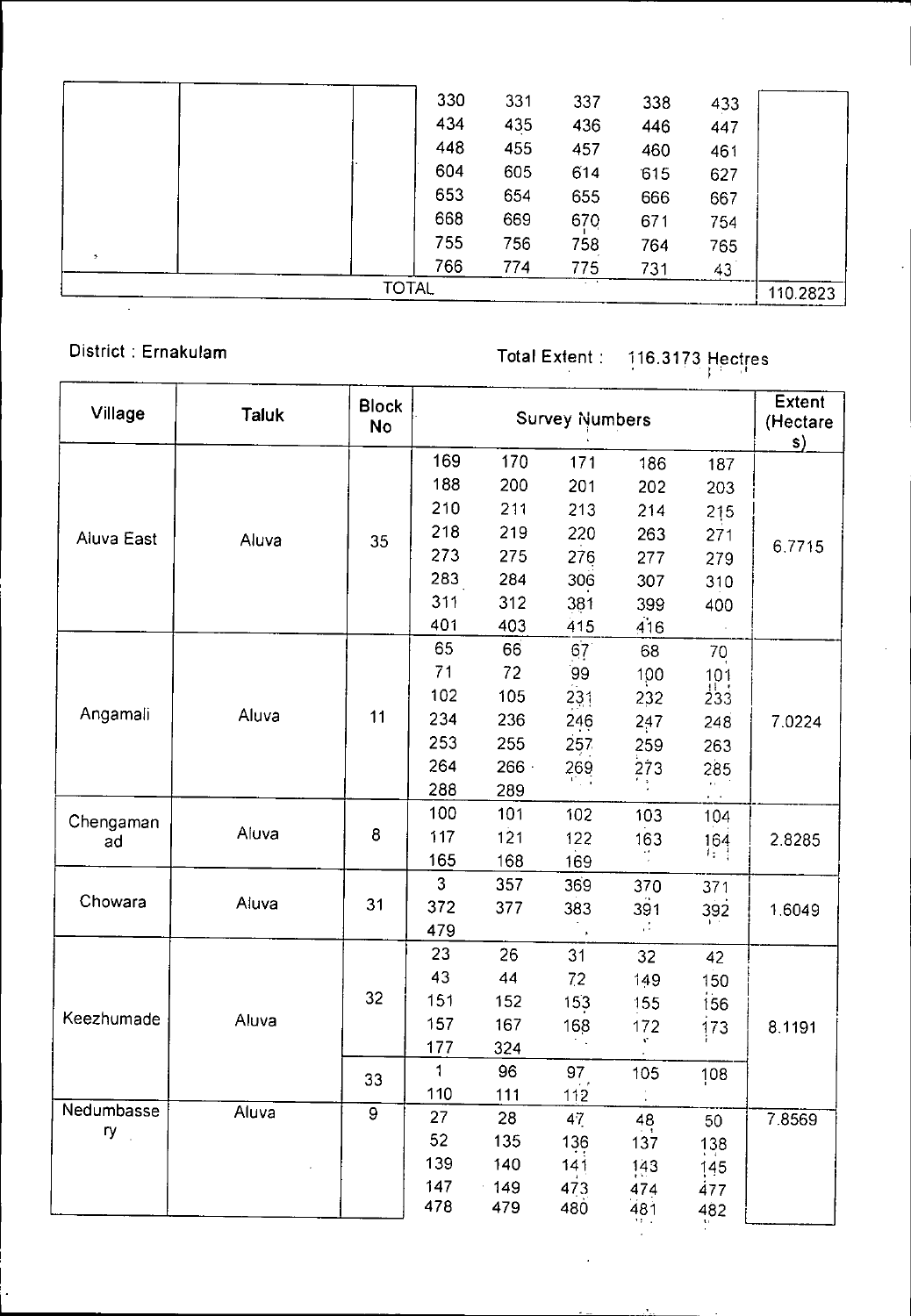

|                   |             |              | 483         | 484            | 536            | 537            | 538 |         |
|-------------------|-------------|--------------|-------------|----------------|----------------|----------------|-----|---------|
|                   | i<br>Pr     |              | 539         | 540            | 541            | 542            | 552 |         |
|                   |             |              | 553         | 554            | 555            | 556            | 567 |         |
|                   |             |              | 568         | 571            | 572            |                |     |         |
|                   |             |              | 27          | 28             | 30             | 269            | 273 |         |
|                   |             | 4            | 274         | 276            | 306            | 307            | 308 |         |
|                   |             |              | 309         |                |                |                |     |         |
|                   |             |              | 164         | 165            | 166            | 169            | 172 | 6.2211  |
| Parakkadavu       | Aluva       |              | 173         | 174            | 176            | 181            | 188 |         |
|                   |             | 5            | 189         | 190            | 196            | 221            | 222 |         |
|                   |             |              | 223         | 228            | 229            | 233            | 234 |         |
|                   |             |              | 235         | 237            | 238            | 257            | 362 |         |
| Kakkanad          | Kanayannoor | $\mathsf{9}$ | 570         | 651            | 652            | 653            | 722 | 2.9070  |
|                   |             |              | 217         | 218            | 219            | 221            | 222 |         |
|                   |             |              | 247         | 248            | 249            | 250            | 255 |         |
|                   |             |              | 259         | 260            | 261            | 262            | 263 |         |
| Kanayannur        | Kanayannoor | 12           | 287         | 288            | 289            | 290            | 303 | 5.8623  |
|                   |             |              | 304         | 306            | 307            | 308            | 320 |         |
|                   |             |              | 321         | 322            | 323            | 331            | 332 |         |
|                   |             |              | 240         | 258            | 259            | 260            | 270 |         |
| Kureekad          | Kanayannoor | 11           | 271         |                |                |                |     | 1.1544  |
|                   |             |              | 32          | 35             | 36             | 148            | 153 |         |
|                   |             |              | 154         | 235            | 243            | 244            | 245 |         |
| Thiruvankula      | Kanayannoor | 10           | 246         | 248            | 251            | 252            | 253 | 5.6783  |
| m                 |             |              | 254         | 255            | 360            | 363            | 370 |         |
|                   |             |              | 372         | 376            | 377            | 378            | 242 |         |
| $\epsilon$        |             |              | 59          | 69             | 170            | 171            | 180 |         |
|                   |             |              | 181         | 182            | 186            | 188            | 189 |         |
|                   |             |              | 205         | 206            | 208            | 209            | 268 |         |
| Kizhakkamb        |             | 25           | 269         | 270            | 272            | 273            | 274 | 14.4821 |
| alam              | Kunnathunad |              | 275         | 297            | 298            | 311            | 313 |         |
|                   |             |              | 315         | 316            | 361            | 363            | 364 |         |
|                   |             |              | 366         | 560            |                |                |     |         |
|                   |             | 36           | 560         |                |                |                |     |         |
|                   |             |              | 3           | $\overline{4}$ | 5              | 88             | 89  |         |
|                   |             |              | 90          | 92             | 107            | 108            | 109 |         |
|                   |             |              | 182         | 183            | 184            | 187            | 188 | 14.0077 |
| Kunnathunad       | Kunnathunad | 36           | 189         | 367            | 368            | 369            | 370 |         |
|                   |             |              | 371         | 372            | 373            | 374            | 375 |         |
|                   |             |              | 376         | 380            | 379            | 381            |     |         |
|                   |             |              | 1           | $\overline{2}$ | 3 <sup>1</sup> | $\overline{4}$ | 5   |         |
|                   |             |              | 6           | 8              | 10             | 11             | 17  |         |
| Puthenkuriss<br>u | Kunnathunad | 37           | 18          | 19             | 69             | 70             | 71  | 7.0636  |
|                   |             |              | 73          | 74             | 75             | 76             | 77  |         |
|                   |             |              | 79          | 82             | 205            |                |     |         |
| Thiruvaniyoo      | Kunnathunad | 40           | $\mathbf 1$ | 15             | 16             | 17             | 28  | 7.3345  |
| r                 |             |              | 29          | 30             | 221            | 222            | 226 |         |

 $\overline{\phantom{a}}$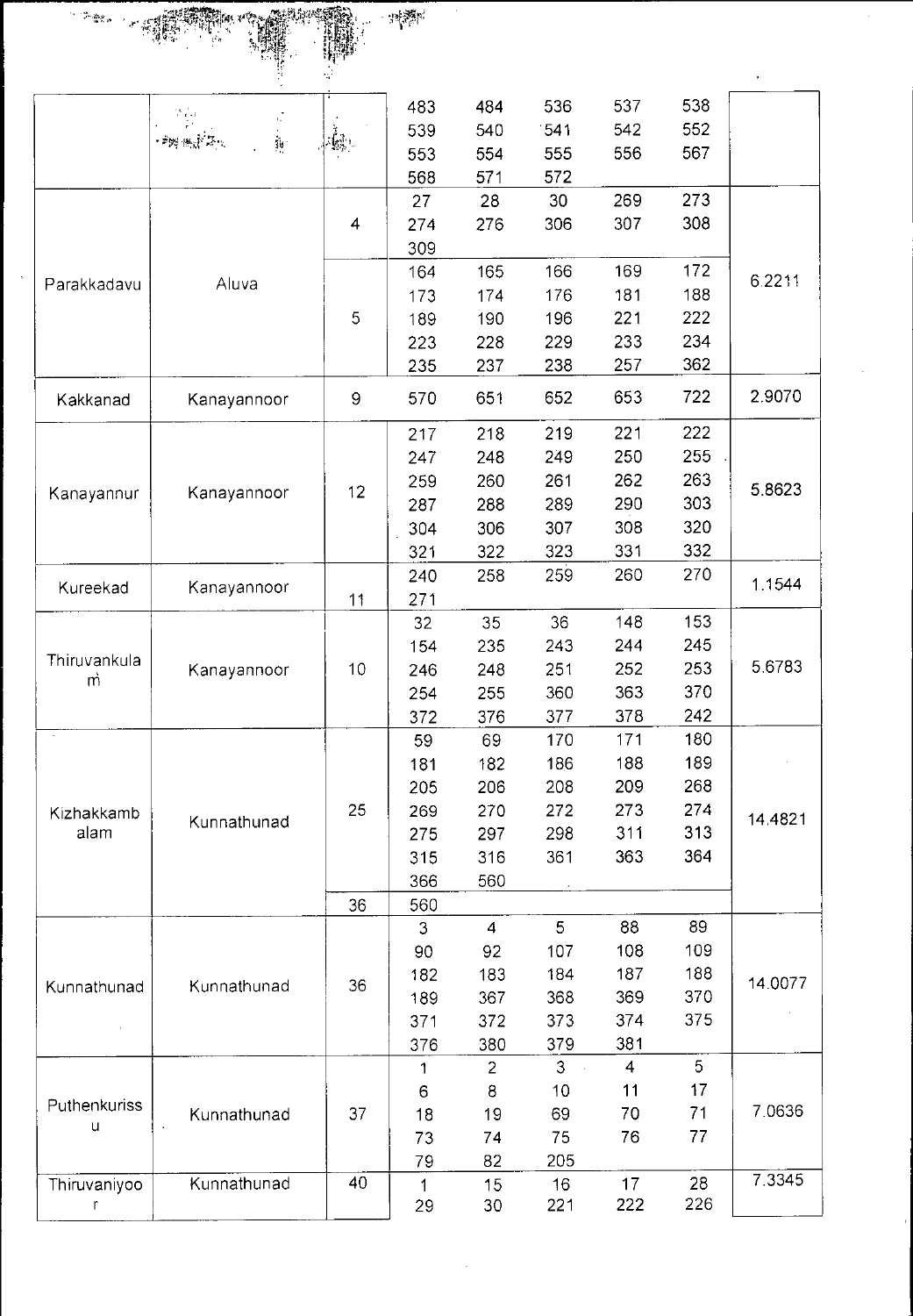|         |              |              | 230 | 231            | 232 | 235 | 236 |          |
|---------|--------------|--------------|-----|----------------|-----|-----|-----|----------|
|         |              |              | 242 | 251            | 252 | 261 | 262 |          |
|         |              |              | 263 | 265            | 275 | 276 | 277 |          |
|         |              |              | 281 | 282            | 266 |     |     | ×        |
|         |              |              | 1   | $\overline{2}$ | 3   | 4   | 254 |          |
|         |              | 41           | 255 | 256            | 259 | 268 | 270 |          |
|         |              |              | 271 |                |     |     |     |          |
|         |              |              | 202 | 203            | 204 | 205 | 206 |          |
|         |              |              | 207 | 210            | 211 | 213 | 214 |          |
|         |              |              | 218 | 219            | 223 | 283 | 334 |          |
| Maneed  | Muvattupuzha |              | 335 | 336            | 337 | 341 | 343 | 11.4471  |
|         |              |              | 345 | 346            | 347 | 358 | 359 |          |
|         |              |              | 361 | 362            | 363 | 364 | 366 |          |
|         |              |              | 369 | 406            | 407 | 409 |     |          |
|         |              |              | 526 | 528            | 529 | 532 | 533 |          |
| Piravam | Muvattupuzha | 5            | 534 | 536            | 540 | 541 | 544 |          |
|         |              |              | 545 | 547            | 567 | 568 | 569 | 5.9559   |
|         |              |              | 578 | 579            | 580 | 588 | 589 |          |
|         |              | <b>TOTAL</b> |     |                |     |     |     | 116.3173 |

# District : Thrissur **in the Context of Total Extent : 148.6745.Hectres**

 $\label{eq:2} \begin{split} \mathcal{L}_{\text{max}}(\mathbf{r},\mathbf{r}) = \mathcal{L}_{\text{max}}(\mathbf{r},\mathbf{r}) \\ \mathcal{L}_{\text{max}}(\mathbf{r},\mathbf{r}) = \mathcal{L}_{\text{max}}(\mathbf{r},\mathbf{r}) \end{split}$ 

 $\langle \hat{a} \rangle$  ,  $\langle \hat{a} \rangle$ 

 $\gamma$ 

| Village  | <b>Taluk</b> | <b>Block</b><br>No |      |      | <b>Survey Numbers</b><br>$\mathbf{r}$ |                   |      | Extent<br>(Hectare<br>$\mathsf{s}$ |
|----------|--------------|--------------------|------|------|---------------------------------------|-------------------|------|------------------------------------|
|          |              |                    | 134  | 135  | 138                                   | 156               | 157  |                                    |
|          |              |                    | 160  | 164  | 165                                   | 167               | 169  |                                    |
| ь        |              |                    | 170  | 171  | 192                                   | 194               | 195  |                                    |
|          |              |                    | 199  | 219  | 220                                   | 373               | 374  |                                    |
|          |              |                    | 375  | 380  | 391                                   | 392               | 393  |                                    |
|          |              |                    | 397  | 406  | 407                                   | 408               | 409  |                                    |
| Alathur  | Chalakkudi   | 51                 | 411  | 412  | 413                                   | 415               | 482  |                                    |
|          |              |                    | 483  | 484  | 521                                   | 522               | 523  | 6.9788                             |
|          |              |                    | 525  | 526  | 529                                   | 532               | 537  |                                    |
|          |              |                    | 538  | 743  | 744                                   | 1151              | 1152 |                                    |
|          |              |                    | 1185 | 1189 | 1193                                  | 1194              | 1196 |                                    |
|          |              |                    | 1198 | 1199 | 1211                                  | 1212              | 1214 |                                    |
|          |              |                    | 1221 | 1222 | 1223                                  | 1224              | 1226 |                                    |
|          |              |                    | 1227 | 1228 | 1231                                  | 1234              | 1235 |                                    |
|          |              |                    | 1069 | 1070 | 1071                                  | 1073              | 1074 |                                    |
| Aloor    | Chalakkudi   | 35                 | 1075 | 1231 | 1234                                  | 1236              | 1253 | 3.4385                             |
|          |              |                    | 1260 | 1262 | 1712                                  | 1713              |      |                                    |
| Annallur | Chalakkudi   | 45                 | 47   | 48   | 55                                    | 57                | 58   | 7.0976                             |
|          |              |                    | 61   | 62   | 77:                                   | $78 \nH$          | 79   |                                    |
|          |              |                    | 80   | 84   | 85                                    |                   | 166  |                                    |
|          |              |                    | 167  | 169  | 170                                   | $\frac{151}{171}$ | 173  |                                    |
|          |              |                    | 182  | 183  | 184                                   | 318               | 321  |                                    |
|          |              |                    | 323  | 324  | 327                                   | 328               | 330  |                                    |
|          |              |                    | 331  | 339  | 344                                   | 346               | 347  |                                    |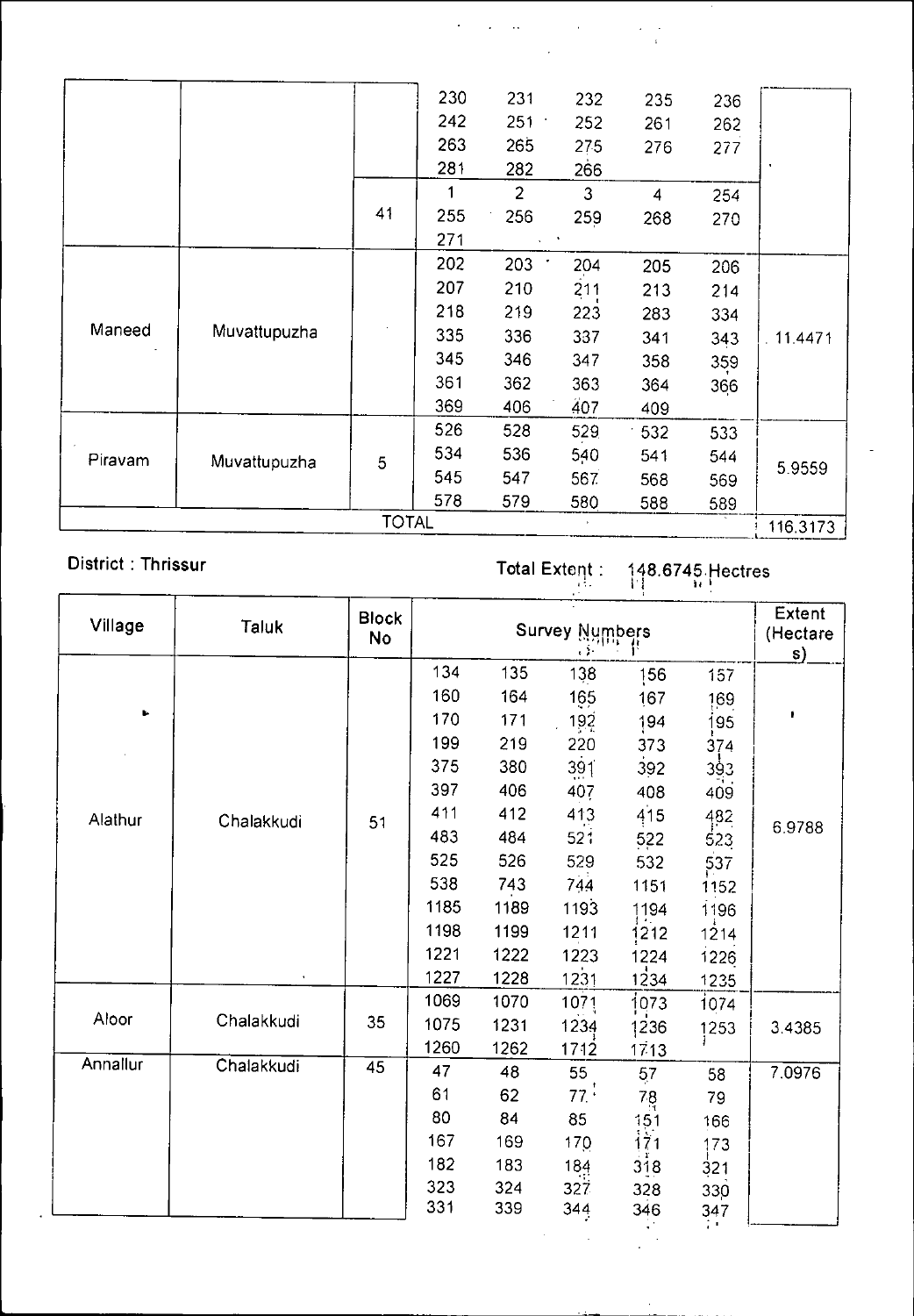

l,

|                       |                                                                                                                    |                  | 350        | 351         | 353  | 355  | 356  |           |
|-----------------------|--------------------------------------------------------------------------------------------------------------------|------------------|------------|-------------|------|------|------|-----------|
|                       | $\frac{1}{2}$ .<br>$\{300, \mathbf{k}_\mathrm{p} \mathbf{w}_\mathrm{p} \}$ , $\mathcal{C}_{\mathrm{p},\mathrm{p}}$ | $\hat{\xi}_{2k}$ | 357        | 358         | 375  | 376  | 377  |           |
|                       |                                                                                                                    |                  | 378        | 379         | 645  |      |      |           |
|                       |                                                                                                                    |                  | 1478       | 1520        | 1521 | 1527 | 1529 |           |
|                       |                                                                                                                    |                  | 1538       | 1539        | 1608 | 1609 | 1611 |           |
| Kadukutti             | Chalakkudi                                                                                                         |                  | 1612       | 1613        | 1625 | 1628 | 1631 | 3.2702    |
|                       |                                                                                                                    |                  | 1635       | 1636        | 1637 | 1638 | 1651 |           |
|                       |                                                                                                                    |                  | 1652       | 1661        | 1662 | 1663 | 1669 |           |
| Kallettumkar          |                                                                                                                    |                  | 1672       | 1673        | 2191 | 2192 | 2193 |           |
| a                     | Chalakkudi                                                                                                         |                  | 354        | 376         | 377  | 379  | 380  | 0.9823    |
|                       |                                                                                                                    |                  | 747        | 751         | 753  | 754  | 756  |           |
|                       |                                                                                                                    |                  | 758        | 764         | 767  | 768  | 769  |           |
|                       |                                                                                                                    |                  | 778        | 779         | 794  | 795  | 836  |           |
| Kallurthekku<br>mmuri | Chalakkudi                                                                                                         |                  | 996        | 997         | 1062 | 1063 | 1068 | 2.7830    |
|                       |                                                                                                                    |                  | 1070       | 1071        | 1072 | 1085 | 1086 |           |
|                       |                                                                                                                    |                  | 1087       | 1088        | 1091 | 1092 | 1093 |           |
|                       |                                                                                                                    |                  | 1095       |             |      |      |      |           |
|                       |                                                                                                                    |                  | 203        | 238         | 240  | 242  | 243  |           |
|                       |                                                                                                                    |                  | 244        | 245         | 246  | 247  | 251  |           |
|                       |                                                                                                                    |                  | 252        | 253         | 265  | 266  | 267  |           |
|                       |                                                                                                                    |                  | 268        | 300         | 307  | 310  | 313  |           |
|                       |                                                                                                                    |                  | 314        | 315         | 316  | 317  | 318  |           |
|                       |                                                                                                                    |                  | 337        | 355         | 356  | 500  | 501  |           |
| Thazhakkad            | Chalakkudi                                                                                                         |                  | 502        | 503         | 514  | 515  | 516  | 7.4843    |
|                       |                                                                                                                    |                  | 517        | 522         | 524  | 525  | 526  |           |
|                       |                                                                                                                    |                  | 527        | 530         | 531  | 533  | 537  |           |
|                       |                                                                                                                    |                  | 538        | 742         | 745  | 746  | 747  |           |
|                       |                                                                                                                    |                  | 765        | 766         | 767  | 768  | 769  |           |
|                       |                                                                                                                    |                  | 783        | 784         | 785  | 786  | 787  |           |
|                       |                                                                                                                    |                  | 798        | 799         | 802  |      |      |           |
|                       |                                                                                                                    |                  | 17         | 18          | 19   | 20   | 24   |           |
| Chemmanth             | Kunnamkulam                                                                                                        | 10 <sub>1</sub>  | 25         | 30          | 32   | 33   | 142  | 4 4 0 5 3 |
| atta                  |                                                                                                                    |                  | 143        | 144         | 146  | 147  | 148  |           |
|                       |                                                                                                                    |                  | 158        | 159         | 163  | 164  | 165  |           |
| Chiranellur           | Kunnamkulam                                                                                                        | 25               | 1007       | 1010        | 1011 | 1057 | 1058 | 1.1947    |
|                       |                                                                                                                    |                  | 1067       | 1068<br>253 | 256  | 257  | 258  |           |
|                       | Kunnamkulam                                                                                                        | 23               | 251<br>267 | 268         | 269  | 270  | 290  | 2.0609    |
| Choondal              |                                                                                                                    |                  |            |             |      |      |      |           |
|                       |                                                                                                                    |                  | 291        | 292<br>12   | 13   | 19   | 20   |           |
|                       |                                                                                                                    |                  | 11         | 93          | 142  | 154  | 159  |           |
|                       |                                                                                                                    |                  | 22<br>160  | 163         | 173  | 174  | 176  |           |
|                       |                                                                                                                    |                  | 180        | 181         | 184  | 185  | 203  |           |
| Chowannur             | Kunnamkulam                                                                                                        | 12               | 204        | 326         | 327  | 328  | 329  | 7.1417    |
|                       |                                                                                                                    |                  |            | 331         | 345  | 346  | 347  |           |
|                       |                                                                                                                    |                  | 330<br>348 | 349         | 350  | 352  | 353  |           |
|                       |                                                                                                                    |                  |            |             |      |      |      |           |
|                       |                                                                                                                    |                  | 354        |             |      |      |      |           |

 $\frac{1}{\sqrt{2}}$ 

 $\ddot{\cdot}$ 

 $\epsilon$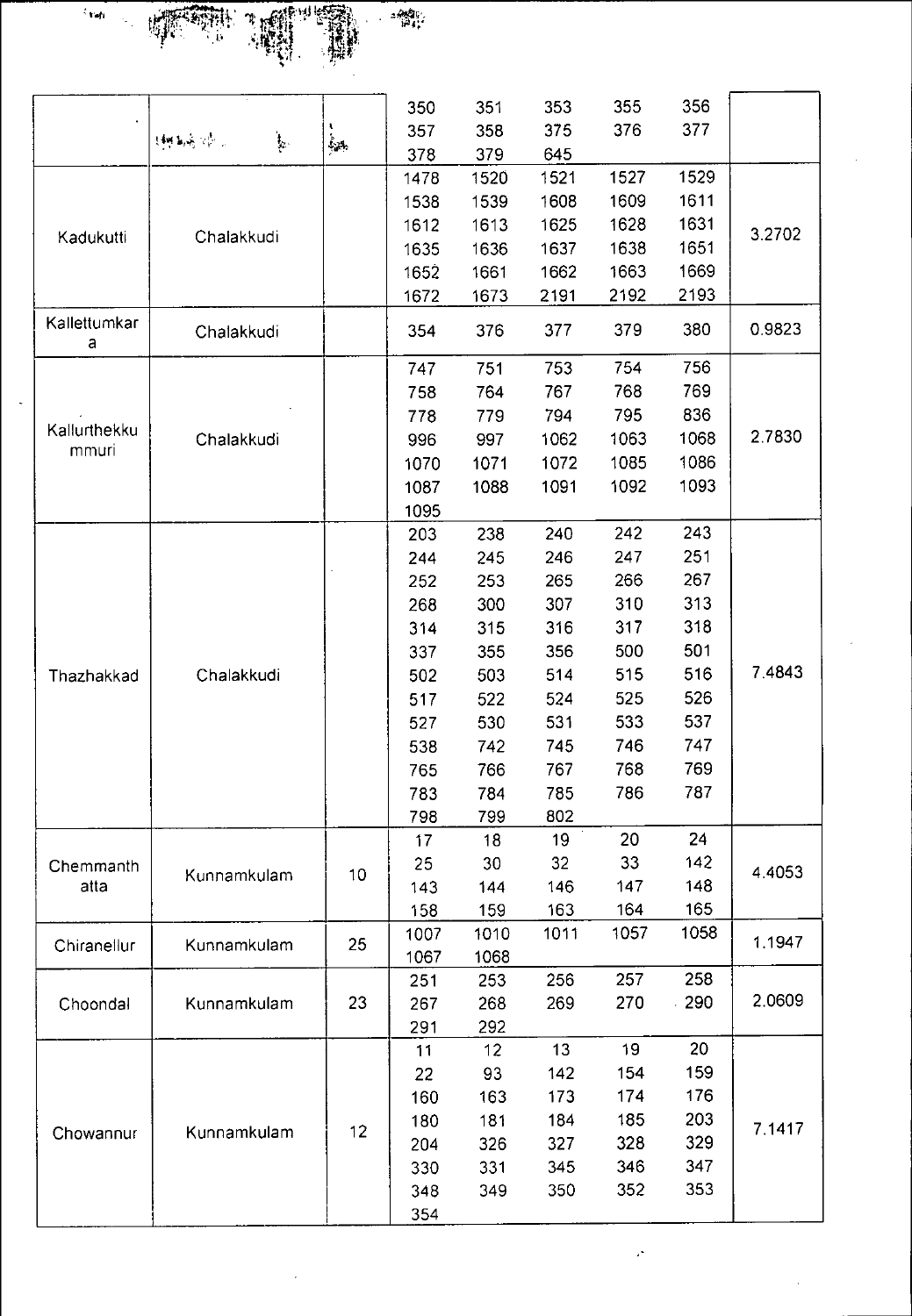|             |                                                                                                                          |                | 6    | $\overline{7}$ | $\bf 8$         | 9               | 10                          |        |
|-------------|--------------------------------------------------------------------------------------------------------------------------|----------------|------|----------------|-----------------|-----------------|-----------------------------|--------|
|             |                                                                                                                          |                | 41   | 42             | 43              | 61              | 63                          |        |
| Eranellur   |                                                                                                                          |                | 64   | 65             | 67              | 86              | 90                          |        |
|             |                                                                                                                          |                | 91   | 92             | 94              | 96              | 103                         | 4.9460 |
|             |                                                                                                                          |                | 105  | 106            | 303             | 304             | 305                         |        |
|             | Kunnamkulam<br>Kunnamkulam<br>Kunnamkulam<br>Kunnamkulam<br>Mukundapuram<br>Mukundapuram<br>Mukundapuram<br>Mukundapuram |                | 342  | 343            | 344             |                 |                             |        |
|             |                                                                                                                          |                | 1009 | 1010           | 1011            | 1012            | 1013                        |        |
| Kadavallur  |                                                                                                                          | $\overline{3}$ | 1017 | 1021           | 1108            | 1110            |                             | 0.6711 |
|             |                                                                                                                          |                | 13   | 28             | 30              | 34              | 35 <sub>2</sub>             |        |
|             |                                                                                                                          |                | 36   | 41             | 117             | 118             | 119                         |        |
|             |                                                                                                                          |                | 125  | 126            | 127             | 129             | 135                         |        |
|             |                                                                                                                          |                | 136  | 137            | 155             | 156             | 157                         |        |
|             |                                                                                                                          |                | 158  | 171            | 175             | 222             |                             |        |
|             |                                                                                                                          |                | 225  | 238            | 239             |                 | 224                         |        |
| Pazhanji    |                                                                                                                          | $\overline{2}$ | 243  | 336            | 338             | 241             | 242                         | 6.5004 |
|             |                                                                                                                          |                | 343  |                |                 | 339             | 342                         |        |
|             |                                                                                                                          |                |      | 344            | 345             | 346             | 347                         |        |
|             |                                                                                                                          |                | 348  | 349            | 376             | 378             | 420                         |        |
|             |                                                                                                                          |                | 430  | 432            | 433             | 435             | 443                         |        |
|             |                                                                                                                          |                | 473  | 476            | 478             | 482             | 487                         |        |
|             |                                                                                                                          |                | 488  | 496            | 1570            |                 |                             |        |
|             |                                                                                                                          |                | 136  | 158            | 159             | 192             | 193                         |        |
|             |                                                                                                                          |                | 194  | 201            | 203             | 204             | 205                         |        |
| Porkalam    |                                                                                                                          |                | 206  | 209            | 210             | 211             | 212                         | 3.2676 |
|             |                                                                                                                          |                | 235  | 236            | 237             | 238             | 239                         |        |
|             |                                                                                                                          |                | 361  | 363            | 364             | 365             | 368                         |        |
|             |                                                                                                                          |                | 369  | 380            | 381             |                 |                             |        |
| Anandapura  |                                                                                                                          | 14             | 537  | 539            | 541             | 543             | 544                         | 1.5466 |
| m           |                                                                                                                          |                | 546  | 548            | 549             | 550             | 661                         |        |
|             |                                                                                                                          |                | 1    | $\overline{2}$ | $\mathbf{3}$    | 82              | $\overline{63}$             |        |
| Kaduppasser |                                                                                                                          |                | 87   | 88             | 89              | 91              | 92                          |        |
|             |                                                                                                                          | 26             | 93   | 94             | 107             | 108             | 119                         | 2.0065 |
|             |                                                                                                                          |                | 120  | 121            | $122$           | 123             | 124                         |        |
|             |                                                                                                                          |                | 128  |                |                 |                 | $\mathcal{O}^{\mathcal{A}}$ |        |
|             |                                                                                                                          |                | 33   | 34             | 35              | 36              | 37                          |        |
|             |                                                                                                                          |                | 38   | 43             | 44              | 46              | 47                          |        |
|             |                                                                                                                          |                | 48   | 49             | 50 <sub>2</sub> | $\overline{5}1$ | $\frac{52}{1}$              |        |
| Madayikkona |                                                                                                                          |                | 53   | 54             | 65              | 80              | $\frac{81}{1}$              |        |
| m           |                                                                                                                          | 15             | 82   | 83             | 453             | 454             | 455                         | 3.6623 |
|             |                                                                                                                          |                | 456  | 491            | 493             | 494             | 496                         |        |
|             |                                                                                                                          |                | 499  | 500            | 501             |                 | 515                         |        |
|             |                                                                                                                          |                | 516  | 539            | 543             | 504<br>544      | 549                         |        |
|             |                                                                                                                          |                | 550  | 551            | 553             |                 |                             |        |
| Muriyad     |                                                                                                                          | 24             | 475  | 476            | 477             | 478             | 483                         | 4.7935 |
|             |                                                                                                                          |                | 484  | 489            | 491             | 492             | 493                         |        |
|             |                                                                                                                          |                | 514  | 632            | 633             | 635             | 636                         |        |
|             |                                                                                                                          |                | 637  | 638            | 639             | 640             | 642                         |        |
|             |                                                                                                                          |                | 643  | 644            | 645             | 646             | 654                         |        |
|             |                                                                                                                          |                | 655  | 657            | 658             | 659             | 660                         |        |
|             |                                                                                                                          |                |      |                |                 |                 |                             |        |

 $\mathbf{r}$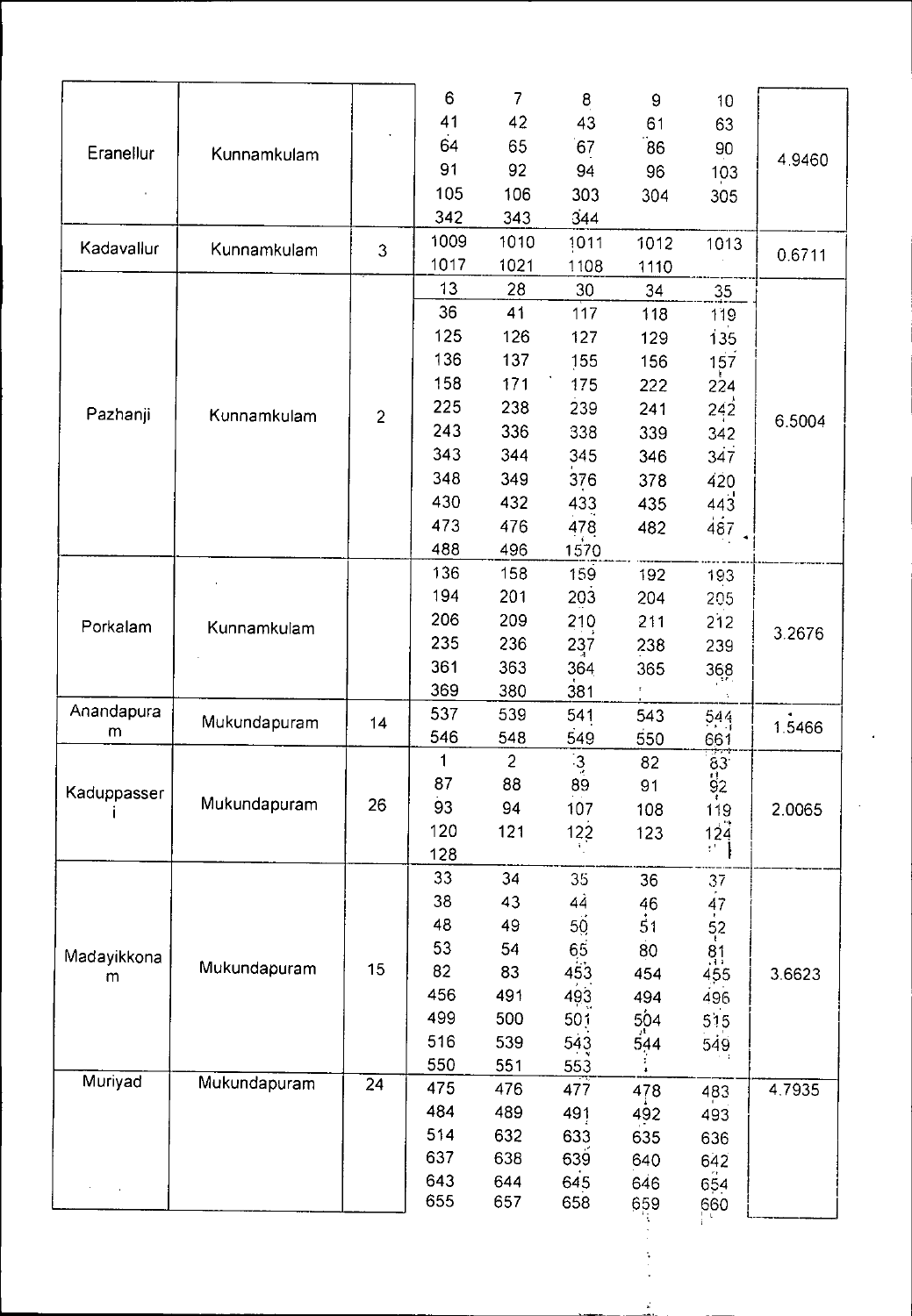

|              |                             | $\alpha$                   | 667<br>674     | 669<br>675     | 670<br>681     | 672<br>682 | 673<br>683 |           |
|--------------|-----------------------------|----------------------------|----------------|----------------|----------------|------------|------------|-----------|
|              | (酸) 计通道<br>$\sigma_{\rm e}$ | $\frac{\lambda}{\sqrt{2}}$ | 696            |                |                |            |            |           |
|              |                             |                            | 6              | $\overline{7}$ | 8              | 14         | 20         |           |
|              |                             |                            | 30             | 41             | 42             | 44         | 45         |           |
| Porathisseri | Mukundapuram                | 17                         | 46             | 47             | 49             | 50         | 51         | 2.3997    |
|              |                             |                            | 52             | 53             | 58             | 103        | 128        |           |
|              |                             |                            | 129            | 135            | 136            | 146        | 147        |           |
|              |                             |                            | 33             | 34             | 35             | 37         | 38         |           |
|              |                             |                            | 39             | 40             | 41             | 62         | 63         |           |
| Anjur        | Thrissur                    | $\overline{2}$             | 64             | 65             | 66             | 68         | 69         | 4 8 9 2 1 |
|              |                             |                            | 158            | 159            | 160            | 163        | 164        |           |
|              |                             |                            | 165            | 166            | 196            | 197        | 199        |           |
|              |                             |                            | 201            | 202            |                |            |            |           |
|              |                             |                            | 432            | 433            | 434            | 437        | 439        |           |
|              |                             |                            | 440            | 441            | 446            | 452        | 453        |           |
| Avanoor      | Thrissur                    | 3                          | 459            | 460            | 476            | 477        | 535        | 2.2835    |
|              |                             |                            | 536            | 537            | 538            | 539        | 540        |           |
|              |                             |                            | 545            |                |                |            |            |           |
|              |                             |                            | 331            | 332            | 333            | 334        | 336        |           |
|              |                             |                            | 338            | 339            | 341            | 342        | 406        | 2.2621    |
| Cherpu       | Thrissur                    | 28                         | 407            | 410            | 411            | 423        | 424        |           |
|              |                             |                            | 425            | 426            | 427            | 429        | 430        |           |
|              |                             |                            | $\overline{7}$ | 8              | $\overline{9}$ | 10         | 11         |           |
|              |                             |                            | 15             | 20             | 21             | 27         | 28         |           |
|              |                             |                            | 29             | 30             | 47             | 59         | 60         |           |
| Chevoor      | Thrissur                    | 29                         | 76             | 77             | 78             | 79         | 101        | 9.0012    |
|              |                             |                            | 102            | 103            | 142            | 161        | 162        |           |
|              |                             |                            | 163            | 167            | 185            | 186        | 187        |           |
|              |                             |                            | 189            | 190            | 192            | 195        | 196        |           |
|              |                             |                            | 327            | 339            | 340            | 341        | 347        |           |
|              |                             |                            | 348            | 349            | 350            | 351        | 363        |           |
| Choolissery  | Thrissur                    | 55                         | 365            | 366            | 367            | 368        | 370        | 2.4474    |
|              |                             |                            | 375            | 379            | 380            | 381        | 384        |           |
|              |                             |                            | 385            | 426            | 427            | 431        | 432        |           |
|              |                             |                            | 85             | 86             | 87             | 88         | 92         |           |
| Kaiparambu   | Thrissur                    | 1                          | 125            | 126            | 128            | 129        | 131        | 2.2237    |
|              |                             |                            | 132            | 134            |                |            |            |           |
|              |                             |                            | 226            | 230            | 307            | 308        | 309        |           |
|              |                             |                            | 310            | 311            | 312            | 318        | 319        |           |
|              |                             |                            | 322            | 394            | 395            | 396        | 397        |           |
|              |                             |                            | 400            | 401            | 402            | 403        | 404        |           |
| Kanimangala  | Thrissur                    |                            | 405            | 407            | 408            | 425        | 426        | 3.1320    |
| m            |                             |                            | 427            | 429            | 438            | 439        | 447        |           |
|              |                             |                            | 448            | 454            | 455            | 492        | 493        |           |
|              |                             |                            | 494            | 495            | 496            | 497        | 500        |           |
|              |                             |                            | 505            | 506            | 507            | 510        |            |           |
| Koorkkanche  | Thrissur                    | 28                         | 165            | 166            | 167            | 214        | 220        | 7.1203    |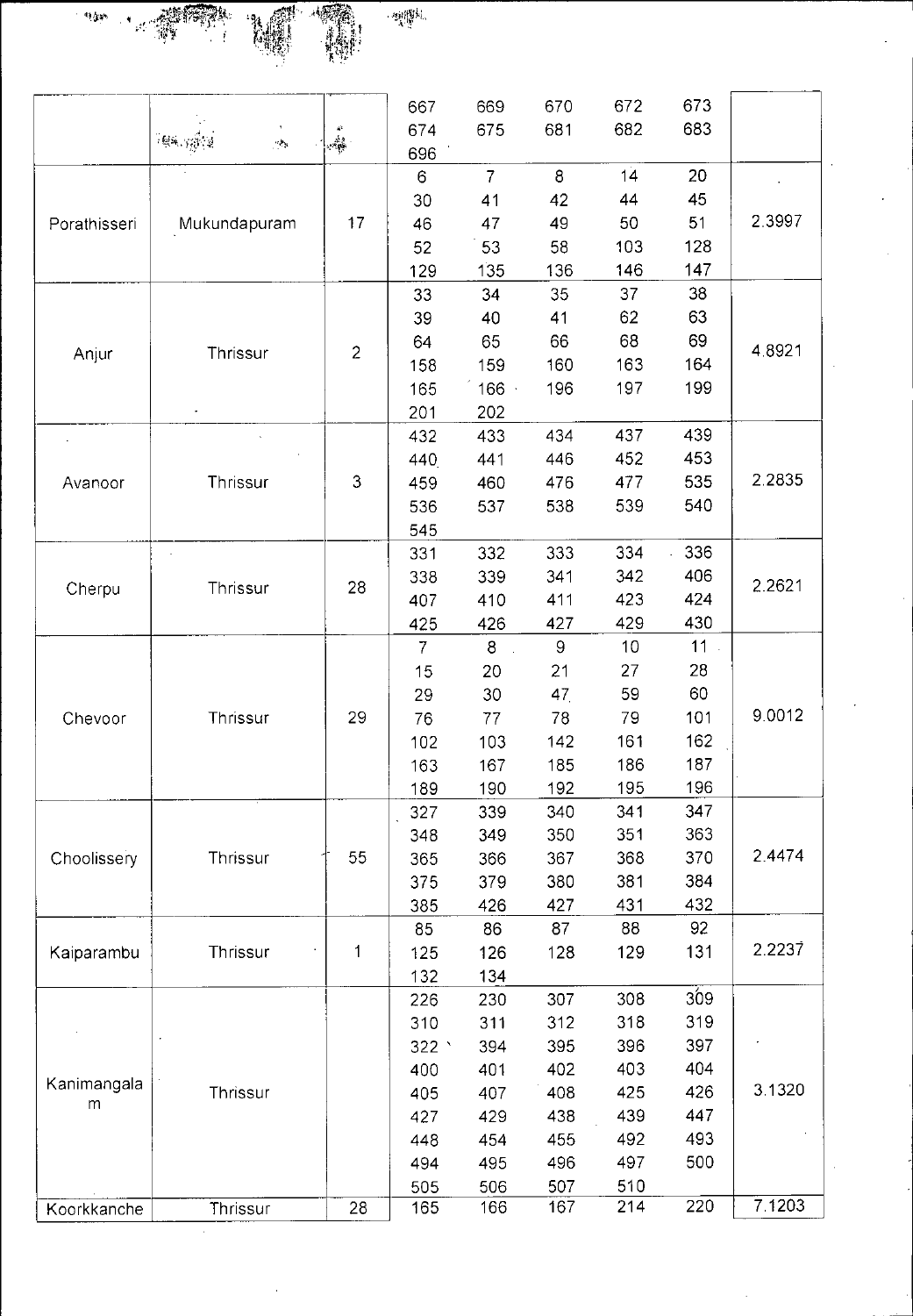|          |                                         | 224            | 233                                                                                                                              | 234                                                                                                                                                                                                                 |                                                                                                                                                                                                                                                              | $\cdot$                                                                                                                                                                                                                                                   |                                                                                                                                                                                                                                                                                 |
|----------|-----------------------------------------|----------------|----------------------------------------------------------------------------------------------------------------------------------|---------------------------------------------------------------------------------------------------------------------------------------------------------------------------------------------------------------------|--------------------------------------------------------------------------------------------------------------------------------------------------------------------------------------------------------------------------------------------------------------|-----------------------------------------------------------------------------------------------------------------------------------------------------------------------------------------------------------------------------------------------------------|---------------------------------------------------------------------------------------------------------------------------------------------------------------------------------------------------------------------------------------------------------------------------------|
|          |                                         |                |                                                                                                                                  |                                                                                                                                                                                                                     | 235                                                                                                                                                                                                                                                          | 236                                                                                                                                                                                                                                                       |                                                                                                                                                                                                                                                                                 |
|          |                                         | 237            | 238                                                                                                                              | 243                                                                                                                                                                                                                 | 244                                                                                                                                                                                                                                                          | 245                                                                                                                                                                                                                                                       |                                                                                                                                                                                                                                                                                 |
|          |                                         | 246            | 247                                                                                                                              | 248                                                                                                                                                                                                                 | 250                                                                                                                                                                                                                                                          | 254                                                                                                                                                                                                                                                       |                                                                                                                                                                                                                                                                                 |
|          |                                         | 255            | 256                                                                                                                              | 258                                                                                                                                                                                                                 | 260                                                                                                                                                                                                                                                          | 264                                                                                                                                                                                                                                                       |                                                                                                                                                                                                                                                                                 |
|          |                                         | 265            | 266                                                                                                                              | 267                                                                                                                                                                                                                 | 268                                                                                                                                                                                                                                                          | 270                                                                                                                                                                                                                                                       |                                                                                                                                                                                                                                                                                 |
|          |                                         | 271            | 272                                                                                                                              | 273                                                                                                                                                                                                                 | 274                                                                                                                                                                                                                                                          |                                                                                                                                                                                                                                                           |                                                                                                                                                                                                                                                                                 |
|          |                                         | 276            | 277                                                                                                                              |                                                                                                                                                                                                                     |                                                                                                                                                                                                                                                              |                                                                                                                                                                                                                                                           |                                                                                                                                                                                                                                                                                 |
|          |                                         | 281            | 282                                                                                                                              |                                                                                                                                                                                                                     |                                                                                                                                                                                                                                                              |                                                                                                                                                                                                                                                           |                                                                                                                                                                                                                                                                                 |
|          |                                         | 286            | 287                                                                                                                              |                                                                                                                                                                                                                     |                                                                                                                                                                                                                                                              |                                                                                                                                                                                                                                                           |                                                                                                                                                                                                                                                                                 |
|          |                                         | 306            | 307                                                                                                                              |                                                                                                                                                                                                                     |                                                                                                                                                                                                                                                              |                                                                                                                                                                                                                                                           |                                                                                                                                                                                                                                                                                 |
|          |                                         | 314            |                                                                                                                                  |                                                                                                                                                                                                                     |                                                                                                                                                                                                                                                              |                                                                                                                                                                                                                                                           |                                                                                                                                                                                                                                                                                 |
|          |                                         | 319            |                                                                                                                                  |                                                                                                                                                                                                                     |                                                                                                                                                                                                                                                              |                                                                                                                                                                                                                                                           |                                                                                                                                                                                                                                                                                 |
|          |                                         | 324            |                                                                                                                                  |                                                                                                                                                                                                                     |                                                                                                                                                                                                                                                              |                                                                                                                                                                                                                                                           |                                                                                                                                                                                                                                                                                 |
|          |                                         | 337            |                                                                                                                                  |                                                                                                                                                                                                                     |                                                                                                                                                                                                                                                              |                                                                                                                                                                                                                                                           |                                                                                                                                                                                                                                                                                 |
|          |                                         | 45             | 46                                                                                                                               | 47                                                                                                                                                                                                                  |                                                                                                                                                                                                                                                              |                                                                                                                                                                                                                                                           |                                                                                                                                                                                                                                                                                 |
|          |                                         | 58             | 60                                                                                                                               | 61                                                                                                                                                                                                                  |                                                                                                                                                                                                                                                              |                                                                                                                                                                                                                                                           |                                                                                                                                                                                                                                                                                 |
|          |                                         | 241            |                                                                                                                                  |                                                                                                                                                                                                                     |                                                                                                                                                                                                                                                              |                                                                                                                                                                                                                                                           |                                                                                                                                                                                                                                                                                 |
|          |                                         |                |                                                                                                                                  |                                                                                                                                                                                                                     |                                                                                                                                                                                                                                                              |                                                                                                                                                                                                                                                           |                                                                                                                                                                                                                                                                                 |
|          |                                         |                |                                                                                                                                  |                                                                                                                                                                                                                     |                                                                                                                                                                                                                                                              |                                                                                                                                                                                                                                                           |                                                                                                                                                                                                                                                                                 |
|          |                                         | 297            |                                                                                                                                  |                                                                                                                                                                                                                     |                                                                                                                                                                                                                                                              |                                                                                                                                                                                                                                                           |                                                                                                                                                                                                                                                                                 |
|          |                                         | 316            |                                                                                                                                  |                                                                                                                                                                                                                     |                                                                                                                                                                                                                                                              |                                                                                                                                                                                                                                                           |                                                                                                                                                                                                                                                                                 |
|          |                                         | 376            |                                                                                                                                  |                                                                                                                                                                                                                     |                                                                                                                                                                                                                                                              |                                                                                                                                                                                                                                                           | 5.4379                                                                                                                                                                                                                                                                          |
|          |                                         | 387            |                                                                                                                                  |                                                                                                                                                                                                                     |                                                                                                                                                                                                                                                              |                                                                                                                                                                                                                                                           |                                                                                                                                                                                                                                                                                 |
|          |                                         | 450            |                                                                                                                                  |                                                                                                                                                                                                                     |                                                                                                                                                                                                                                                              |                                                                                                                                                                                                                                                           |                                                                                                                                                                                                                                                                                 |
|          |                                         |                |                                                                                                                                  |                                                                                                                                                                                                                     |                                                                                                                                                                                                                                                              |                                                                                                                                                                                                                                                           |                                                                                                                                                                                                                                                                                 |
|          |                                         |                |                                                                                                                                  |                                                                                                                                                                                                                     |                                                                                                                                                                                                                                                              |                                                                                                                                                                                                                                                           |                                                                                                                                                                                                                                                                                 |
|          |                                         |                |                                                                                                                                  |                                                                                                                                                                                                                     |                                                                                                                                                                                                                                                              |                                                                                                                                                                                                                                                           |                                                                                                                                                                                                                                                                                 |
|          |                                         |                |                                                                                                                                  |                                                                                                                                                                                                                     |                                                                                                                                                                                                                                                              |                                                                                                                                                                                                                                                           |                                                                                                                                                                                                                                                                                 |
|          |                                         |                |                                                                                                                                  |                                                                                                                                                                                                                     |                                                                                                                                                                                                                                                              |                                                                                                                                                                                                                                                           |                                                                                                                                                                                                                                                                                 |
|          |                                         |                |                                                                                                                                  |                                                                                                                                                                                                                     |                                                                                                                                                                                                                                                              |                                                                                                                                                                                                                                                           |                                                                                                                                                                                                                                                                                 |
|          |                                         |                |                                                                                                                                  |                                                                                                                                                                                                                     |                                                                                                                                                                                                                                                              |                                                                                                                                                                                                                                                           |                                                                                                                                                                                                                                                                                 |
|          |                                         |                |                                                                                                                                  |                                                                                                                                                                                                                     |                                                                                                                                                                                                                                                              |                                                                                                                                                                                                                                                           |                                                                                                                                                                                                                                                                                 |
|          |                                         |                |                                                                                                                                  |                                                                                                                                                                                                                     |                                                                                                                                                                                                                                                              |                                                                                                                                                                                                                                                           | 5.3474                                                                                                                                                                                                                                                                          |
|          |                                         |                |                                                                                                                                  |                                                                                                                                                                                                                     |                                                                                                                                                                                                                                                              |                                                                                                                                                                                                                                                           |                                                                                                                                                                                                                                                                                 |
|          |                                         |                |                                                                                                                                  |                                                                                                                                                                                                                     |                                                                                                                                                                                                                                                              |                                                                                                                                                                                                                                                           |                                                                                                                                                                                                                                                                                 |
|          |                                         |                |                                                                                                                                  |                                                                                                                                                                                                                     |                                                                                                                                                                                                                                                              |                                                                                                                                                                                                                                                           |                                                                                                                                                                                                                                                                                 |
|          |                                         | 8              | $\boldsymbol{9}$                                                                                                                 |                                                                                                                                                                                                                     |                                                                                                                                                                                                                                                              |                                                                                                                                                                                                                                                           |                                                                                                                                                                                                                                                                                 |
|          |                                         | 33             | 34                                                                                                                               |                                                                                                                                                                                                                     |                                                                                                                                                                                                                                                              |                                                                                                                                                                                                                                                           |                                                                                                                                                                                                                                                                                 |
| Ń        |                                         | 38             |                                                                                                                                  |                                                                                                                                                                                                                     |                                                                                                                                                                                                                                                              |                                                                                                                                                                                                                                                           |                                                                                                                                                                                                                                                                                 |
|          |                                         |                |                                                                                                                                  |                                                                                                                                                                                                                     |                                                                                                                                                                                                                                                              |                                                                                                                                                                                                                                                           |                                                                                                                                                                                                                                                                                 |
|          |                                         |                |                                                                                                                                  |                                                                                                                                                                                                                     |                                                                                                                                                                                                                                                              |                                                                                                                                                                                                                                                           |                                                                                                                                                                                                                                                                                 |
|          |                                         | 162            |                                                                                                                                  |                                                                                                                                                                                                                     |                                                                                                                                                                                                                                                              |                                                                                                                                                                                                                                                           | 13.3947                                                                                                                                                                                                                                                                         |
|          |                                         |                |                                                                                                                                  |                                                                                                                                                                                                                     |                                                                                                                                                                                                                                                              |                                                                                                                                                                                                                                                           |                                                                                                                                                                                                                                                                                 |
|          |                                         | 173            |                                                                                                                                  |                                                                                                                                                                                                                     |                                                                                                                                                                                                                                                              |                                                                                                                                                                                                                                                           |                                                                                                                                                                                                                                                                                 |
|          |                                         |                |                                                                                                                                  |                                                                                                                                                                                                                     |                                                                                                                                                                                                                                                              |                                                                                                                                                                                                                                                           |                                                                                                                                                                                                                                                                                 |
|          |                                         |                |                                                                                                                                  |                                                                                                                                                                                                                     |                                                                                                                                                                                                                                                              |                                                                                                                                                                                                                                                           |                                                                                                                                                                                                                                                                                 |
| Thrissur | $\overline{7}$                          | 15             | 16                                                                                                                               | 24                                                                                                                                                                                                                  | 27                                                                                                                                                                                                                                                           | 28                                                                                                                                                                                                                                                        | 2.0447                                                                                                                                                                                                                                                                          |
|          |                                         |                |                                                                                                                                  |                                                                                                                                                                                                                     |                                                                                                                                                                                                                                                              |                                                                                                                                                                                                                                                           |                                                                                                                                                                                                                                                                                 |
|          | Thrissur<br><b>Thrissur</b><br>Thrissur | 15<br>30<br>34 | 247<br>257<br>466<br>473<br>500<br>552<br>218<br>227<br>238<br>264<br>316<br>471<br>495<br>519<br>48<br>150<br>168<br>178<br>289 | 315<br>320<br>325<br>484<br>243<br>248<br>292<br>298<br>317<br>377<br>442<br>451<br>467<br>490<br>501<br>553<br>219<br>228<br>239<br>265<br>325<br>485<br>503<br>520<br>40<br>49<br>151<br>163<br>169<br>174<br>179 | 27.8<br>283<br>292<br>308<br>316<br>321<br>334<br>488<br>244<br>249<br>293<br>310<br>371<br>378<br>447<br>458<br>468<br>491<br>502<br>377<br>220<br>233<br>240<br>312<br>467<br>486<br>505<br>521<br>10<br>35<br>42<br>50<br>152<br>165<br>170<br>175<br>182 | 279<br>284<br>304<br>309<br>317<br>322<br>335<br>54<br>63<br>245<br>252<br>294<br>312<br>372<br>381<br>448<br>459<br>471<br>496<br>550<br>225<br>234<br>255<br>313<br>468<br>491<br>506<br>522<br>11<br>36<br>46<br>53<br>153<br>166<br>171<br>176<br>184 | 275<br>280<br>285<br>305<br>313<br>318<br>323<br>336<br>55<br>240<br>246<br>253<br>295<br>315<br>375<br>382<br>449<br>465<br>472<br>497<br>551<br>226<br>237<br>256<br>314<br>469<br>492<br>518<br>525<br>$\frac{12}{37}$<br>$\frac{47}{54}$<br>161<br>167<br>172<br>177<br>185 |

 $\hat{\mathcal{L}}$ 

 $\mathcal{L}^{\text{max}}_{\text{max}}$  and  $\mathcal{L}^{\text{max}}_{\text{max}}$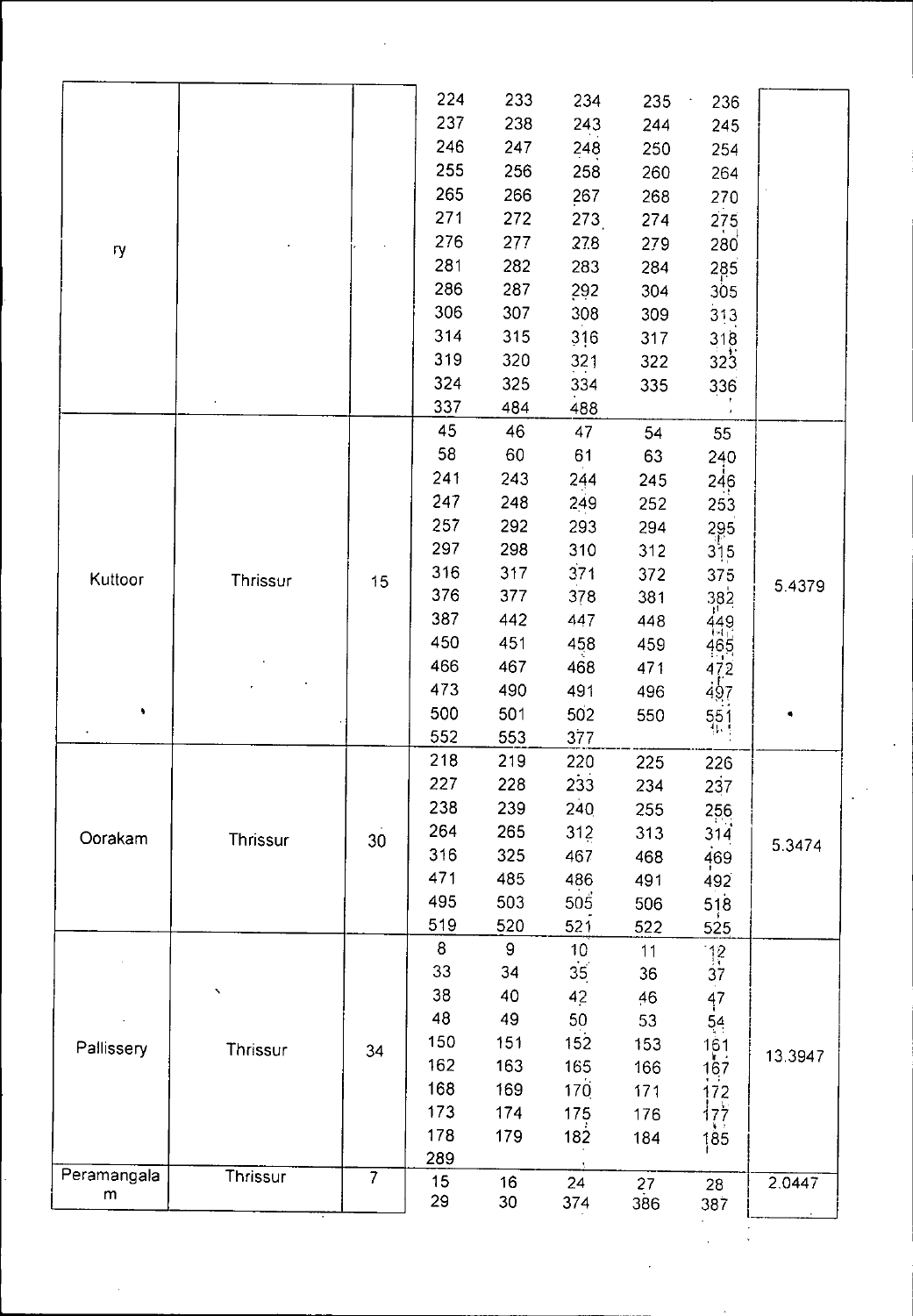

 $\mathcal{G}^{(n)}$  )

|              |                                                                                                                                    |      | 393                                                                                                                                                                                                                                                                                                                                                                                                                                                                                                                                                                                                                                                                                                                                                                           | 395 | 397 | 398 |     |           |  |  |
|--------------|------------------------------------------------------------------------------------------------------------------------------------|------|-------------------------------------------------------------------------------------------------------------------------------------------------------------------------------------------------------------------------------------------------------------------------------------------------------------------------------------------------------------------------------------------------------------------------------------------------------------------------------------------------------------------------------------------------------------------------------------------------------------------------------------------------------------------------------------------------------------------------------------------------------------------------------|-----|-----|-----|-----|-----------|--|--|
|              |                                                                                                                                    | ÷    | 86                                                                                                                                                                                                                                                                                                                                                                                                                                                                                                                                                                                                                                                                                                                                                                            | 87  | 89  | 90  | 91  |           |  |  |
| Punkunnam    | $\left\langle \mathbb{R}^{\mathbb{Z}}_{\mathbb{C}^{N}} \mathbb{A}^{t} \right\rangle^{2k} \text{This} \text{sur} \right\rangle^{k}$ | ·谜24 | 92                                                                                                                                                                                                                                                                                                                                                                                                                                                                                                                                                                                                                                                                                                                                                                            | 93  | 131 | 132 | 134 | 1 1 5 7 1 |  |  |
|              |                                                                                                                                    |      | 307<br>171<br>170<br>140<br>1495<br>1546<br>1402<br>1494<br>1342<br>1629<br>1640<br>1573<br>1571<br>1572<br>1661<br>1662<br>1643<br>1641<br>1642<br>1665<br>1666<br>1667<br>1663<br>1664<br>1880<br>1878<br>1879<br>1877<br>1668<br>1900<br>1905<br>1899<br>1882<br>1881<br>1925<br>1919<br>1920<br>1918<br>1917<br>2035<br>2033<br>2034<br>2032<br>1926<br>2086<br>2040<br>2039<br>2037<br>2036<br>2096<br>2095<br>2094<br>2093<br>2092<br>2119<br>2118<br>2116<br>2097<br>2114<br>2142<br>2138<br>2139<br>2120<br>2137<br>2785<br>2652<br>2784<br>2611<br>2651<br>2905<br>2902<br>2883<br>2788<br>2838<br>3234<br>3228<br>2956<br>2955<br>2906<br>3280<br>3279<br>3278<br>3275<br>3277<br>3281<br>139<br>140<br>137<br>136<br>135<br>245<br>231<br>243<br>230<br>229<br>252 |     |     |     |     |           |  |  |
|              |                                                                                                                                    |      |                                                                                                                                                                                                                                                                                                                                                                                                                                                                                                                                                                                                                                                                                                                                                                               |     |     |     |     |           |  |  |
|              |                                                                                                                                    |      |                                                                                                                                                                                                                                                                                                                                                                                                                                                                                                                                                                                                                                                                                                                                                                               |     |     |     |     |           |  |  |
|              |                                                                                                                                    |      |                                                                                                                                                                                                                                                                                                                                                                                                                                                                                                                                                                                                                                                                                                                                                                               |     |     |     |     |           |  |  |
|              |                                                                                                                                    |      |                                                                                                                                                                                                                                                                                                                                                                                                                                                                                                                                                                                                                                                                                                                                                                               |     |     |     |     |           |  |  |
|              |                                                                                                                                    |      |                                                                                                                                                                                                                                                                                                                                                                                                                                                                                                                                                                                                                                                                                                                                                                               |     |     |     |     |           |  |  |
|              |                                                                                                                                    |      |                                                                                                                                                                                                                                                                                                                                                                                                                                                                                                                                                                                                                                                                                                                                                                               |     |     |     |     |           |  |  |
|              |                                                                                                                                    |      |                                                                                                                                                                                                                                                                                                                                                                                                                                                                                                                                                                                                                                                                                                                                                                               |     |     |     |     |           |  |  |
|              |                                                                                                                                    |      |                                                                                                                                                                                                                                                                                                                                                                                                                                                                                                                                                                                                                                                                                                                                                                               |     |     |     |     |           |  |  |
| Thrissur     | Thrissur                                                                                                                           | 23   |                                                                                                                                                                                                                                                                                                                                                                                                                                                                                                                                                                                                                                                                                                                                                                               |     |     |     |     | 10.0040   |  |  |
|              |                                                                                                                                    |      |                                                                                                                                                                                                                                                                                                                                                                                                                                                                                                                                                                                                                                                                                                                                                                               |     |     |     |     |           |  |  |
|              |                                                                                                                                    |      |                                                                                                                                                                                                                                                                                                                                                                                                                                                                                                                                                                                                                                                                                                                                                                               |     |     |     |     |           |  |  |
|              |                                                                                                                                    |      |                                                                                                                                                                                                                                                                                                                                                                                                                                                                                                                                                                                                                                                                                                                                                                               |     |     |     |     |           |  |  |
|              |                                                                                                                                    |      |                                                                                                                                                                                                                                                                                                                                                                                                                                                                                                                                                                                                                                                                                                                                                                               |     |     |     |     |           |  |  |
|              |                                                                                                                                    |      |                                                                                                                                                                                                                                                                                                                                                                                                                                                                                                                                                                                                                                                                                                                                                                               |     |     |     |     |           |  |  |
|              |                                                                                                                                    |      |                                                                                                                                                                                                                                                                                                                                                                                                                                                                                                                                                                                                                                                                                                                                                                               |     |     |     |     |           |  |  |
|              |                                                                                                                                    |      |                                                                                                                                                                                                                                                                                                                                                                                                                                                                                                                                                                                                                                                                                                                                                                               |     |     |     |     |           |  |  |
|              |                                                                                                                                    |      |                                                                                                                                                                                                                                                                                                                                                                                                                                                                                                                                                                                                                                                                                                                                                                               |     |     |     |     |           |  |  |
| Venginissery | Thrissur                                                                                                                           | 35   |                                                                                                                                                                                                                                                                                                                                                                                                                                                                                                                                                                                                                                                                                                                                                                               |     |     |     |     | 0.4486    |  |  |
| Viyyur       | Thrissur                                                                                                                           | 21   |                                                                                                                                                                                                                                                                                                                                                                                                                                                                                                                                                                                                                                                                                                                                                                               |     |     |     |     | 0.8468    |  |  |
| 148.6745     |                                                                                                                                    |      |                                                                                                                                                                                                                                                                                                                                                                                                                                                                                                                                                                                                                                                                                                                                                                               |     |     |     |     |           |  |  |
| <b>TOTAL</b> |                                                                                                                                    |      |                                                                                                                                                                                                                                                                                                                                                                                                                                                                                                                                                                                                                                                                                                                                                                               |     |     |     |     |           |  |  |

## District : Malappuram Total Extent : 108.1314 Hectres

| Village  | <b>Taluk</b> | <b>Block</b><br>No |     |                | <b>Extent</b><br>(Hectare<br>S) |     |     |         |
|----------|--------------|--------------------|-----|----------------|---------------------------------|-----|-----|---------|
|          |              |                    | 61  | 76             | 77                              | 93  | 94  |         |
|          |              |                    | 97  | 98             | 99                              | 100 | 102 |         |
|          |              | 74                 | 103 | 254            | 255                             | 257 | 258 |         |
|          |              |                    | 267 | 269            | 273                             | 275 | 276 |         |
|          |              |                    | 279 | 280            | 281                             |     |     |         |
|          |              |                    |     | $\overline{2}$ | 3                               | 5   | 6   |         |
|          | Ponnani      |                    | 7   | 9              | 31                              | 32  | 33  | 13.6366 |
| Alankode |              |                    | 56  | 57             | 58                              | 127 | 128 |         |
|          |              |                    | 129 | 130            | 132                             | 133 | 135 |         |
|          |              | 81                 | 136 | 281            | 282                             | 283 | 305 |         |
|          |              |                    | 306 | 309            | 312                             | 317 | 318 |         |
|          |              |                    | 321 | 398            | 399                             | 401 | 403 |         |
|          |              |                    | 404 | 407            | 408                             | 409 | 473 |         |
|          |              |                    | 55  |                |                                 |     |     |         |
| Kalady   | Ponnani      | 63                 | 177 | 178            | 182                             | 183 | 185 | 7.6428  |
|          |              |                    | 186 | 193            | 208                             | 209 | 215 |         |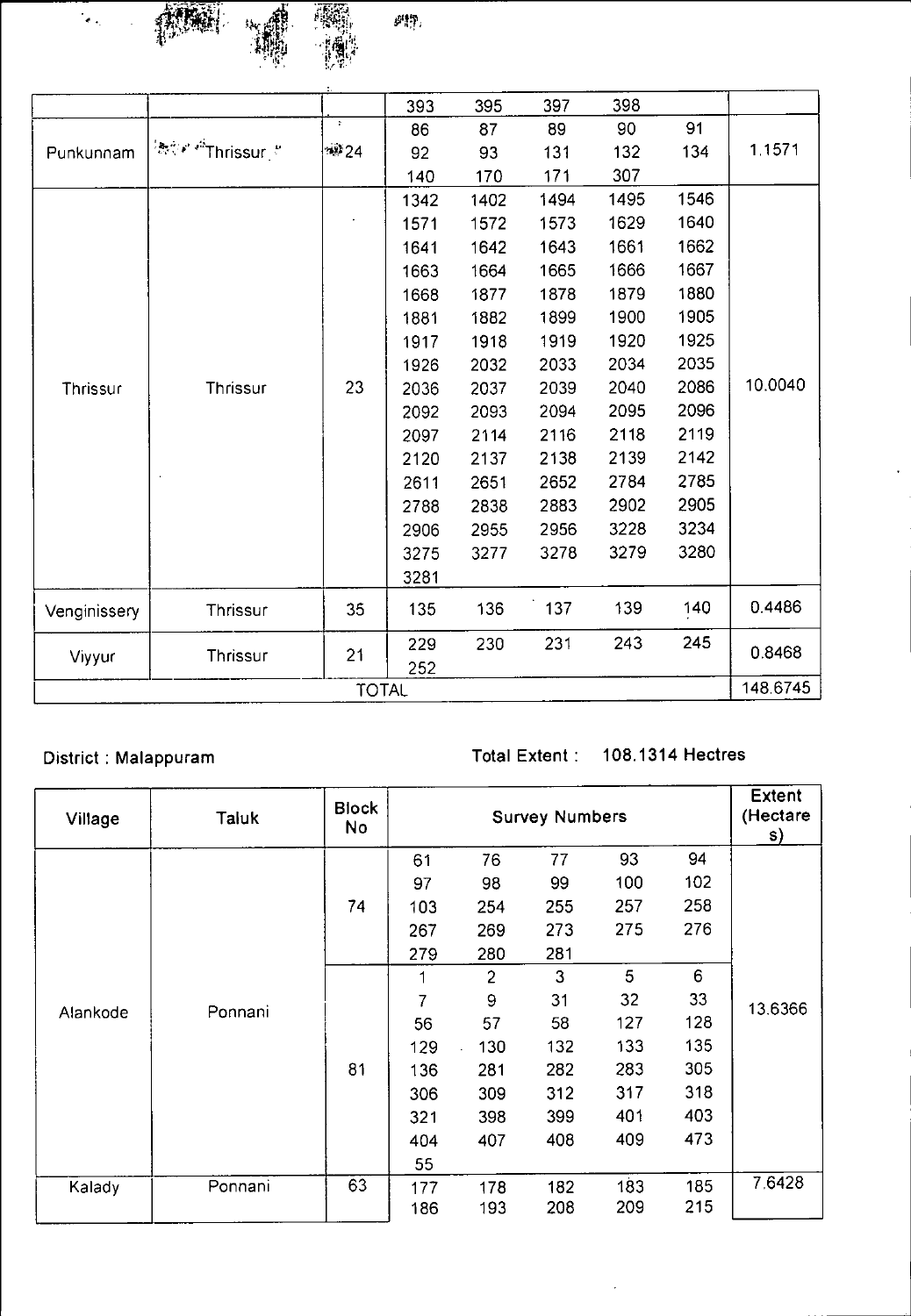|                                      |                                                                                   |                      | 216                     | 218            | 278            | 281          | 284             |         |
|--------------------------------------|-----------------------------------------------------------------------------------|----------------------|-------------------------|----------------|----------------|--------------|-----------------|---------|
|                                      |                                                                                   |                      | 285                     | 293            | 294            | 295          | 296             |         |
|                                      |                                                                                   |                      | 297                     | 298            | 381            | 383          | 385             |         |
|                                      |                                                                                   |                      | 386                     | 387            | 394            | 395          | 398             |         |
|                                      |                                                                                   |                      | 400                     | 179            |                |              |                 |         |
|                                      |                                                                                   |                      | 109                     | 118            | 120            | 121          | 122             |         |
| Tavannur<br>Vattamkulam<br>Ariyallur | Ponnani                                                                           | 42                   | 136                     | 137            | 138            | 139          | 150             | 2.6717  |
|                                      |                                                                                   |                      | 151                     | 152            | 155            |              |                 |         |
|                                      |                                                                                   | 62                   | 150                     | 151            | 152            | 153          |                 |         |
|                                      |                                                                                   |                      | 62                      | 63             | 64             | 67           |                 |         |
|                                      |                                                                                   | 72                   | 78                      | 79             |                |              | 77              |         |
|                                      |                                                                                   |                      | 90                      |                | 85             | 88           | 89              |         |
|                                      |                                                                                   |                      | $\overline{5}$          | $6\phantom{a}$ |                |              |                 |         |
|                                      | Ponnani                                                                           |                      |                         |                | $\overline{I}$ | $\mathbf{g}$ | $\frac{10}{10}$ | 7.4943  |
|                                      |                                                                                   |                      | 11                      | 12             | 13             | 14           | 15              |         |
|                                      |                                                                                   | 73                   | 126                     | 131            | 132            | 134          | 151             |         |
|                                      |                                                                                   |                      | 152                     | 153            | 154            | 155          | 157             |         |
|                                      |                                                                                   |                      | 158                     | 159            | 160            | 162          | 163             |         |
|                                      |                                                                                   |                      | 164                     | 165            | 166            |              |                 |         |
|                                      |                                                                                   |                      | 36                      | 37             | 38             | 44           | 45              |         |
|                                      |                                                                                   |                      | 46                      | 47             | 58             | 59           | 60              |         |
|                                      |                                                                                   | 61<br>62<br>63<br>64 | 65                      |                |                |              |                 |         |
|                                      | 66<br>70<br>75<br>76<br>78<br>79<br>80<br>156<br>Thirurangadi<br>$\boldsymbol{6}$ | 77                   |                         |                |                |              |                 |         |
|                                      |                                                                                   |                      | 157                     | 6.9757         |                |              |                 |         |
|                                      |                                                                                   |                      | 158                     | 159            | 160            | 172          | 173             |         |
|                                      |                                                                                   |                      | 174                     | 192            | 193            | 203          | 204             |         |
|                                      |                                                                                   |                      | 205                     | 206            | 207            | 295          | 297             |         |
|                                      |                                                                                   |                      | 302                     | 303            | 304            | 305          | 306             |         |
|                                      |                                                                                   |                      | 194                     | 207            |                |              |                 |         |
|                                      |                                                                                   |                      | $\overline{\mathbf{4}}$ | 5              | 20             | 21           | 22              |         |
|                                      |                                                                                   |                      | 23                      | 25             | 27             | 38           | 39              |         |
|                                      |                                                                                   |                      | 40                      | 41             | 127            | 128          | 134             |         |
|                                      |                                                                                   | 23                   | 138                     | 139            | 141            | 142          | 147             |         |
|                                      |                                                                                   |                      | 149                     | 152            | 155            | 204          | 209             |         |
|                                      |                                                                                   |                      | 210                     | 213            | 214            | 215          | 216             |         |
|                                      |                                                                                   |                      | 218                     |                |                |              |                 |         |
|                                      |                                                                                   |                      | $\overline{a}$          | $\mathfrak{Z}$ | $\overline{4}$ | 8            | $\mathbf 9$     |         |
|                                      |                                                                                   |                      | 10                      | 47             | 49             | 50           | 51              |         |
| Neduva                               | Thirurangadi                                                                      |                      | 54                      | 55             | 221            | 222          | 223             | 13.3395 |
|                                      |                                                                                   |                      | 228                     | 229            | 230            | 231          | 232             |         |
|                                      |                                                                                   |                      | 233                     | 237            | 238            | 242          | 243             |         |
|                                      |                                                                                   |                      | 244                     | 245            | 253            | 254          | 255             |         |
|                                      |                                                                                   | 25                   | 258                     | 259            | 267            | 268          | 269             |         |
|                                      |                                                                                   |                      | 273                     | 277            | 278            | 279          | 280             |         |
|                                      |                                                                                   |                      | 281                     | 282            | 429            | 430          | 431             |         |
|                                      |                                                                                   |                      | 432                     | 433            | 436            | 437          | 441             |         |
|                                      |                                                                                   |                      | 442                     | 450            | 451            | 452          | 459             |         |
|                                      |                                                                                   |                      | 460                     | 472            | 452            | 455          | 458             |         |
| Vallikunnu                           | Thirurangadi                                                                      |                      | 1                       | 29             | 237            | 238          | 239             | 4.3944  |
|                                      |                                                                                   |                      |                         |                |                |              |                 |         |

 $\frac{1}{2}$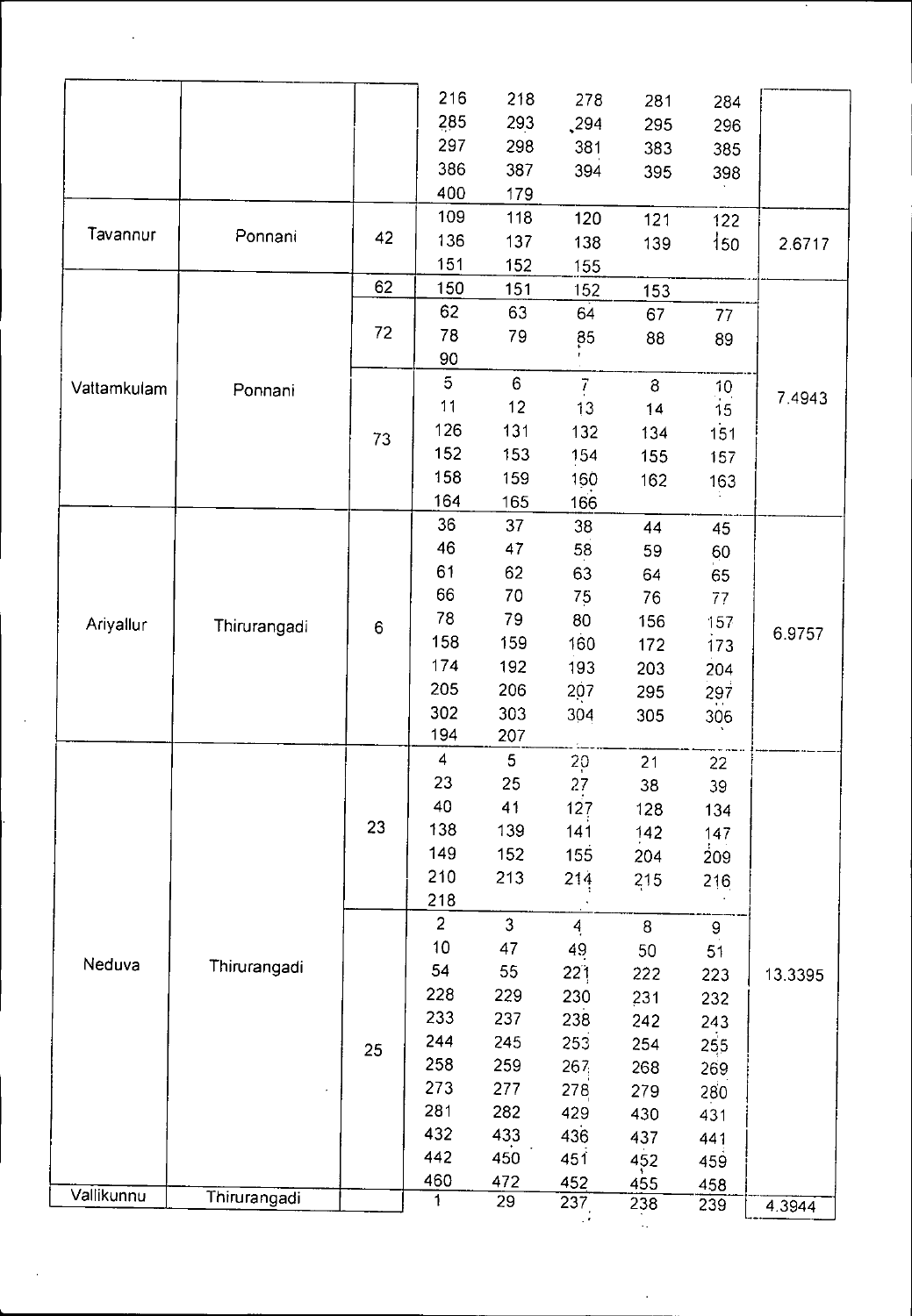**STAP**  $\mathcal{P}^{\text{fit}}_{\text{Q}}$ Ň, Ŧ.

|             |                                                                                                                                                                                                                                                                                                                                                           |                | 240 | 241 | 242 | 246 | 247 |         |
|-------------|-----------------------------------------------------------------------------------------------------------------------------------------------------------------------------------------------------------------------------------------------------------------------------------------------------------------------------------------------------------|----------------|-----|-----|-----|-----|-----|---------|
|             | 爆炸弹<br>$\frac{1}{2} \sum_{i=1}^n \frac{1}{i!} \sum_{j=1}^n \frac{1}{j!} \sum_{j=1}^n \frac{1}{j!} \sum_{j=1}^n \frac{1}{j!} \sum_{j=1}^n \frac{1}{j!} \sum_{j=1}^n \frac{1}{j!} \sum_{j=1}^n \frac{1}{j!} \sum_{j=1}^n \frac{1}{j!} \sum_{j=1}^n \frac{1}{j!} \sum_{j=1}^n \frac{1}{j!} \sum_{j=1}^n \frac{1}{j!} \sum_{j=1}^n \frac{1}{j!} \sum_{j=1}^n$ |                | 248 | 276 | 277 | 278 | 279 |         |
|             |                                                                                                                                                                                                                                                                                                                                                           | 一調             | 297 | 299 | 300 | 301 |     |         |
| Niramarudur | Tirur                                                                                                                                                                                                                                                                                                                                                     | $\mathsf 9$    | 121 |     |     |     |     | 0.1676  |
|             |                                                                                                                                                                                                                                                                                                                                                           |                | 79  | 98  | 99  | 105 | 106 |         |
|             |                                                                                                                                                                                                                                                                                                                                                           |                | 107 | 108 | 109 | 168 | 169 | 4.4769  |
| Pariyapuram | Tirur                                                                                                                                                                                                                                                                                                                                                     | 1              | 171 | 172 | 173 | 174 | 175 |         |
|             |                                                                                                                                                                                                                                                                                                                                                           |                | 176 | 188 |     |     |     |         |
|             |                                                                                                                                                                                                                                                                                                                                                           |                | 42  | 43  | 44  | 45  | 51  |         |
|             |                                                                                                                                                                                                                                                                                                                                                           |                | 52  | 54  | 55  | 56  | 57  |         |
|             |                                                                                                                                                                                                                                                                                                                                                           | $\mathfrak{Z}$ | 58  | 89  | 90  | 92  | 93  |         |
|             |                                                                                                                                                                                                                                                                                                                                                           |                | 94  | 95  | 96  | 103 | 104 |         |
|             |                                                                                                                                                                                                                                                                                                                                                           |                | 106 | 107 | 112 | 113 | 295 |         |
|             |                                                                                                                                                                                                                                                                                                                                                           |                | 190 | 191 | 192 | 193 | 194 |         |
|             | Tirur                                                                                                                                                                                                                                                                                                                                                     |                | 195 | 196 | 197 | 198 | 199 | 18.7372 |
| Tanalur     |                                                                                                                                                                                                                                                                                                                                                           |                | 200 | 201 | 202 | 203 | 204 |         |
|             |                                                                                                                                                                                                                                                                                                                                                           |                | 205 | 206 | 207 | 208 | 209 |         |
|             |                                                                                                                                                                                                                                                                                                                                                           | 8              | 210 | 211 | 212 | 213 | 214 |         |
|             |                                                                                                                                                                                                                                                                                                                                                           |                | 215 | 216 | 217 | 224 | 248 |         |
|             |                                                                                                                                                                                                                                                                                                                                                           |                | 249 | 250 | 251 | 253 | 262 |         |
|             |                                                                                                                                                                                                                                                                                                                                                           |                | 267 | 268 | 270 | 271 | 272 |         |
|             |                                                                                                                                                                                                                                                                                                                                                           |                | 273 |     |     |     |     |         |
|             |                                                                                                                                                                                                                                                                                                                                                           |                | 217 | 218 | 219 | 241 | 242 |         |
|             |                                                                                                                                                                                                                                                                                                                                                           |                | 243 | 244 | 256 | 257 | 258 |         |
|             |                                                                                                                                                                                                                                                                                                                                                           | $\overline{c}$ | 277 | 278 | 279 | 280 | 286 | 7.0097  |
| Tanur       | Tirur                                                                                                                                                                                                                                                                                                                                                     |                | 287 | 295 | 316 | 352 | 354 |         |
|             |                                                                                                                                                                                                                                                                                                                                                           |                | 356 | 357 | 358 | 359 | 360 |         |
|             |                                                                                                                                                                                                                                                                                                                                                           |                | 361 | 367 | 368 |     |     |         |
|             |                                                                                                                                                                                                                                                                                                                                                           |                | 40  | 201 | 204 | 205 | 231 |         |
|             |                                                                                                                                                                                                                                                                                                                                                           |                | 232 | 233 | 234 | 235 | 239 |         |
|             |                                                                                                                                                                                                                                                                                                                                                           |                | 240 | 243 | 244 | 245 | 257 |         |
|             |                                                                                                                                                                                                                                                                                                                                                           |                | 258 | 259 | 260 | 261 | 280 |         |
| Thalakkad   | Tirur                                                                                                                                                                                                                                                                                                                                                     |                | 281 | 282 | 283 | 284 | 302 | 77235   |
|             |                                                                                                                                                                                                                                                                                                                                                           |                | 303 | 319 | 320 | 321 | 322 |         |
|             |                                                                                                                                                                                                                                                                                                                                                           |                | 325 | 326 |     |     |     |         |
|             |                                                                                                                                                                                                                                                                                                                                                           | 33             | 65  | 66  | 67  | 72  | 73  |         |
|             |                                                                                                                                                                                                                                                                                                                                                           |                | 74  |     |     |     |     |         |
|             |                                                                                                                                                                                                                                                                                                                                                           |                | 117 | 118 | 119 | 123 | 124 |         |
|             |                                                                                                                                                                                                                                                                                                                                                           |                | 125 | 129 | 130 | 131 | 154 |         |
|             |                                                                                                                                                                                                                                                                                                                                                           |                | 156 | 157 | 158 | 159 | 167 |         |
| Thirunavaya | Tirur                                                                                                                                                                                                                                                                                                                                                     | 41             | 291 | 292 | 293 | 295 | 297 | 6.1837  |
|             |                                                                                                                                                                                                                                                                                                                                                           |                | 298 | 375 | 376 | 377 | 386 |         |
|             |                                                                                                                                                                                                                                                                                                                                                           |                | 389 | 390 | 414 | 415 | 416 |         |
|             |                                                                                                                                                                                                                                                                                                                                                           |                | 419 | 457 |     |     |     |         |
| Tirur       | Tirur                                                                                                                                                                                                                                                                                                                                                     | 10             | 84  | 85  | 94  | 95  | 96  | 3.1705  |
|             |                                                                                                                                                                                                                                                                                                                                                           |                | 98  | 99  | 182 | 183 | 184 |         |
|             |                                                                                                                                                                                                                                                                                                                                                           |                | 190 | 191 | 192 | 204 | 212 |         |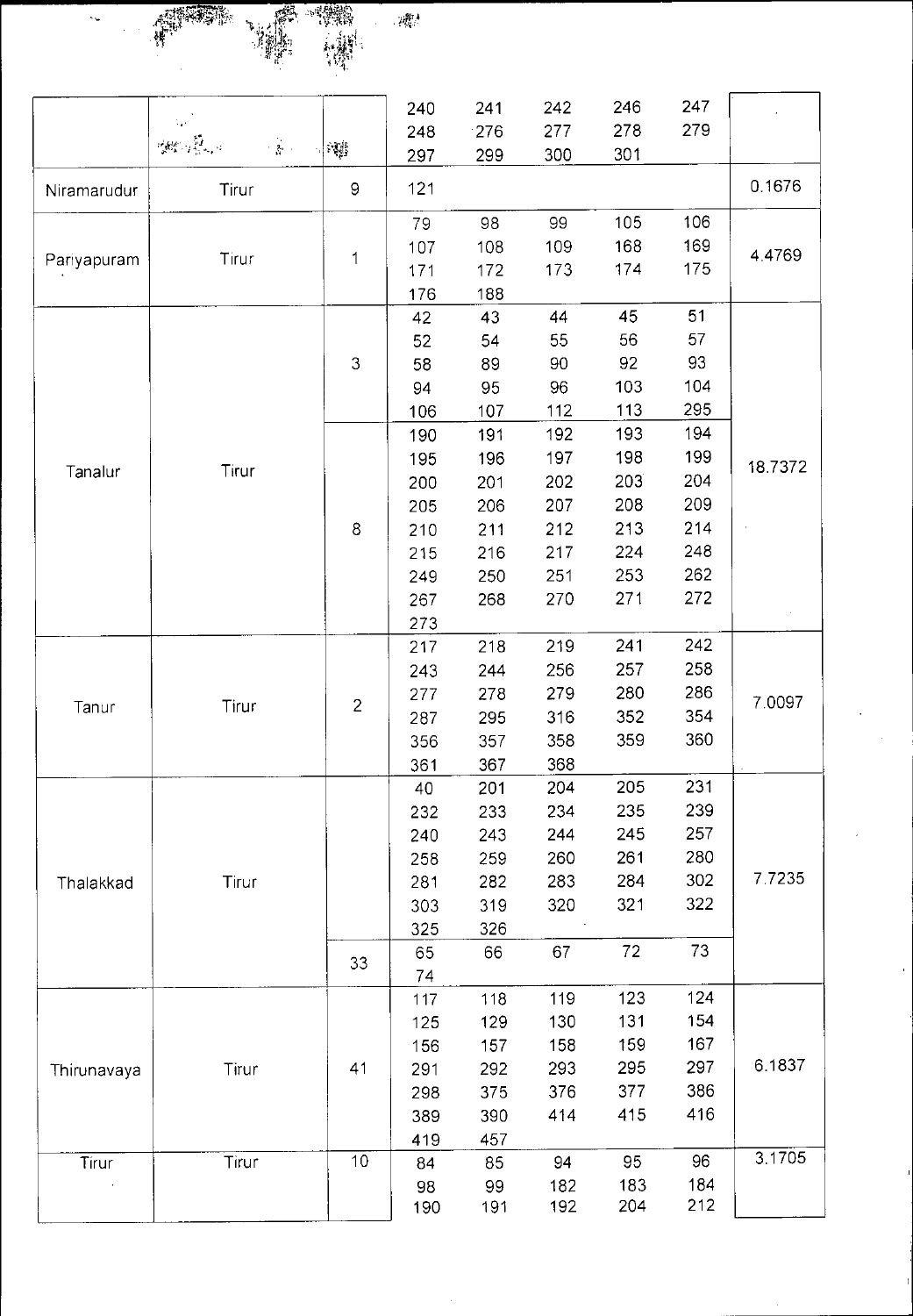|                       | 213          | 214     |     |        |     |          |
|-----------------------|--------------|---------|-----|--------|-----|----------|
|                       | 173          | 174     | 175 | 176    | 180 |          |
|                       | 181          | 182     | 183 | 186    | 209 |          |
| Trikkandiyur<br>Tirur | 213          | 214     | 215 | 216    | 217 |          |
|                       | 218          | $248 -$ | 249 | 250    | 251 | 4.5073   |
|                       | 252          | 253     | 328 | 329    | 330 |          |
|                       | 332          | 333     | 334 | $-337$ | 341 |          |
|                       | 342          |         |     |        |     |          |
|                       | <b>TOTAL</b> |         | ٠   |        |     | 108.1314 |

 $\mathcal{L}$ 

District : Kozhikode Total Extent : 121.7723 Hectres

| Village     | <b>Taluk</b> | <b>Block</b><br><b>No</b> |     |     |                                                                                                                                                                                                                   |                                                                                                              |                   | <b>Extent</b><br>(Hectare<br>s) |  |  |
|-------------|--------------|---------------------------|-----|-----|-------------------------------------------------------------------------------------------------------------------------------------------------------------------------------------------------------------------|--------------------------------------------------------------------------------------------------------------|-------------------|---------------------------------|--|--|
|             |              |                           | 35  | 37  | 40                                                                                                                                                                                                                | 41                                                                                                           | 42                |                                 |  |  |
| Beypore     | Kozhikode    | 41                        | 53  | 54  | 57                                                                                                                                                                                                                | 58<br>65<br>92<br>24<br>186<br>198<br>203<br>247<br>135<br>37<br>46<br>186<br>198<br>234<br>251<br>33<br>105 | 59                |                                 |  |  |
|             |              |                           | 62  | 63  | 64                                                                                                                                                                                                                |                                                                                                              |                   | 3.9095                          |  |  |
|             |              |                           | 88  | 89  | 90                                                                                                                                                                                                                |                                                                                                              | $\frac{87}{62}$   |                                 |  |  |
|             |              |                           | 20  | 21  | 22                                                                                                                                                                                                                |                                                                                                              | 26                |                                 |  |  |
|             |              |                           | 178 | 179 | <b>Survey Numbers</b><br>185<br>197<br>202<br>238<br>$\frac{1}{2}$<br>101<br>33<br>45<br>85<br>185<br>197<br>225<br>250<br>$\sim$ $^{\prime}$<br>29<br>104<br>282<br>283<br>313<br>314<br>359<br>363<br>52.<br>64 | 187                                                                                                          |                   |                                 |  |  |
| Cheruvannur | Kozhikode    |                           | 193 | 194 |                                                                                                                                                                                                                   |                                                                                                              | 199               |                                 |  |  |
|             |              |                           | 200 | 201 |                                                                                                                                                                                                                   |                                                                                                              | 205               | 5.2955                          |  |  |
|             |              |                           | 236 | 237 |                                                                                                                                                                                                                   |                                                                                                              | 248               |                                 |  |  |
|             |              |                           | 250 |     |                                                                                                                                                                                                                   |                                                                                                              |                   |                                 |  |  |
| Karuvanthur | Kozhikode    |                           | 70  | 77  |                                                                                                                                                                                                                   |                                                                                                              | 144               |                                 |  |  |
| uthi -      |              |                           | 145 | 535 |                                                                                                                                                                                                                   |                                                                                                              |                   | 1.7826                          |  |  |
|             |              |                           | 31  | 32  |                                                                                                                                                                                                                   |                                                                                                              | 38                |                                 |  |  |
| Kasaba      | Kozhikode    |                           | 42  | 43  |                                                                                                                                                                                                                   |                                                                                                              | 82                | 2.8305                          |  |  |
|             |              |                           | 83  | 84  |                                                                                                                                                                                                                   |                                                                                                              |                   |                                 |  |  |
|             |              |                           | 183 | 184 |                                                                                                                                                                                                                   |                                                                                                              | 187               |                                 |  |  |
|             |              |                           | 195 | 196 |                                                                                                                                                                                                                   |                                                                                                              | 200               |                                 |  |  |
| Nagaram     | Kozhikode    |                           | 201 | 202 |                                                                                                                                                                                                                   |                                                                                                              | 237               | 8.5158                          |  |  |
|             |              |                           | 241 | 249 |                                                                                                                                                                                                                   |                                                                                                              | 253               |                                 |  |  |
|             |              |                           | 273 |     |                                                                                                                                                                                                                   |                                                                                                              |                   |                                 |  |  |
|             |              |                           | 27  | 28  |                                                                                                                                                                                                                   |                                                                                                              | 34                |                                 |  |  |
|             |              |                           | 102 | 103 |                                                                                                                                                                                                                   |                                                                                                              | 278               |                                 |  |  |
| Pannianakar | Kozhikode    |                           | 279 | 280 |                                                                                                                                                                                                                   |                                                                                                              | 309               |                                 |  |  |
| a           |              |                           | 311 | 312 |                                                                                                                                                                                                                   |                                                                                                              |                   | 7.5315                          |  |  |
|             |              |                           | 316 | 339 |                                                                                                                                                                                                                   |                                                                                                              | $\frac{315}{371}$ |                                 |  |  |
|             |              |                           | 381 | 382 |                                                                                                                                                                                                                   |                                                                                                              |                   |                                 |  |  |
|             |              |                           | 50  | 51  |                                                                                                                                                                                                                   |                                                                                                              | 65                |                                 |  |  |
|             |              |                           | 67  | 68  | 69                                                                                                                                                                                                                | 92                                                                                                           | 93                |                                 |  |  |
| Pudiyangadi | Kozhikode    | 27                        | 95  | 96  | $99 -$                                                                                                                                                                                                            | 100                                                                                                          | 106               | 4.2123                          |  |  |
|             |              |                           | 107 | 110 | 111                                                                                                                                                                                                               | 113                                                                                                          | 114               |                                 |  |  |
|             |              |                           | 124 |     |                                                                                                                                                                                                                   |                                                                                                              |                   |                                 |  |  |
| Chemancheri | Quilandy     | 280                       | 33  | 34  | 35                                                                                                                                                                                                                | 39                                                                                                           | 40                | 8.6389                          |  |  |
|             |              |                           | 41  | 84  | 85                                                                                                                                                                                                                | 86                                                                                                           | 87                |                                 |  |  |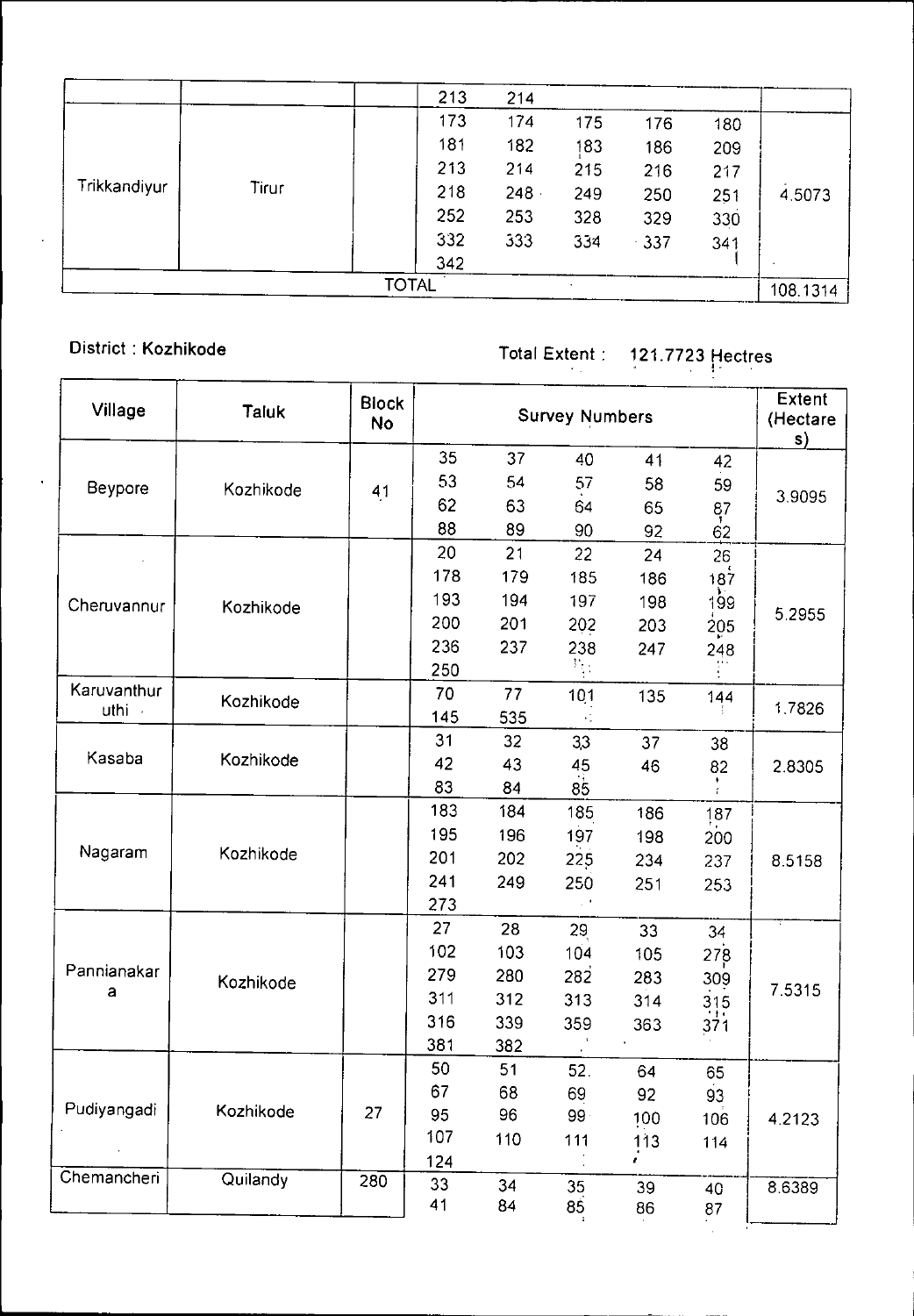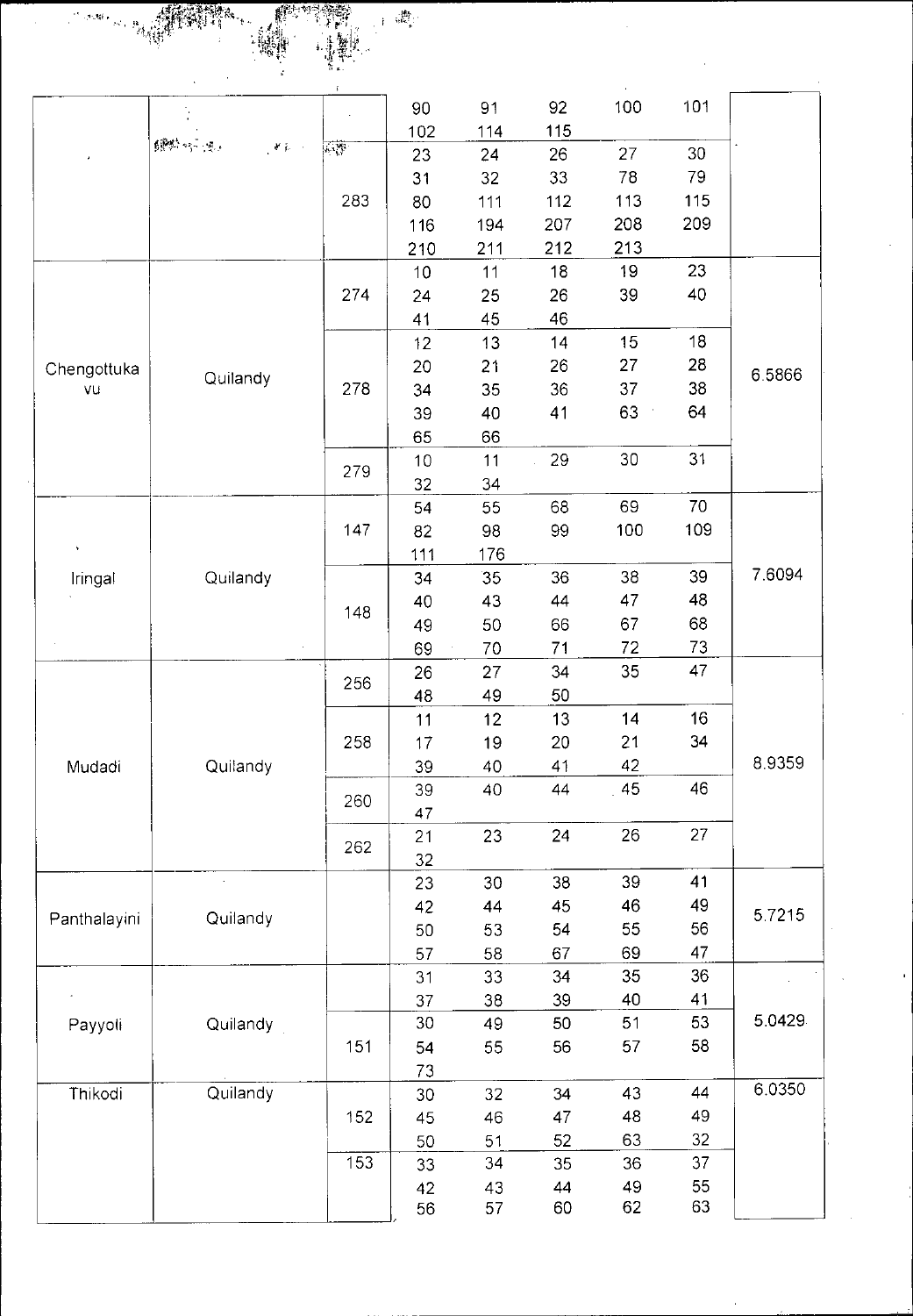|             |          |              | 64             |                   |                         | $\bar{\mathbf{r}}$ |                 |          |
|-------------|----------|--------------|----------------|-------------------|-------------------------|--------------------|-----------------|----------|
|             |          | 263          | $\mathbf{2}$   | 3                 | $\overline{\mathbf{4}}$ |                    |                 |          |
|             |          | 264          | 16             | 17                | 19                      | 22                 | 23              |          |
| Viyyoor     | Quilandy |              | 31             | 32                | 33                      | 34                 | 35              | 4.8356   |
|             |          | 267          | 36             | 37                | 39                      | 40                 | 43              |          |
|             |          |              | 44             | 45                | 46                      |                    |                 |          |
|             |          |              | 46             | 47                | 58                      | 90                 | 91              |          |
|             |          |              | 92             | 106               | 107                     | 113                | 114             |          |
|             |          | 1            | 115            | 116               | 119                     | 120                | 121             |          |
|             |          |              | 123            | 125<br>133<br>134 | 135                     |                    |                 |          |
| Azhiyur     | Vadakara |              | 57             | 93                | 105                     | 108                | 123             | 9.3398   |
|             |          |              | 124            | 137               |                         |                    |                 |          |
|             |          |              | 28             | 29                | 30                      | 31                 | 38              |          |
|             |          |              | 39             | 42                | 43                      | 44                 | 103             |          |
|             |          |              | 104            | 105               | 106                     |                    |                 |          |
|             |          | 21           | $\mathbf{9}$   | 12                | 13                      | 14                 | 17              |          |
|             |          |              | 18             | 38                |                         |                    |                 |          |
| Cherode     | Vadakara | 22           | 11             | 12                | 13                      | 27                 | 28              |          |
|             |          |              | 32             |                   |                         |                    |                 | 6.8751   |
|             |          | 117          | $\overline{7}$ | 8                 | $\boldsymbol{9}$        | 11                 | 22              |          |
|             |          |              | 27             | 28                | 39                      | 40                 | 41              |          |
|             |          |              | 1              | $\overline{c}$    | $\frac{8}{17}$          | $\mathbf 9$        | 10              |          |
| Nadakkuthaz |          |              | 11             | 12                |                         | 19                 | 34              |          |
| ha          | Vadakara |              | 69             | 185               | 196                     | 203                | 204             | 5.9325   |
|             |          |              | 205            | 223               | 226                     | 227                | 228             |          |
|             |          |              | 229            |                   |                         |                    |                 |          |
|             |          |              | 28             | 30                | 31                      | 39                 | 41              |          |
|             |          |              | 42             | 43                | 44                      | 45                 |                 |          |
|             |          |              | 49             | 50                | 51                      | 70                 | $\frac{46}{71}$ |          |
| Onchiyam    | Vadakara |              | 72             | 74                | 75                      | 80                 | 84              | 6.8287   |
|             |          |              | 85             |                   |                         |                    |                 |          |
|             |          | 10           | 15             | 16                | 17                      | 18                 | 19 <sub>1</sub> |          |
|             |          |              | 20             |                   |                         |                    | $\frac{1}{1}$   |          |
|             |          |              | $\mathsf g$    | 10                | $11$                    | 12                 | $\frac{13}{1}$  |          |
|             |          |              | 76             | 78                | 79                      | 80                 | 81              |          |
|             |          |              | 125            | 127               | 128                     | 129                | 133             |          |
| Vadakara    | Vadakara | 146          | 142            | 143               | 144                     | 147                | 148             | 5.3127   |
|             |          |              | 149            | 150               | 152                     | 153                | 209             |          |
|             |          |              | 210            | 211               | 212                     | 213                | 214             |          |
|             |          |              | 215            |                   |                         |                    |                 |          |
|             |          | <b>TOTAL</b> |                |                   |                         |                    |                 | 121.7723 |
|             |          |              |                |                   |                         |                    |                 |          |

 $\hat{\gamma}$ 

 $\Delta \phi$ 

| District: Kannur |        |                           |     |     |                       | 106.2005 Hectres |     |                    |
|------------------|--------|---------------------------|-----|-----|-----------------------|------------------|-----|--------------------|
| Village          | Taluk  | <b>Block</b><br><b>No</b> |     |     | <b>Survey Numbers</b> |                  |     | Extent<br>(Hectare |
| Chelora          | Kannur | 222                       | 103 | 105 | 106                   | 107              | 108 | 34656              |

 $\bar{z}$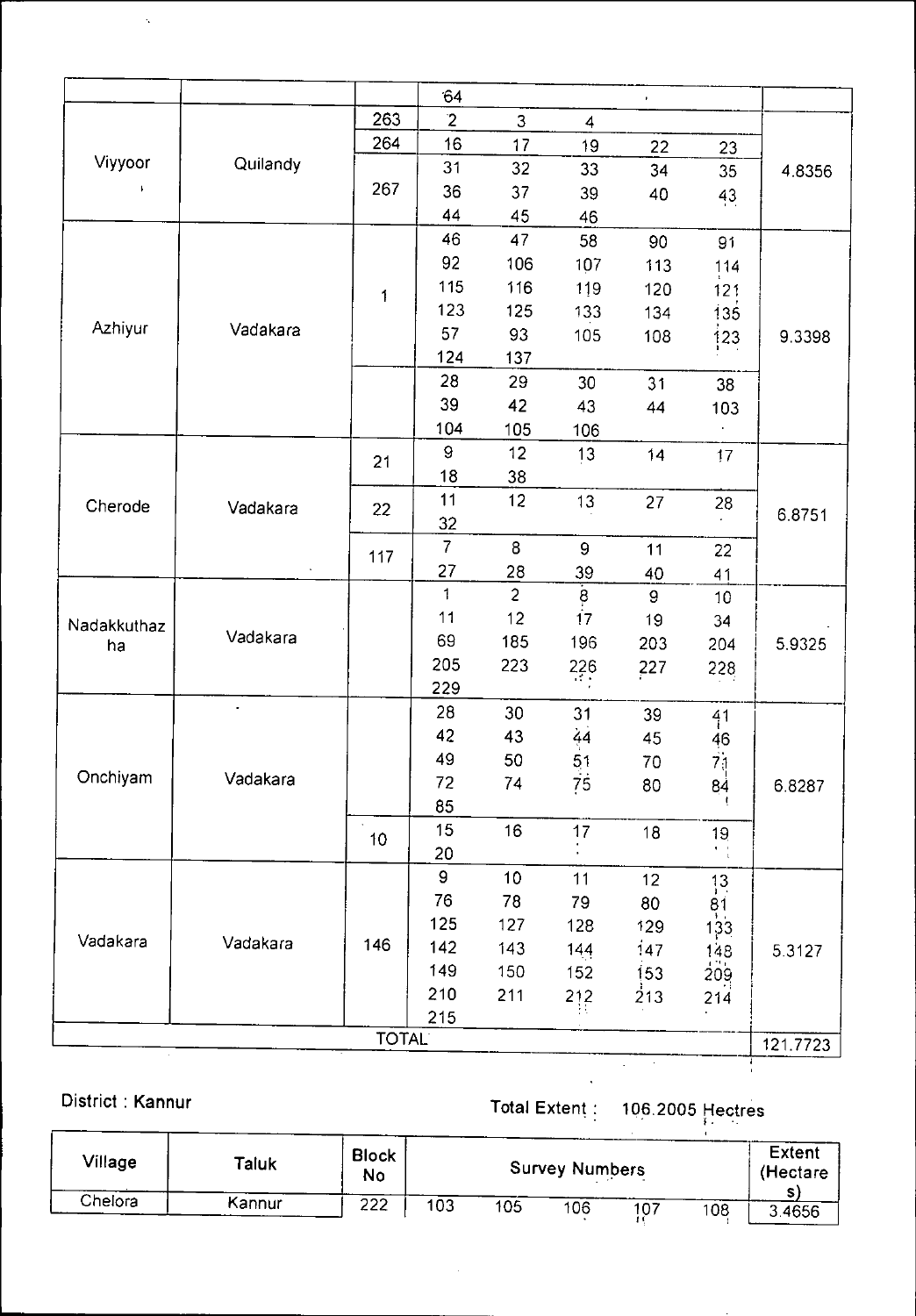2 j je poznatelje poznatelje poznatelje poznatelje poznatelje poznatelje poznatelje poznatelje poznatelje poznatel<br>Definicije poznatelje poznatelje poznatelje poznatelje poznatelje poznatelje poznatelje poznatelje poznatelje  $\mathbb{R}^n$  .

|                  |                                                     |                | 109            |                |                |       |                 |         |
|------------------|-----------------------------------------------------|----------------|----------------|----------------|----------------|-------|-----------------|---------|
|                  |                                                     |                | 3              | 33             | 34             | 35    | 39              |         |
|                  | $\mathbb{P} P(\mathcal{B}) \subset \mathbb{R}$<br>ť | ψğ<br>223      | 42             | 43             | 53             | 54    | 55              |         |
| $\mathbf{b}_i$ . |                                                     |                | 57             | 58             | 61             | 62    | 64              |         |
|                  |                                                     |                | 65             |                |                |       |                 |         |
|                  |                                                     | 7              | $\mathbf 1$    | $\overline{7}$ | 8              | 40    | 41              |         |
|                  |                                                     |                | 42             | 46             | 85             | 86    | 89              |         |
|                  |                                                     |                | 90             | 94.            | 95             | 100   | 101             |         |
|                  |                                                     |                | 253            | 254            | 258            | 259   | 260             |         |
|                  |                                                     |                | 261            | 262            | 263            | 270   | 271             |         |
| Cherukunnu       | Kannur                                              |                | 304            | 305            | 313            | 314   | 315             | 11.6279 |
|                  |                                                     |                | 316            | 325            | 359            | 365   | 366             |         |
|                  |                                                     |                | 367            | 377            | 379            | 380   | 393             |         |
|                  |                                                     |                | 394            | 395            | 396            | 526   | 540             |         |
|                  |                                                     |                | 541            | 543            | 549            | 550   | 552             |         |
|                  |                                                     |                | 553            |                |                |       |                 |         |
|                  |                                                     |                | $\overline{7}$ | $\bf 8$        | $9\,$          | 12    | 13              |         |
| Chirakkal        | Kannur                                              |                | 14             | 20             | 21             | 63    | 86              | 57213   |
|                  |                                                     |                | 87             | 90             | 91             | 92    | 93              |         |
|                  |                                                     |                | 119            | 122            | 123            |       |                 |         |
|                  |                                                     |                | $\overline{2}$ | 3              | $\overline{4}$ | 5     | $6\phantom{a}$  |         |
|                  |                                                     |                | $\overline{7}$ | $\bf8$         | 11             | 13    | 16 <sub>1</sub> |         |
|                  |                                                     |                | 17             | 18             | 21             | 22    | 24              |         |
| Edakkad          | Kannur                                              |                | 26             | 30             | 34             | 40    | 41              | 9.0595  |
|                  |                                                     |                | 42             | 45             | 46             | 48    | 49              |         |
|                  |                                                     |                | 53             | 55             | 56             | 69    | 70              |         |
|                  |                                                     |                | 71             | 76             | 77             | 230   |                 |         |
| Kadambur         | Kannur                                              |                | 67             | 68             | 69             | 76    | 78              | 1.4475  |
|                  |                                                     |                | 79             |                |                |       |                 |         |
|                  |                                                     |                | 83             | 85             | 93             | 95    | 117             |         |
| Kannapuram       | Kannur                                              |                | 122            | 123            | 124            | 423   | 424             | 4.1628  |
|                  |                                                     |                | 429            | 430            | 431            | 436   | 437             |         |
|                  |                                                     |                | 441            | 442            | 445            | 446   |                 | 16.7386 |
| Kannur           | Kannur                                              |                | 265            | 266.           | 267            | 268   | 274             |         |
|                  |                                                     |                | 300            | 301            | 304            | 305   | 306             |         |
|                  |                                                     | 1              | 307            | 308            | 309            | 310   | 311             |         |
|                  |                                                     |                | 312            | 325            | 326            | 327   | 329             |         |
|                  |                                                     |                | 372            | 610            | 611            | 963   | 968             |         |
|                  |                                                     |                | 969            |                |                |       |                 |         |
|                  |                                                     |                | 625            | 626            | 627            | 628   | 629             |         |
|                  |                                                     |                | 630            | 631            | 632            | 633.  | 634             |         |
|                  |                                                     |                | 635            | 636            | 637            | 638   | 639             |         |
|                  |                                                     | $\overline{7}$ | 640            | 648            | 649            | 650   | 651             |         |
|                  |                                                     |                | 652            | 653            | 654            | 655   | 657             |         |
|                  |                                                     |                | 658            | 659            | 660            | 661   | 663             |         |
|                  |                                                     |                | 664            |                |                |       |                 |         |
|                  |                                                     | $\bf 8$        | 89             | 90             | 91             | $-92$ | 93              |         |
|                  |                                                     |                | 96             | 97             | 98             | 99    | 100             |         |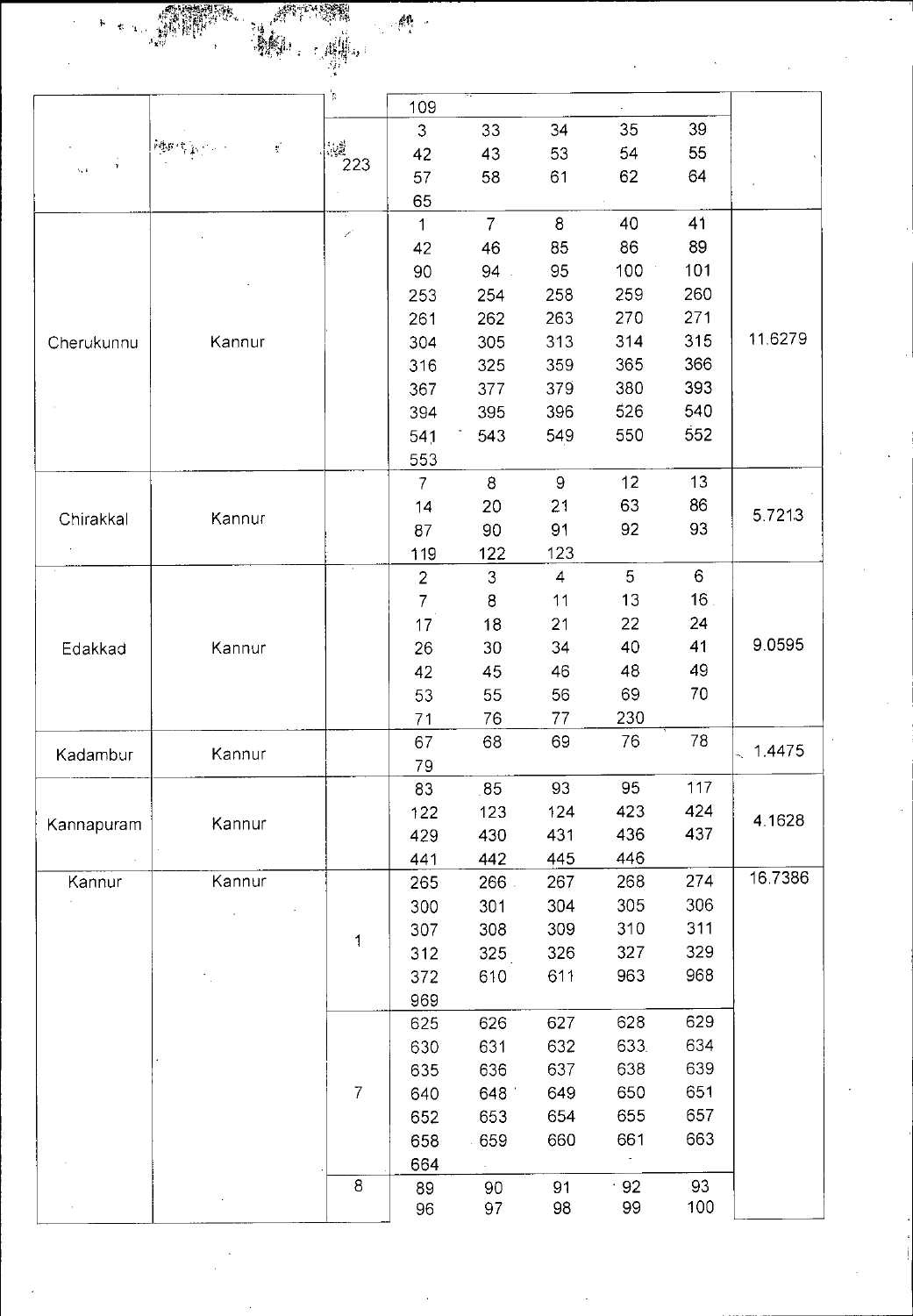|              |        | 101            | 102              | 103          | 104 | 105                                    |        |
|--------------|--------|----------------|------------------|--------------|-----|----------------------------------------|--------|
|              |        | 106            | 109              | 124          | 133 | 149                                    |        |
|              |        | 150            | 151              | 152          | 153 | 154                                    |        |
|              |        | 179            | 180              | 181          | 189 | 191                                    |        |
|              |        | 192            | 193              | 194          | 203 | 452                                    |        |
|              |        | 456            | 457              | 458          | 459 | 460                                    |        |
|              |        | 463            | 464              | 470          | 471 | 472                                    |        |
|              |        | 473            | 474              | 476          | 477 | 478                                    |        |
|              |        | 481            | 482              | 483          | 484 | 485                                    |        |
|              |        | 487            | 488              | 489          | 490 | 491                                    |        |
|              |        | 492            | 493              | 494          | 495 | 496                                    |        |
|              |        | 497            | 498              | 499          | 500 | 501                                    |        |
|              |        | 502            | 503              | 514          | 515 | 516                                    |        |
|              |        | 517            | 521              | 522          | 523 | 533                                    |        |
|              |        | 534            | 535              | 537          | 538 |                                        |        |
|              |        | 541            | 542              | 543          | 546 | 539<br>547                             |        |
|              |        | 548            | 549              | 550          | 688 | 690                                    |        |
|              |        | 691            | 693              | 713          | 720 | 736                                    |        |
|              |        | 738            | 739              | 740          | 741 | 756                                    |        |
|              |        | 757            | 823              | 825          | 826 | 827                                    |        |
|              |        | 828            | 829              | 830          | 831 | 833                                    |        |
|              |        | 834            | 835              | 836          | 849 | 850                                    |        |
|              |        | 851            | 853              | 854          | 855 | 856                                    |        |
|              |        | 857            | 858              | 859          | 860 |                                        |        |
|              |        | 904            | 905              | 906          | 907 | 861<br>909<br>916                      |        |
|              |        | 910            | 911              | 912          | 913 |                                        |        |
|              |        | 917            | 919              | 922          | 923 | 925                                    |        |
|              |        | 940            | 941              | 942          | 943 | 946                                    |        |
|              |        | 947            | 957              | 962          |     | 中国語                                    |        |
|              |        | $\overline{7}$ | $\boldsymbol{8}$ | $\mathbf{g}$ | 23  | 24                                     |        |
|              |        | 25             | 84               | 85           | 86  | 124                                    |        |
| Muzhappilan  |        | 125            | .126             | 127          | 128 | $\frac{129}{165}$<br>$\frac{165}{220}$ |        |
| gad          | Kannur | 130            | 131              | 163          | 164 |                                        | 6.9686 |
|              |        | 167            | 168              | 169          | 202 |                                        |        |
|              |        | 219            | 220              | 221          | 222 | 223                                    |        |
|              |        | 233            | 241              |              |     |                                        |        |
|              |        | 17             | 20               | 24           | 25  | 26                                     |        |
|              |        | 27             | 63               | 64           | 65  | 115                                    |        |
| Pallikkunnu  | Kannur | 116            | 118              | 150          | 151 | 152                                    | 8.0625 |
|              |        | 153            | 154              | 155          | 156 | 157                                    |        |
|              |        | 158            | 159              |              |     | $\epsilon$                             |        |
|              |        | 103            | 107              | 108          | 111 | 122                                    |        |
|              |        | 124            | 153              | 156          | 157 | 162                                    |        |
| Pappinissery | Kannur | 163            | 272              | 273          | 277 | 278                                    | 6.5287 |
|              |        | 279            | 281              | 284          | 330 | 331                                    |        |
|              |        | 332            | 333              | 334          | 335 | 336                                    |        |
|              |        | 343            |                  |              |     |                                        |        |

 $\mathcal{A}^{\text{out}}$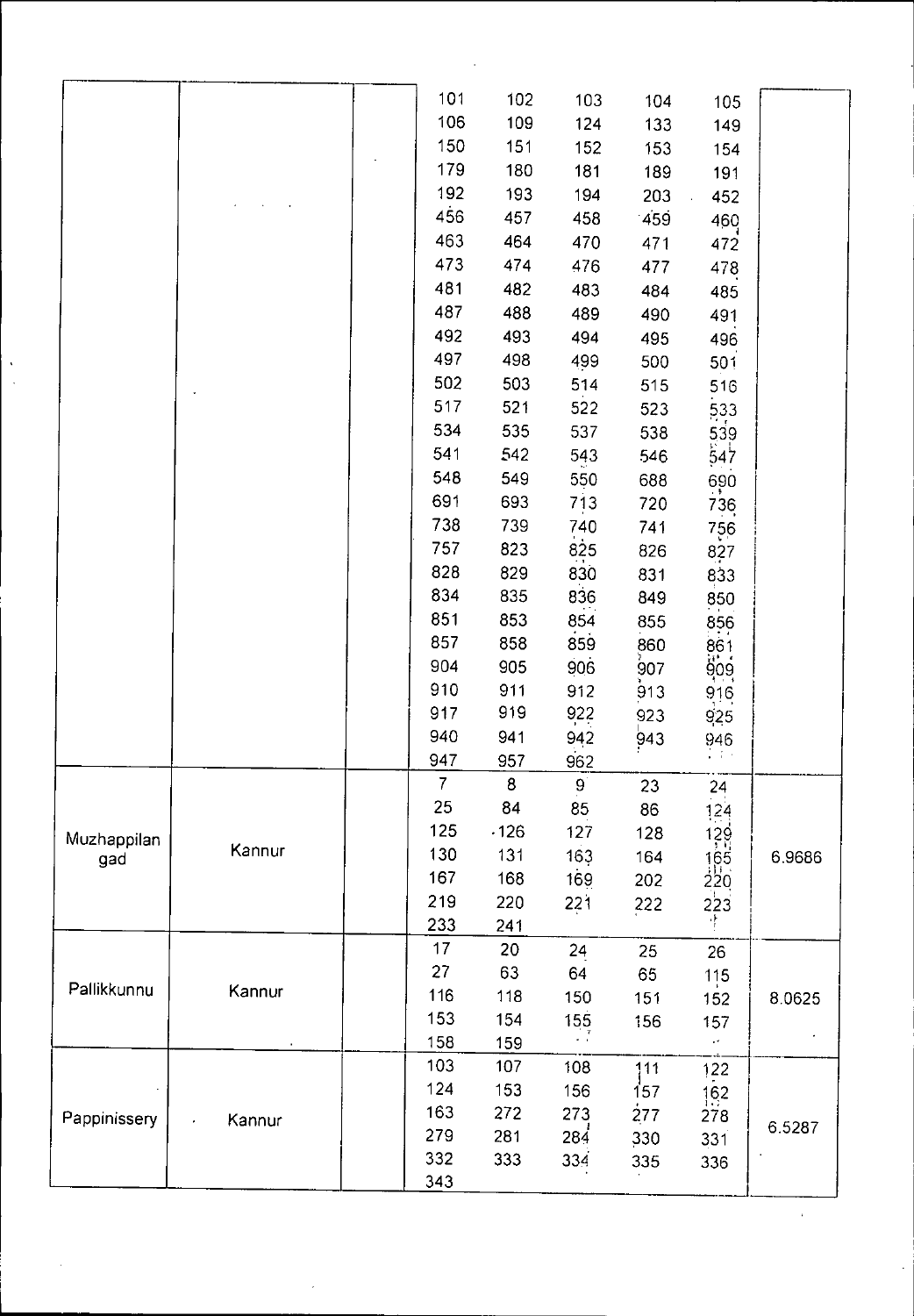| <b>ANDER</b>   | 學 | 13. |
|----------------|---|-----|
| 更出<br>٠.<br>۰, |   |     |
|                |   |     |
|                |   |     |

| Valapattana<br>m | Kannur                                                                                           | $\mathfrak{b}_{\mathbb{Q}^*}^*$ | 25  | 27               | 28             | 90  | 91               | 1.6046    |
|------------------|--------------------------------------------------------------------------------------------------|---------------------------------|-----|------------------|----------------|-----|------------------|-----------|
| Ezhome           | $\frac{1}{2}$ , $\frac{1}{2}$ , $\frac{1}{2}$ , $\frac{1}{2}$ , $\frac{1}{2}$<br>J.<br>Payyannur | $\langle \psi \rangle$          | 66  | 67               | 69             | 71  | 72               | 1.0702    |
|                  |                                                                                                  |                                 | 1   | 238              | 243            | 244 | 246              |           |
| Kunhimangal      | Payyannur                                                                                        |                                 | 255 | 334              | 356            | 357 | 360              | 4 1 6 6 4 |
| am               |                                                                                                  |                                 | 368 | 369              |                |     |                  |           |
|                  |                                                                                                  |                                 | 3   | 9                | 23             | 29  | 30               |           |
| Madai            | Payyannur                                                                                        |                                 | 31  | 32               | 87             | 88  | 89               | 5.7494    |
|                  |                                                                                                  |                                 | 90  | 91               | 92             | 94  | 315              |           |
|                  |                                                                                                  |                                 | 1   | 84               | 86             | 87  | 88               |           |
|                  |                                                                                                  |                                 | 93  | 100              | 101            | 102 | 103              |           |
|                  |                                                                                                  |                                 | 148 | 149              | 152            | 153 | 156              |           |
|                  |                                                                                                  |                                 | 157 | 158              | 165            | 166 | 355              |           |
|                  | Payyannur                                                                                        | 15                              | 356 | 357              | 358            | 372 | 373              | 9 4 9 0 0 |
| Payyannur        |                                                                                                  |                                 | 375 | 377              | 378            | 380 | 381              |           |
|                  |                                                                                                  |                                 | 383 | 391              | 392            | 393 | 494              |           |
|                  |                                                                                                  |                                 | 502 | 503 <sub>1</sub> | 506            | 507 | 508              |           |
|                  |                                                                                                  |                                 | 509 | 563              | 564            | 565 | 566              |           |
|                  |                                                                                                  |                                 | 567 | 568              | 573            | 585 | 588              |           |
|                  |                                                                                                  |                                 | 591 | 601              |                |     |                  |           |
|                  | Thalasseri                                                                                       |                                 | 1   | 8                | $\overline{9}$ | 10  | 11               |           |
| Dharmadam        |                                                                                                  | 158                             | 17  | 18               | 75             | 77  | 78               | 3.8708    |
|                  |                                                                                                  |                                 | 88  | 90               | 101            | 102 | 103              |           |
|                  |                                                                                                  | 172                             | 8   | 9                | 11             | 12  | 13               |           |
|                  |                                                                                                  |                                 | 1   | $\overline{2}$   | $\overline{4}$ | 5   | $\boldsymbol{9}$ | 2.9092    |
| Kodiyeri         | Thalasseri                                                                                       | 173                             | 29  | 30               | 33             | 34  | 35               |           |
|                  |                                                                                                  |                                 | 36  |                  |                |     |                  |           |
|                  |                                                                                                  |                                 | 3   | $\overline{4}$   | 5              | 13  | 24               |           |
| Thalassery       | Thalasseri                                                                                       |                                 | 25  | 29               | 32             | 33  | 36               | 1.7401    |
|                  |                                                                                                  |                                 | 37  | 38               | 79             | 83  |                  |           |
|                  |                                                                                                  |                                 | 4.  | 5 <sup>5</sup>   | 6              | 8   | 14               |           |
| Thiruvangad      | Thalasseri                                                                                       |                                 | 17  | 18               | 19             | 38  | 48               | 1.8168    |
|                  |                                                                                                  |                                 | 57  |                  |                |     |                  |           |
|                  |                                                                                                  | <b>TOTAL</b>                    |     |                  |                |     |                  | 106.2005  |

## District : Kasargod Total Extent : 142.9665 Hectres

| Village | Taluk          | <b>Block</b><br><b>No</b> | $\mathbf{r}$ |     | <b>Survey Numbers</b> |     |     | Extent<br>(Hectare<br>S) |
|---------|----------------|---------------------------|--------------|-----|-----------------------|-----|-----|--------------------------|
| Ajanur  | <b>Hosdurg</b> | 16                        |              |     |                       |     |     | 6.8686                   |
|         |                |                           | 117          | 118 | 120                   | 122 | 123 |                          |
|         |                |                           | 124          | 126 | 127                   | 128 | 129 |                          |
|         |                |                           | 130          | 131 | 137                   | 300 | 301 |                          |
|         |                |                           | 303          | 305 | 328                   | 329 | 330 |                          |
|         |                |                           | 331          | 394 | 395                   | 396 | 398 | $\bullet$                |
|         |                | $\sim$                    | 398          | 401 | 402                   | 404 | 421 |                          |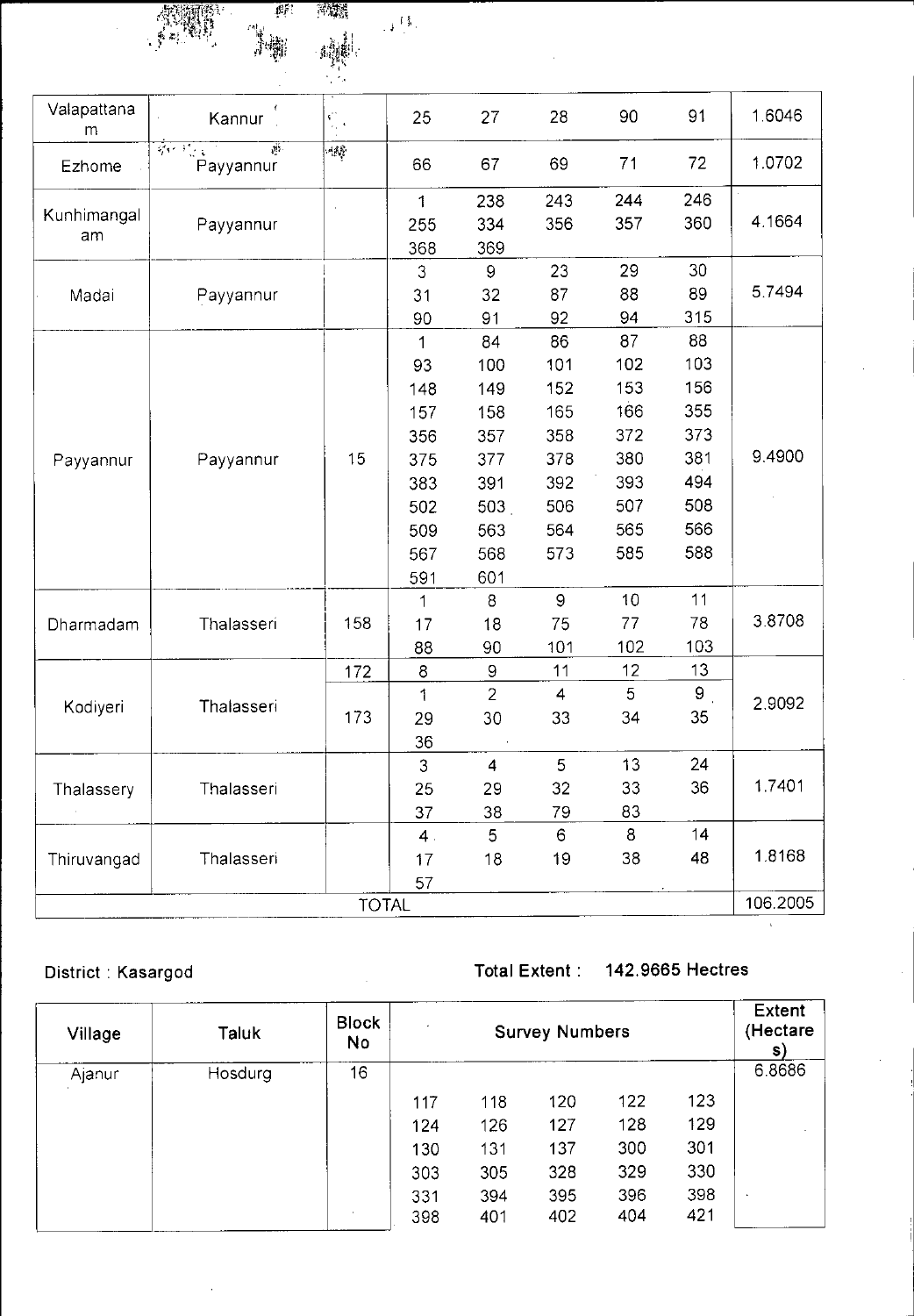|             |         |    |                                                                        |                                                                 |                                                                  | ۰.                                                               |                                                                          |        |
|-------------|---------|----|------------------------------------------------------------------------|-----------------------------------------------------------------|------------------------------------------------------------------|------------------------------------------------------------------|--------------------------------------------------------------------------|--------|
| Balla       |         |    | 432                                                                    | 437                                                             | 454                                                              | 455                                                              |                                                                          |        |
|             | Hosdurg | 90 | 64<br>$\mathbf{1}$                                                     | 69<br>$\boldsymbol{6}$                                          | 73                                                               | 75                                                               |                                                                          | 1.3150 |
| Cheruvathur | Hosdurg | 61 | 13<br>31<br>36<br>47<br>236                                            | 22<br>32<br>37<br>180<br>237                                    | $\overline{7}$<br>28<br>33<br>44<br>233<br>238                   | 10<br>29<br>34<br>45<br>234<br>239                               | 11<br>30<br>35<br>46<br>235<br>240                                       | 68969  |
|             |         |    | 249<br>303<br>345<br>422<br>428                                        | 294<br>304<br>347<br>423                                        | 300<br>305<br>350<br>424                                         | 301<br>306<br>420<br>425                                         | 302<br>3 5<br>421<br>427                                                 |        |
| Chittari    | Hosdurg | 14 | 50<br>77<br>83<br>145<br>151<br>156<br>161                             | 73<br>78<br>84<br>146<br>152<br>157<br>162                      | $\frac{74}{1}$<br>79<br>89<br>147<br>153<br>158<br>164           | 75<br>81<br>90<br>148<br>154<br>159<br>323                       | 76<br>82<br> 44<br>149<br>155<br>160                                     | 4.4073 |
| Hosdurg     | Hosdurg | 19 | 50<br>58<br>166<br>272<br>277<br>292                                   | 51<br>61<br>167<br>273<br>287<br>293                            | $5^{2}$<br>62<br>168<br>274<br>288<br>294                        | 53<br>163<br>270<br>$-275$<br>290<br>297                         | 57<br>$165 \frac{1}{2}$<br>271<br>276<br>291                             | 4.8450 |
| Kanhangad   | Hosdurg | 92 | 45<br>58<br>64<br>215<br>239<br>259<br>382<br>405<br>494<br>510<br>522 | 46<br>59<br>65<br>216<br>247<br>370<br>383<br>406<br>496<br>512 | 47<br>60<br>168<br>219<br>256<br>379<br>384<br>407<br>497<br>513 | 56<br>62<br>213<br>235<br>257<br>380<br>401<br>408<br>498<br>516 | $57$<br>$63$<br>$214$<br>$237$<br>258<br>381<br>403<br>409<br>500<br>517 | 9.6982 |
| Keekan      | Hosdurg | 5  | 177<br>185<br>212<br>220                                               | 178<br>186<br>214<br>288                                        | 180<br>187<br>215                                                | 181<br>210<br>216                                                | 182<br>$\frac{211}{218}$                                                 | 2.0511 |
| Kottikkulam | Hosdurg | 82 | $\boldsymbol{6}$<br>11<br>21<br>35<br>164                              | $\overline{7}$<br>15<br>22<br>106<br>179                        | $\bf 8$<br>17<br>24<br>151<br>179                                | $9\,$<br>18<br>25<br>160<br>182                                  | 10<br>$\frac{19}{34}$<br>161<br>183                                      | 7.3956 |

 $\frac{1}{2}$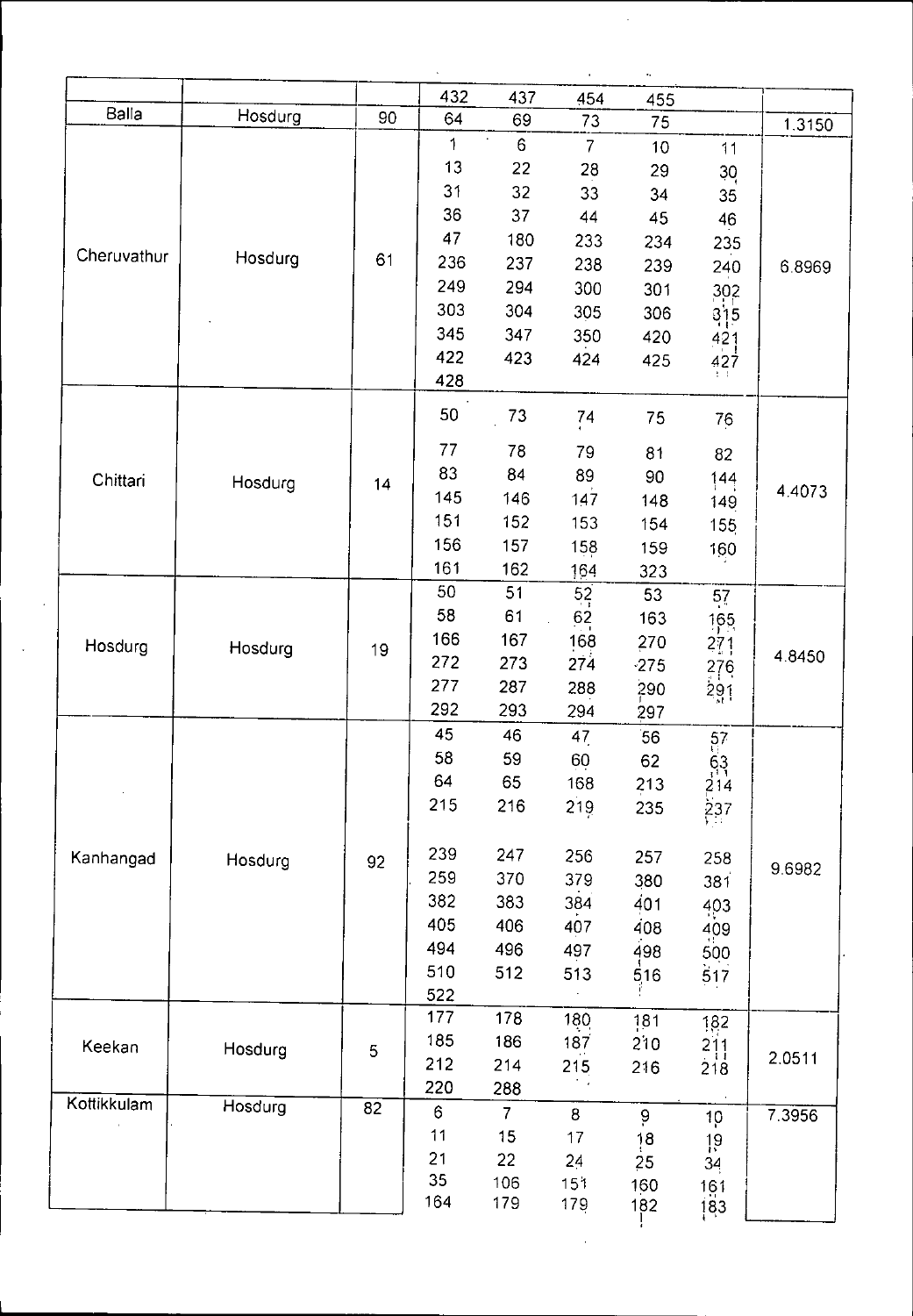$\hat{\mathcal{A}}$ 

ा व्यवस्थि<br>स 

 $\frac{p\mathfrak{g}}{p-1}$ 

 $\frac{1}{2}$ 

| 188<br>186<br>187<br>185<br>184<br>ana.<br>Pr<br>278<br>190<br>276<br>277<br>189<br>$\lfloor \frac{N}{2} \rfloor$<br>$\frac{1}{2\pi}$<br><b>锦带医时光的</b><br>289<br>286<br>288<br>287<br>279<br>303<br>304<br>300<br>302<br>290<br>317<br>313<br>314<br>305<br>'312<br>346<br>345<br>338<br>344<br>337<br>349<br>350<br>347<br>348<br>349<br>352<br>$\overline{7}$<br>5<br>$6\phantom{a}$<br>33<br>34<br>42<br>38<br>39<br>40<br>37<br>3.1943<br>68<br>Hosdurg<br>Maniyat<br>57<br>58<br>73<br>74<br>43<br>75<br>76<br>77<br>36<br>$6\phantom{.}6$<br>3<br>5<br>$\overline{2}$<br>$\mathbf{1}$<br>Neeleswara<br>4.1195<br>712<br>94<br>$\overline{7}$<br>Hosdurg<br>358<br>408<br>654<br>${\sf m}$<br>714<br>713<br>47<br>46<br>42<br>43<br>41<br>53<br>49<br>50<br>52<br>48<br>99<br>97<br>98<br>55<br>70<br>116<br>115<br>106<br>114<br>105<br>127<br>125<br>126<br>117<br>118<br>213<br>210<br>211<br>212<br>208<br>8.8005<br>Hosdurg<br>$\overline{4}$<br>Pallikkara<br>215<br>237<br>238<br>239<br>214<br>271<br>242<br>243<br>246<br>240 <sup>o</sup><br>279<br>278<br>276<br>277<br>272<br>284<br>281<br>282<br>283<br>280<br>286<br>287<br>288<br>289<br>285<br>292<br>291<br>290<br>79<br>80<br>78<br>76<br>77<br>269<br>345<br>267<br>344<br>268<br>5.1030<br>94<br>Hosdurg<br>Perol<br>654<br>356<br>357<br>346<br>347<br>722<br>727<br>728<br>721<br>715<br>153<br>162<br>149<br>153<br>118<br>167<br>165<br>166<br>164<br>163<br>173<br>169<br>170<br>170<br>168<br>182<br>176<br>181<br>174<br>175<br>5.7486<br>69<br>188<br>186<br>187<br>Pilicode<br>Hosdurg<br>183<br>184<br>207<br>203<br>204<br>206<br>189<br>212<br>209<br>210<br>211<br>208<br>219<br>213<br>214<br>217<br>218<br>224<br>222<br>223<br>220<br>251<br>115<br>116<br>125<br>114<br>Trikkarippur<br>3.7713<br>113<br>Hosdurg<br>North<br>255<br>8.4616<br>114<br>Trikkaripur<br>Hosdurg<br>50<br>47<br>48<br>49<br>46<br>South<br>67<br>66<br>65<br>51<br>64<br>120<br>79<br>118<br>119<br>68<br>142<br>134<br>135<br>132<br>133 |  |  |  |  |  |  |  |
|-----------------------------------------------------------------------------------------------------------------------------------------------------------------------------------------------------------------------------------------------------------------------------------------------------------------------------------------------------------------------------------------------------------------------------------------------------------------------------------------------------------------------------------------------------------------------------------------------------------------------------------------------------------------------------------------------------------------------------------------------------------------------------------------------------------------------------------------------------------------------------------------------------------------------------------------------------------------------------------------------------------------------------------------------------------------------------------------------------------------------------------------------------------------------------------------------------------------------------------------------------------------------------------------------------------------------------------------------------------------------------------------------------------------------------------------------------------------------------------------------------------------------------------------------------------------------------------------------------------------------------------------------------------------------------------------------------------------------------------------------------------------------------------------------------------------------------------------------------------------------------------------------------------------------------------------------------------------------------------------------------------------|--|--|--|--|--|--|--|
|                                                                                                                                                                                                                                                                                                                                                                                                                                                                                                                                                                                                                                                                                                                                                                                                                                                                                                                                                                                                                                                                                                                                                                                                                                                                                                                                                                                                                                                                                                                                                                                                                                                                                                                                                                                                                                                                                                                                                                                                                 |  |  |  |  |  |  |  |
|                                                                                                                                                                                                                                                                                                                                                                                                                                                                                                                                                                                                                                                                                                                                                                                                                                                                                                                                                                                                                                                                                                                                                                                                                                                                                                                                                                                                                                                                                                                                                                                                                                                                                                                                                                                                                                                                                                                                                                                                                 |  |  |  |  |  |  |  |
|                                                                                                                                                                                                                                                                                                                                                                                                                                                                                                                                                                                                                                                                                                                                                                                                                                                                                                                                                                                                                                                                                                                                                                                                                                                                                                                                                                                                                                                                                                                                                                                                                                                                                                                                                                                                                                                                                                                                                                                                                 |  |  |  |  |  |  |  |
|                                                                                                                                                                                                                                                                                                                                                                                                                                                                                                                                                                                                                                                                                                                                                                                                                                                                                                                                                                                                                                                                                                                                                                                                                                                                                                                                                                                                                                                                                                                                                                                                                                                                                                                                                                                                                                                                                                                                                                                                                 |  |  |  |  |  |  |  |
|                                                                                                                                                                                                                                                                                                                                                                                                                                                                                                                                                                                                                                                                                                                                                                                                                                                                                                                                                                                                                                                                                                                                                                                                                                                                                                                                                                                                                                                                                                                                                                                                                                                                                                                                                                                                                                                                                                                                                                                                                 |  |  |  |  |  |  |  |
|                                                                                                                                                                                                                                                                                                                                                                                                                                                                                                                                                                                                                                                                                                                                                                                                                                                                                                                                                                                                                                                                                                                                                                                                                                                                                                                                                                                                                                                                                                                                                                                                                                                                                                                                                                                                                                                                                                                                                                                                                 |  |  |  |  |  |  |  |
|                                                                                                                                                                                                                                                                                                                                                                                                                                                                                                                                                                                                                                                                                                                                                                                                                                                                                                                                                                                                                                                                                                                                                                                                                                                                                                                                                                                                                                                                                                                                                                                                                                                                                                                                                                                                                                                                                                                                                                                                                 |  |  |  |  |  |  |  |
|                                                                                                                                                                                                                                                                                                                                                                                                                                                                                                                                                                                                                                                                                                                                                                                                                                                                                                                                                                                                                                                                                                                                                                                                                                                                                                                                                                                                                                                                                                                                                                                                                                                                                                                                                                                                                                                                                                                                                                                                                 |  |  |  |  |  |  |  |
|                                                                                                                                                                                                                                                                                                                                                                                                                                                                                                                                                                                                                                                                                                                                                                                                                                                                                                                                                                                                                                                                                                                                                                                                                                                                                                                                                                                                                                                                                                                                                                                                                                                                                                                                                                                                                                                                                                                                                                                                                 |  |  |  |  |  |  |  |
|                                                                                                                                                                                                                                                                                                                                                                                                                                                                                                                                                                                                                                                                                                                                                                                                                                                                                                                                                                                                                                                                                                                                                                                                                                                                                                                                                                                                                                                                                                                                                                                                                                                                                                                                                                                                                                                                                                                                                                                                                 |  |  |  |  |  |  |  |
|                                                                                                                                                                                                                                                                                                                                                                                                                                                                                                                                                                                                                                                                                                                                                                                                                                                                                                                                                                                                                                                                                                                                                                                                                                                                                                                                                                                                                                                                                                                                                                                                                                                                                                                                                                                                                                                                                                                                                                                                                 |  |  |  |  |  |  |  |
|                                                                                                                                                                                                                                                                                                                                                                                                                                                                                                                                                                                                                                                                                                                                                                                                                                                                                                                                                                                                                                                                                                                                                                                                                                                                                                                                                                                                                                                                                                                                                                                                                                                                                                                                                                                                                                                                                                                                                                                                                 |  |  |  |  |  |  |  |
|                                                                                                                                                                                                                                                                                                                                                                                                                                                                                                                                                                                                                                                                                                                                                                                                                                                                                                                                                                                                                                                                                                                                                                                                                                                                                                                                                                                                                                                                                                                                                                                                                                                                                                                                                                                                                                                                                                                                                                                                                 |  |  |  |  |  |  |  |
|                                                                                                                                                                                                                                                                                                                                                                                                                                                                                                                                                                                                                                                                                                                                                                                                                                                                                                                                                                                                                                                                                                                                                                                                                                                                                                                                                                                                                                                                                                                                                                                                                                                                                                                                                                                                                                                                                                                                                                                                                 |  |  |  |  |  |  |  |
|                                                                                                                                                                                                                                                                                                                                                                                                                                                                                                                                                                                                                                                                                                                                                                                                                                                                                                                                                                                                                                                                                                                                                                                                                                                                                                                                                                                                                                                                                                                                                                                                                                                                                                                                                                                                                                                                                                                                                                                                                 |  |  |  |  |  |  |  |
|                                                                                                                                                                                                                                                                                                                                                                                                                                                                                                                                                                                                                                                                                                                                                                                                                                                                                                                                                                                                                                                                                                                                                                                                                                                                                                                                                                                                                                                                                                                                                                                                                                                                                                                                                                                                                                                                                                                                                                                                                 |  |  |  |  |  |  |  |
|                                                                                                                                                                                                                                                                                                                                                                                                                                                                                                                                                                                                                                                                                                                                                                                                                                                                                                                                                                                                                                                                                                                                                                                                                                                                                                                                                                                                                                                                                                                                                                                                                                                                                                                                                                                                                                                                                                                                                                                                                 |  |  |  |  |  |  |  |
|                                                                                                                                                                                                                                                                                                                                                                                                                                                                                                                                                                                                                                                                                                                                                                                                                                                                                                                                                                                                                                                                                                                                                                                                                                                                                                                                                                                                                                                                                                                                                                                                                                                                                                                                                                                                                                                                                                                                                                                                                 |  |  |  |  |  |  |  |
|                                                                                                                                                                                                                                                                                                                                                                                                                                                                                                                                                                                                                                                                                                                                                                                                                                                                                                                                                                                                                                                                                                                                                                                                                                                                                                                                                                                                                                                                                                                                                                                                                                                                                                                                                                                                                                                                                                                                                                                                                 |  |  |  |  |  |  |  |
|                                                                                                                                                                                                                                                                                                                                                                                                                                                                                                                                                                                                                                                                                                                                                                                                                                                                                                                                                                                                                                                                                                                                                                                                                                                                                                                                                                                                                                                                                                                                                                                                                                                                                                                                                                                                                                                                                                                                                                                                                 |  |  |  |  |  |  |  |
|                                                                                                                                                                                                                                                                                                                                                                                                                                                                                                                                                                                                                                                                                                                                                                                                                                                                                                                                                                                                                                                                                                                                                                                                                                                                                                                                                                                                                                                                                                                                                                                                                                                                                                                                                                                                                                                                                                                                                                                                                 |  |  |  |  |  |  |  |
|                                                                                                                                                                                                                                                                                                                                                                                                                                                                                                                                                                                                                                                                                                                                                                                                                                                                                                                                                                                                                                                                                                                                                                                                                                                                                                                                                                                                                                                                                                                                                                                                                                                                                                                                                                                                                                                                                                                                                                                                                 |  |  |  |  |  |  |  |
|                                                                                                                                                                                                                                                                                                                                                                                                                                                                                                                                                                                                                                                                                                                                                                                                                                                                                                                                                                                                                                                                                                                                                                                                                                                                                                                                                                                                                                                                                                                                                                                                                                                                                                                                                                                                                                                                                                                                                                                                                 |  |  |  |  |  |  |  |
|                                                                                                                                                                                                                                                                                                                                                                                                                                                                                                                                                                                                                                                                                                                                                                                                                                                                                                                                                                                                                                                                                                                                                                                                                                                                                                                                                                                                                                                                                                                                                                                                                                                                                                                                                                                                                                                                                                                                                                                                                 |  |  |  |  |  |  |  |
|                                                                                                                                                                                                                                                                                                                                                                                                                                                                                                                                                                                                                                                                                                                                                                                                                                                                                                                                                                                                                                                                                                                                                                                                                                                                                                                                                                                                                                                                                                                                                                                                                                                                                                                                                                                                                                                                                                                                                                                                                 |  |  |  |  |  |  |  |
|                                                                                                                                                                                                                                                                                                                                                                                                                                                                                                                                                                                                                                                                                                                                                                                                                                                                                                                                                                                                                                                                                                                                                                                                                                                                                                                                                                                                                                                                                                                                                                                                                                                                                                                                                                                                                                                                                                                                                                                                                 |  |  |  |  |  |  |  |
|                                                                                                                                                                                                                                                                                                                                                                                                                                                                                                                                                                                                                                                                                                                                                                                                                                                                                                                                                                                                                                                                                                                                                                                                                                                                                                                                                                                                                                                                                                                                                                                                                                                                                                                                                                                                                                                                                                                                                                                                                 |  |  |  |  |  |  |  |
|                                                                                                                                                                                                                                                                                                                                                                                                                                                                                                                                                                                                                                                                                                                                                                                                                                                                                                                                                                                                                                                                                                                                                                                                                                                                                                                                                                                                                                                                                                                                                                                                                                                                                                                                                                                                                                                                                                                                                                                                                 |  |  |  |  |  |  |  |
|                                                                                                                                                                                                                                                                                                                                                                                                                                                                                                                                                                                                                                                                                                                                                                                                                                                                                                                                                                                                                                                                                                                                                                                                                                                                                                                                                                                                                                                                                                                                                                                                                                                                                                                                                                                                                                                                                                                                                                                                                 |  |  |  |  |  |  |  |
|                                                                                                                                                                                                                                                                                                                                                                                                                                                                                                                                                                                                                                                                                                                                                                                                                                                                                                                                                                                                                                                                                                                                                                                                                                                                                                                                                                                                                                                                                                                                                                                                                                                                                                                                                                                                                                                                                                                                                                                                                 |  |  |  |  |  |  |  |
|                                                                                                                                                                                                                                                                                                                                                                                                                                                                                                                                                                                                                                                                                                                                                                                                                                                                                                                                                                                                                                                                                                                                                                                                                                                                                                                                                                                                                                                                                                                                                                                                                                                                                                                                                                                                                                                                                                                                                                                                                 |  |  |  |  |  |  |  |
|                                                                                                                                                                                                                                                                                                                                                                                                                                                                                                                                                                                                                                                                                                                                                                                                                                                                                                                                                                                                                                                                                                                                                                                                                                                                                                                                                                                                                                                                                                                                                                                                                                                                                                                                                                                                                                                                                                                                                                                                                 |  |  |  |  |  |  |  |
|                                                                                                                                                                                                                                                                                                                                                                                                                                                                                                                                                                                                                                                                                                                                                                                                                                                                                                                                                                                                                                                                                                                                                                                                                                                                                                                                                                                                                                                                                                                                                                                                                                                                                                                                                                                                                                                                                                                                                                                                                 |  |  |  |  |  |  |  |
|                                                                                                                                                                                                                                                                                                                                                                                                                                                                                                                                                                                                                                                                                                                                                                                                                                                                                                                                                                                                                                                                                                                                                                                                                                                                                                                                                                                                                                                                                                                                                                                                                                                                                                                                                                                                                                                                                                                                                                                                                 |  |  |  |  |  |  |  |
|                                                                                                                                                                                                                                                                                                                                                                                                                                                                                                                                                                                                                                                                                                                                                                                                                                                                                                                                                                                                                                                                                                                                                                                                                                                                                                                                                                                                                                                                                                                                                                                                                                                                                                                                                                                                                                                                                                                                                                                                                 |  |  |  |  |  |  |  |
|                                                                                                                                                                                                                                                                                                                                                                                                                                                                                                                                                                                                                                                                                                                                                                                                                                                                                                                                                                                                                                                                                                                                                                                                                                                                                                                                                                                                                                                                                                                                                                                                                                                                                                                                                                                                                                                                                                                                                                                                                 |  |  |  |  |  |  |  |
|                                                                                                                                                                                                                                                                                                                                                                                                                                                                                                                                                                                                                                                                                                                                                                                                                                                                                                                                                                                                                                                                                                                                                                                                                                                                                                                                                                                                                                                                                                                                                                                                                                                                                                                                                                                                                                                                                                                                                                                                                 |  |  |  |  |  |  |  |
|                                                                                                                                                                                                                                                                                                                                                                                                                                                                                                                                                                                                                                                                                                                                                                                                                                                                                                                                                                                                                                                                                                                                                                                                                                                                                                                                                                                                                                                                                                                                                                                                                                                                                                                                                                                                                                                                                                                                                                                                                 |  |  |  |  |  |  |  |
|                                                                                                                                                                                                                                                                                                                                                                                                                                                                                                                                                                                                                                                                                                                                                                                                                                                                                                                                                                                                                                                                                                                                                                                                                                                                                                                                                                                                                                                                                                                                                                                                                                                                                                                                                                                                                                                                                                                                                                                                                 |  |  |  |  |  |  |  |
|                                                                                                                                                                                                                                                                                                                                                                                                                                                                                                                                                                                                                                                                                                                                                                                                                                                                                                                                                                                                                                                                                                                                                                                                                                                                                                                                                                                                                                                                                                                                                                                                                                                                                                                                                                                                                                                                                                                                                                                                                 |  |  |  |  |  |  |  |
|                                                                                                                                                                                                                                                                                                                                                                                                                                                                                                                                                                                                                                                                                                                                                                                                                                                                                                                                                                                                                                                                                                                                                                                                                                                                                                                                                                                                                                                                                                                                                                                                                                                                                                                                                                                                                                                                                                                                                                                                                 |  |  |  |  |  |  |  |
|                                                                                                                                                                                                                                                                                                                                                                                                                                                                                                                                                                                                                                                                                                                                                                                                                                                                                                                                                                                                                                                                                                                                                                                                                                                                                                                                                                                                                                                                                                                                                                                                                                                                                                                                                                                                                                                                                                                                                                                                                 |  |  |  |  |  |  |  |
|                                                                                                                                                                                                                                                                                                                                                                                                                                                                                                                                                                                                                                                                                                                                                                                                                                                                                                                                                                                                                                                                                                                                                                                                                                                                                                                                                                                                                                                                                                                                                                                                                                                                                                                                                                                                                                                                                                                                                                                                                 |  |  |  |  |  |  |  |
|                                                                                                                                                                                                                                                                                                                                                                                                                                                                                                                                                                                                                                                                                                                                                                                                                                                                                                                                                                                                                                                                                                                                                                                                                                                                                                                                                                                                                                                                                                                                                                                                                                                                                                                                                                                                                                                                                                                                                                                                                 |  |  |  |  |  |  |  |
|                                                                                                                                                                                                                                                                                                                                                                                                                                                                                                                                                                                                                                                                                                                                                                                                                                                                                                                                                                                                                                                                                                                                                                                                                                                                                                                                                                                                                                                                                                                                                                                                                                                                                                                                                                                                                                                                                                                                                                                                                 |  |  |  |  |  |  |  |
|                                                                                                                                                                                                                                                                                                                                                                                                                                                                                                                                                                                                                                                                                                                                                                                                                                                                                                                                                                                                                                                                                                                                                                                                                                                                                                                                                                                                                                                                                                                                                                                                                                                                                                                                                                                                                                                                                                                                                                                                                 |  |  |  |  |  |  |  |
| 264<br>263<br>144<br>145<br>143                                                                                                                                                                                                                                                                                                                                                                                                                                                                                                                                                                                                                                                                                                                                                                                                                                                                                                                                                                                                                                                                                                                                                                                                                                                                                                                                                                                                                                                                                                                                                                                                                                                                                                                                                                                                                                                                                                                                                                                 |  |  |  |  |  |  |  |
| 273<br>274<br>270<br>271<br>272                                                                                                                                                                                                                                                                                                                                                                                                                                                                                                                                                                                                                                                                                                                                                                                                                                                                                                                                                                                                                                                                                                                                                                                                                                                                                                                                                                                                                                                                                                                                                                                                                                                                                                                                                                                                                                                                                                                                                                                 |  |  |  |  |  |  |  |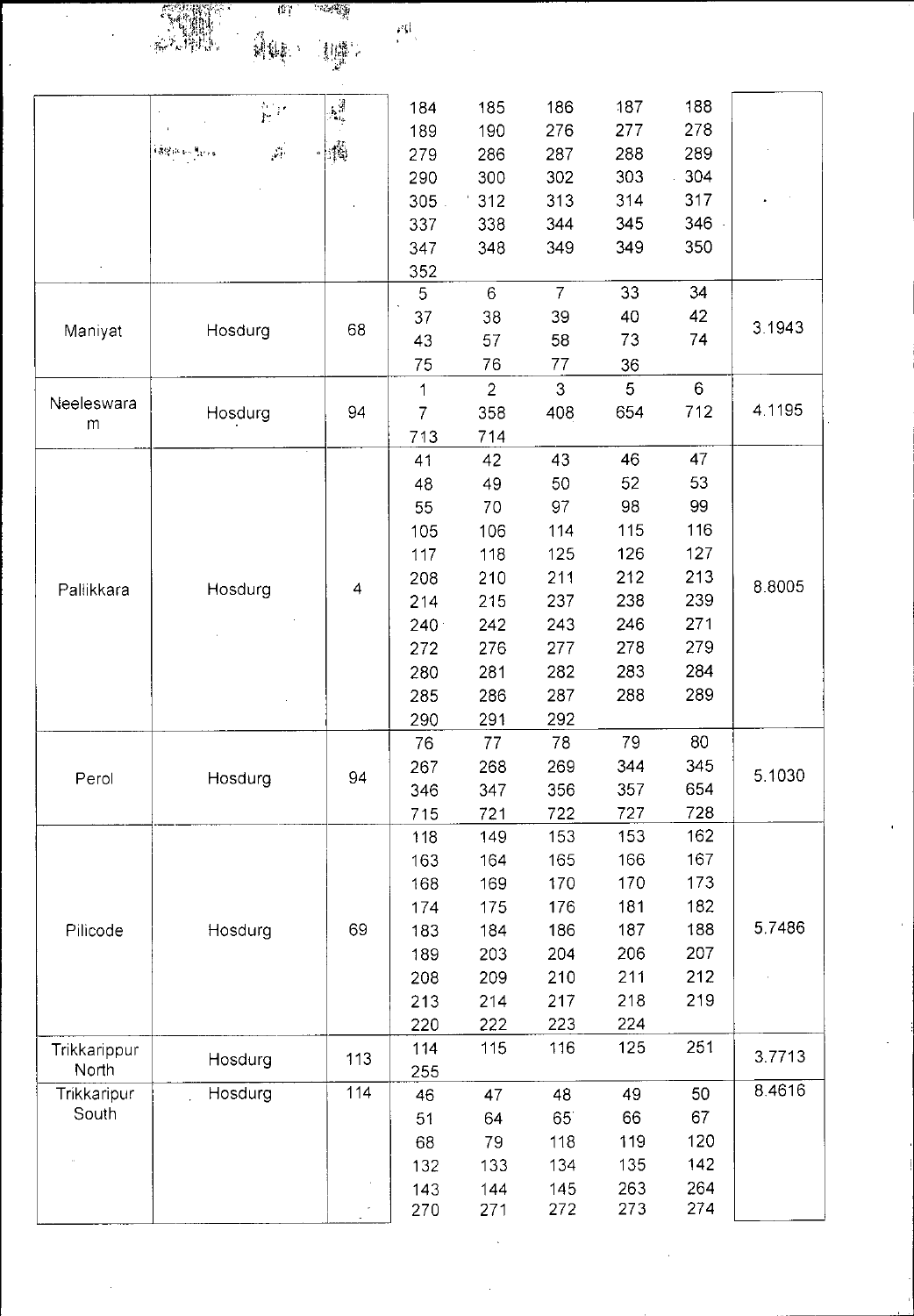|           |           |              | 277 | 278            | 280 | 297 | 298             |          |
|-----------|-----------|--------------|-----|----------------|-----|-----|-----------------|----------|
|           |           |              | 302 | 303            | 304 | 311 | 471             |          |
| Udinoor   | Hosdurg   | 111          | 123 | 129            | 130 | 132 | 134             |          |
|           |           |              | 135 | 141            | 145 |     |                 | 37244    |
|           |           |              | 23  | 22             | 24  | 20  | 25              |          |
|           |           |              | 19  | 21             | 33  | 31  | 30              |          |
|           |           |              | 29  | 36             | 37  | 51  | 52              |          |
| Uduma     | Hosdurg   | $\mathbf{1}$ | 38  | 39             | 102 | 100 | 101             | 4.0255   |
|           |           |              | 99  | 103            | 136 | 137 | 133             |          |
|           |           |              | 134 | 135            | 130 | 98  | 105             |          |
|           |           |              | 104 | 106            | 32  |     |                 |          |
|           |           |              | 3   | $\overline{4}$ | 23  | 24  | 27              | 5.9599   |
|           | Kasaragod |              | 28  | 29             | 104 | 110 | 111             |          |
| Kalanad   |           | 80           | 112 | 113            | 114 | 117 | 120             |          |
|           |           |              | 139 | 141            | 149 | 153 | 154             |          |
|           |           |              | 155 | 156            | 161 | 263 |                 |          |
| Kudlu     | Kasaragod | 60           | 67  | 68             |     |     |                 | 0.8851   |
|           |           |              | 3   | 12             | 13  | 14  | 16              |          |
|           |           | 61           | 18  | 19             | 20  | 21  | 22              |          |
|           |           |              | 23  | 24             | 25  | 26  | 28              |          |
|           |           |              | 29  | 30             | 31  | 32  | 33              |          |
|           |           |              | 36  | 44             | 45  | 46  | 70              |          |
|           |           |              | 71  | 72             | 73  | 75  | 76              |          |
| Talangara | Kasaragod |              | 85  | 86             | 87  | 88  | 90              |          |
|           |           |              | 91  | 94             | 95  | 96  | 97              | 45.6951  |
|           |           |              | 49  | 51             | 52  | 53  | 54              |          |
|           |           | 62           | 57  | 86             | 87  | 89  | 90 <sub>o</sub> |          |
|           |           |              | 94  | 95             | 96  | 126 |                 |          |
|           |           | 63           | 11  | 12             | 13  | 14  | 15 <sub>1</sub> |          |
|           |           |              | 54  | 55             | 56  | 62  | 63              |          |
|           |           |              | 64  | 65             |     |     |                 |          |
|           |           | <b>TOTAL</b> |     |                |     |     |                 | 142 9665 |
|           |           |              |     |                |     |     |                 |          |

 $\cdot$ 

2. The G.O read above stands modified to the above extent.

(By Order of the Governor). K.BIJU IAS<br>SPECIAL SECRETARY

 $\ddot{\phantom{0}}$ 

The Commissioner of Land Revenue, Thiruvananthapuram The District Collector, Thiruvananthapuram, Kollam, Alappuzha, Pathanamthitta, Kottayam, Ernakulam, Thrissur, Malappuram, Kozhikode, Kannur & Kasargod The Accountant General (A&E/Audit) Kerala, Thiruvananthapuram

The Managing Director, KRDCL